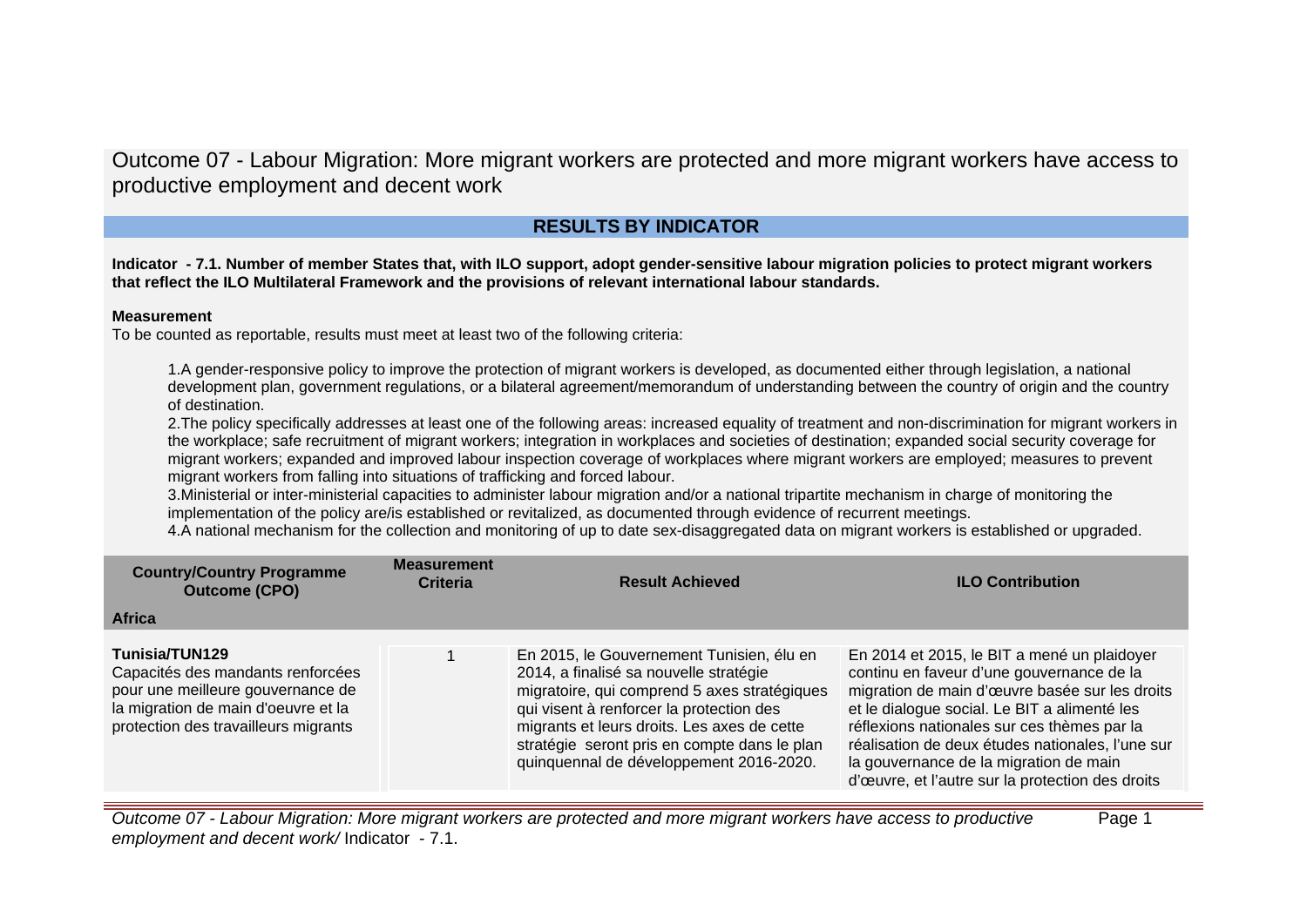|   |                                                                                                                                                                                                                                                                                                                                                                                           | des travailleurs migrants (revue de la<br>législation et des pratiques). Le BIT a<br>également assuré une série de formations pour<br>ses mandants, menées à Tunis : formations<br>institutionnelles pour les entités étatiques,<br>formation syndicale pour l'UGTT et formation<br>tripartite regroupant tous les mandants<br>tunisiens dont l'un des modules était consacré<br>à l'élaboration des politiques de migration de<br>travail et l'approche basée sur les droits. En<br>outre, l'OIT a contribué au renforcement des<br>capacités de ses mandants en facilitant la<br>participation de 4 représentants institutionnels<br>et 2 représentants syndicaux à l'Académie de<br>la Migration de main d'œuvre du CIF-OIT à<br>Turin.<br>En juillet 2015, le Secrétariat d'Etat à la<br>Migration et à l'Intégration Sociale, a demandé<br>au BIT de formuler des commentaires et<br>recommandations sur le premier draft de la<br>Stratégie Nationale de la Migration, ses<br>commentaires ont été bien reçus et pris en<br>compte dans la stratégie nationale. |
|---|-------------------------------------------------------------------------------------------------------------------------------------------------------------------------------------------------------------------------------------------------------------------------------------------------------------------------------------------------------------------------------------------|-----------------------------------------------------------------------------------------------------------------------------------------------------------------------------------------------------------------------------------------------------------------------------------------------------------------------------------------------------------------------------------------------------------------------------------------------------------------------------------------------------------------------------------------------------------------------------------------------------------------------------------------------------------------------------------------------------------------------------------------------------------------------------------------------------------------------------------------------------------------------------------------------------------------------------------------------------------------------------------------------------------------------------------------------------------------------|
| 3 | Au sein du Ministère des Affaires Sociales<br>(MAS), un Secrétariat d'Etat à la Migration et<br>aux Tunisiens à l'Etranger (SEMIS) a été<br>créé en 2015. Des mécanismes de<br>coordination interinstitutionnels sur les<br>questions de migration et des instances de<br>consultation des partenaires sociaux et de la<br>société civile sont en cours de formalisation<br>par le SEMIS. | L'OIT a inclut, dans son étude sur la<br>gouvernance de la migration de main d'œuvre,<br>des recommandations sur la mise en place de<br>mécanismes nationaux de coordination. L'OIT<br>a aussi organisé un atelier tripartite en juin<br>2014 sur l'importance de la coordination<br>tripartite en matière de migration. Parmi les<br>recommandations qui sont ressorties de cet<br>atelier, les mandants ont souligné l'importance<br>de créer une instance tripartite de concertation<br>en matière de migration. Avec le soutien<br>financier de la Suisse (Agence suisse pour le<br>développement de la coopération), le BIT a<br>contribué, par le biais de l'Académie de la                                                                                                                                                                                                                                                                                                                                                                                     |

Outcome 07 - Labour Migration: More migrant workers are protected and more migrant workers have access to productive employment and decent work/ Indicator - 7.1. Page 2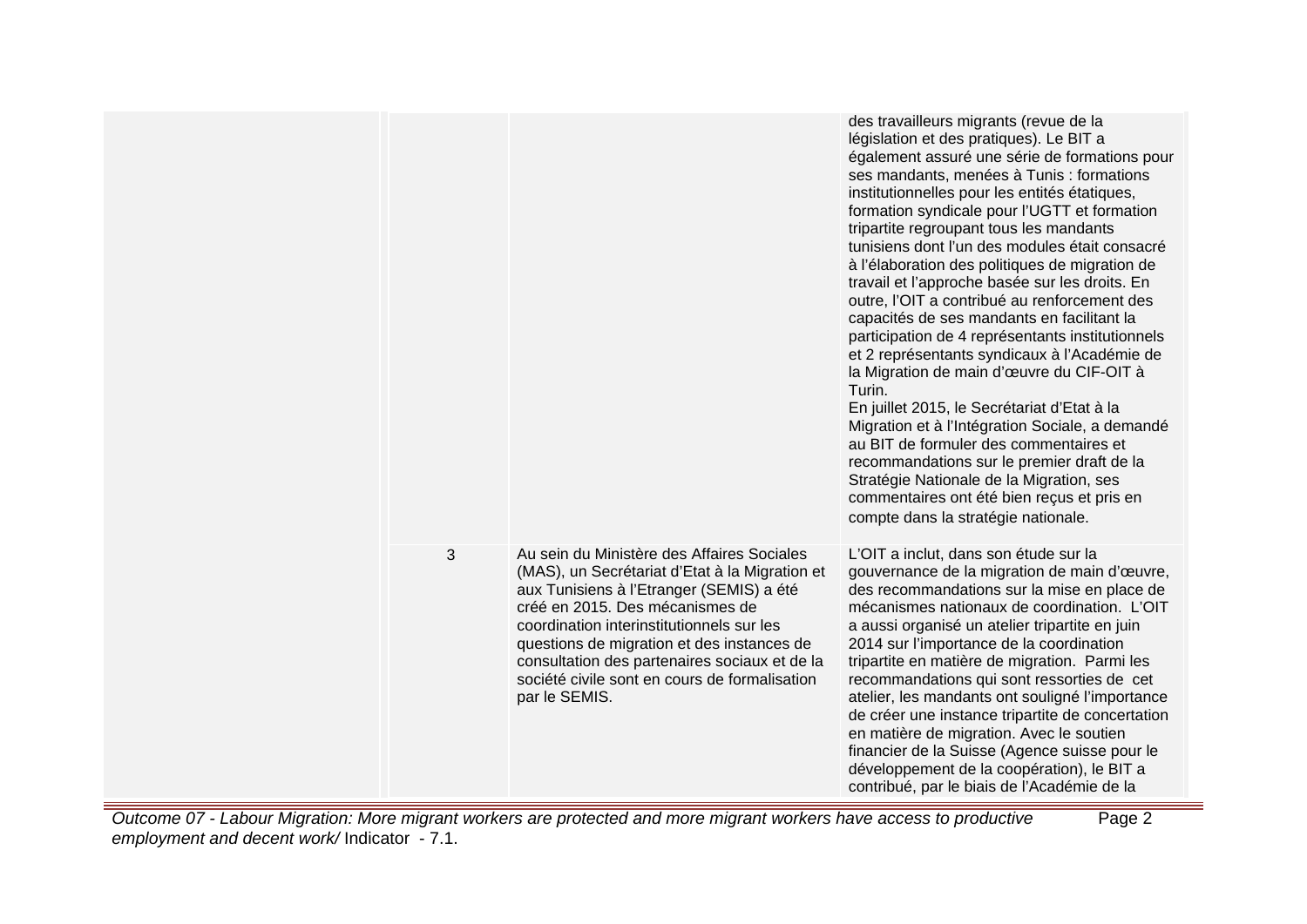|  | migration de main d'œuvre du CIF-OIT, à la |
|--|--------------------------------------------|
|  | formation des cadres du SEMIS et de l'ONM. |
|  |                                            |

Outcome 07 - Labour Migration: More migrant workers are protected and more migrant workers have access to productive employment and decent work/ Indicator - 7.1.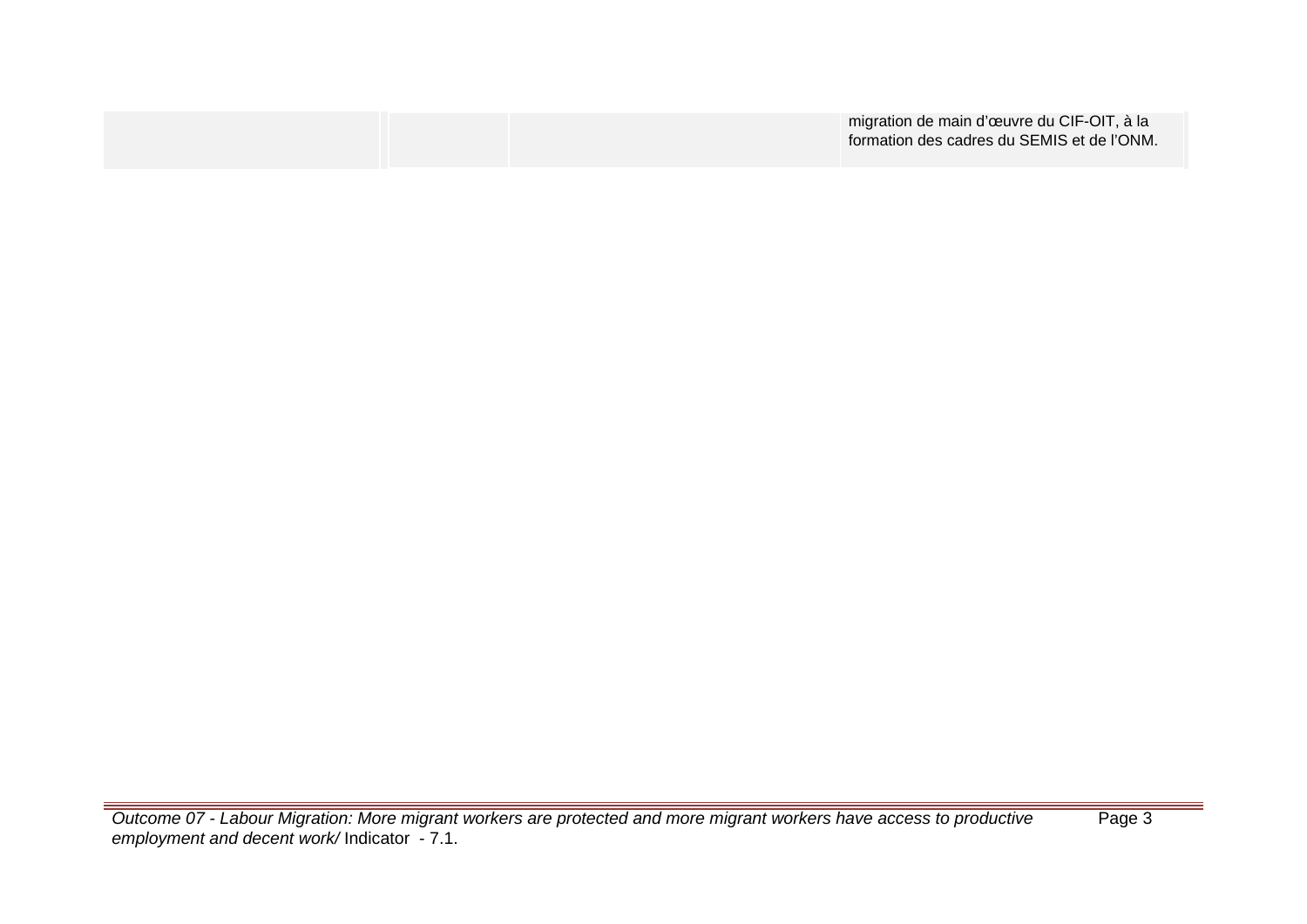| Southern Africa/SHA127<br>[ACI8] Improved governance of<br>labour migration for the benefit of<br>origin and destination countries and<br>protection of migrant workers rights |                | Within the SADC labour migration Policy<br>Framework Lesotho; South Africa, Zimbabwe<br>and Seychelles started the process of<br>developing national labour migration policies.                           | ILO provided technical support for policy<br>development and awareness raising on SADC<br>LM policy Framework based on ILO migration<br>guidance and tools. In the following countries,<br>the ILO supported: Zimbabwe - a Revised<br>National Labour Migration Policy to be<br>submitted to Inter-ministerial Committee on<br>Migration; in Lesotho - a Training to General<br>Survey on Migration Instruments, and a<br>National Labour Migration Policy); in South<br>Africa - a Labour migration policy development<br>process approved by Department of Labour<br>and leading to a Labour Migration Policy High<br>Level Seminar and Policy Development<br>Workshop programmed for 9-14 November<br>2015 as well as to the draft of a national labour<br>migration policy to be submitted to Minister by<br>end of 2015); in Namibia - a Labour Migration<br>Profile to be drafted in collaboration with IOM<br>and leading to LM policy development in early<br>2016; in Seychelles – support to the drafting of<br>National Labour Migration Policy for<br>Non-Seychellois Workers . Zimbabwe: Policy<br>developed; South Africa: Policy to be<br>developed by end of November; Lesotho:<br>Policy to be developed by end of November;<br>Seychelles: Policy to be developed by end of<br>December. |
|--------------------------------------------------------------------------------------------------------------------------------------------------------------------------------|----------------|-----------------------------------------------------------------------------------------------------------------------------------------------------------------------------------------------------------|------------------------------------------------------------------------------------------------------------------------------------------------------------------------------------------------------------------------------------------------------------------------------------------------------------------------------------------------------------------------------------------------------------------------------------------------------------------------------------------------------------------------------------------------------------------------------------------------------------------------------------------------------------------------------------------------------------------------------------------------------------------------------------------------------------------------------------------------------------------------------------------------------------------------------------------------------------------------------------------------------------------------------------------------------------------------------------------------------------------------------------------------------------------------------------------------------------------------------------------------------------------------------------------------------------|
|                                                                                                                                                                                | $\overline{2}$ | The SADC Labour Migration Policy<br>Framework and the SADC Employment &<br>Labour Protocol (Article 19 on Migrant<br>Workers) were adopted at the Ministerial<br>meeting of SADC Labour ministers in July | In collaboration with EU sponsored research<br>programme based at South African university<br>(www.miworc.org.za), ILO provided technical<br>support for the drafting of the SADC Action<br>Plan and the Labour Migration Policy                                                                                                                                                                                                                                                                                                                                                                                                                                                                                                                                                                                                                                                                                                                                                                                                                                                                                                                                                                                                                                                                           |

Outcome 07 - Labour Migration: More migrant workers are protected and more migrant workers have access to productive employment and decent work/ Indicator - 7.1.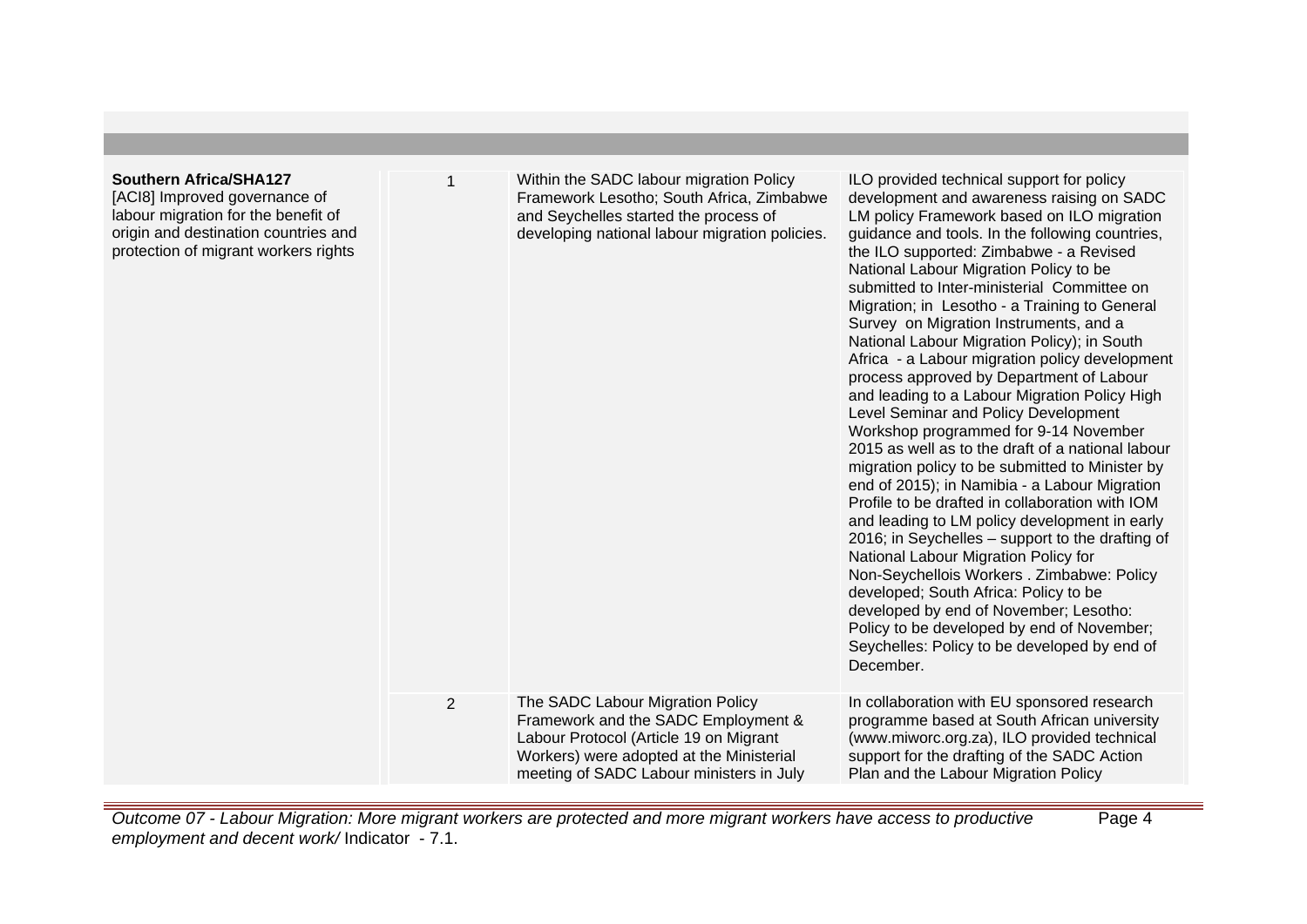|                                                                                        |                | agencies in all SADC countries.                                                                                                                                                                                                                                                                                                                      | The results were achieved thanks to partnerships with :i) an academic<br>research centre (African Centre for Migration & Society, University of the<br>Witwatersrand, South Africa) within the in framework of the EU sponsored<br>research programme on migration (www.miworc.org.za) and external<br>collaboration; ii) the IOM (on labour migration policies); iii) National statistics                                                                                                                                                                  |
|----------------------------------------------------------------------------------------|----------------|------------------------------------------------------------------------------------------------------------------------------------------------------------------------------------------------------------------------------------------------------------------------------------------------------------------------------------------------------|-------------------------------------------------------------------------------------------------------------------------------------------------------------------------------------------------------------------------------------------------------------------------------------------------------------------------------------------------------------------------------------------------------------------------------------------------------------------------------------------------------------------------------------------------------------|
| entered under results or ILO contribution)<br>a)Gender equality and non-discrimination |                | b) Partnerships (external)                                                                                                                                                                                                                                                                                                                           | Additional CPO Information (This information should only be added when relevant and necessary and should not repeat information already                                                                                                                                                                                                                                                                                                                                                                                                                     |
|                                                                                        | $\overline{4}$ | SADC LMPF contains sections dealing with<br>forced labour and human trafficking; social<br>rights portability; rights of migrant workers;<br>labour inspection; and safety at work.<br>Publication of labour migration statistics and<br>adoption of standard Migration Module in the<br>SADC Labour Force Surveys & Standard<br>reporting template. | February 2014; and 1 ministerial meeting in<br>July 2014.<br>In partnership with national statistical agencies,<br>ILO facilitated a capacity-building workshop<br>held in December 2014 to train staff in<br>ministries of Labour and national statistical<br>agencies to insertion and administration of<br>migration modules in Labour Force Surveys. It<br>also provided technical support to national<br>statistical agencies which led to the adoption of<br>standard Migration Module in SADC Labour<br>Force Surveys & Standard reporting template. |
|                                                                                        |                | 2014. Implementation of the SADC Labour<br>Migration Plan of Action, 2013-2015. The                                                                                                                                                                                                                                                                  | Framework. ILO supported the organization of<br>2 technical meetings in August 2013 and                                                                                                                                                                                                                                                                                                                                                                                                                                                                     |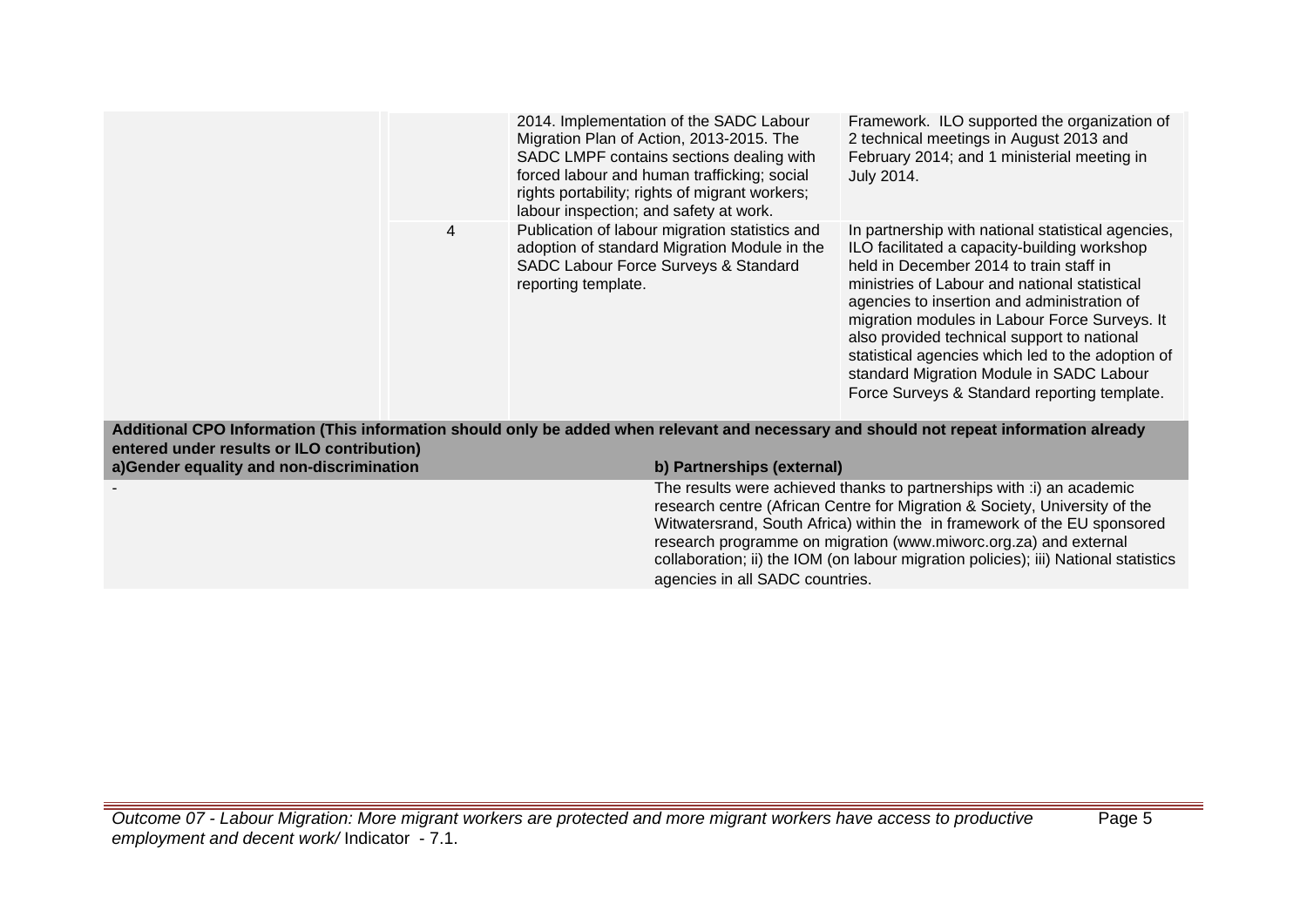| Nigeria/NGA904<br>National Policy and Action<br>Programme to Promote a<br>rights-based Labour Migration | $\mathbf 1$ | The Federal Ministry of Labour and<br>Productivity of Nigeria developed a National<br>Policy on Labour Migration which is also<br>gender responsive by The Federal Executive<br>Council approved it in September 2014.                                                                                                                                              | Through funding contributed by the European<br>Union through the FMM project, the ILO in<br>partnership with IOM provided technical<br>expertise during Policy's preparation. Specific<br>interventions supported by the ILO included:<br>a) Preparation of a concept note on the<br>preparation of the policy. This was effectively<br>the basis for the elaboration of the policy<br>document;<br>b) Participation at the different technical<br>meetings related to the elaboration of the<br>policy, more precisely meetings on the different<br>components of the policy; including the<br>promotion of ILO Standards and Protection of<br>Migrant Workers as main axes of the policy;<br>c) Provision of technical inputs to different<br>documents related to the policy including the<br>implementation plan;<br>d) Facilitation of the adoption, handover and<br>publication of the policy document. |
|---------------------------------------------------------------------------------------------------------|-------------|---------------------------------------------------------------------------------------------------------------------------------------------------------------------------------------------------------------------------------------------------------------------------------------------------------------------------------------------------------------------|---------------------------------------------------------------------------------------------------------------------------------------------------------------------------------------------------------------------------------------------------------------------------------------------------------------------------------------------------------------------------------------------------------------------------------------------------------------------------------------------------------------------------------------------------------------------------------------------------------------------------------------------------------------------------------------------------------------------------------------------------------------------------------------------------------------------------------------------------------------------------------------------------------------|
|                                                                                                         | 3           | The capacity of the Technical Working Group<br>(TWG) was strengthened with different<br>trainings on implementation of the Labour<br>Migration Policy. The TWG is an<br>inter-ministerial body charged with the<br>responsibility of providing guidance on the<br>implementation, reporting and evaluation of<br>the National Policy on Labour Migration<br>(NPLM). | ILO supported capacity building of members of<br>the TWG, which is constituted by officials from<br>the Government, social partners and other<br>stakeholders. Training was provided on labour<br>migration Governance and essential<br>components of a labour migration policy. Local<br>training was also organised in collaboration<br>with the Ministry of Labour and productivity on<br>Protection of Migrant Workers (Oct 2014 and<br>Feb 2015). Some members of the TWG<br>participated at the ITC-ILO Turin Labour<br>Migration Academy (May 2015).                                                                                                                                                                                                                                                                                                                                                   |

Outcome 07 - Labour Migration: More migrant workers are protected and more migrant workers have access to productive employment and decent work/ Indicator - 7.1. Page 6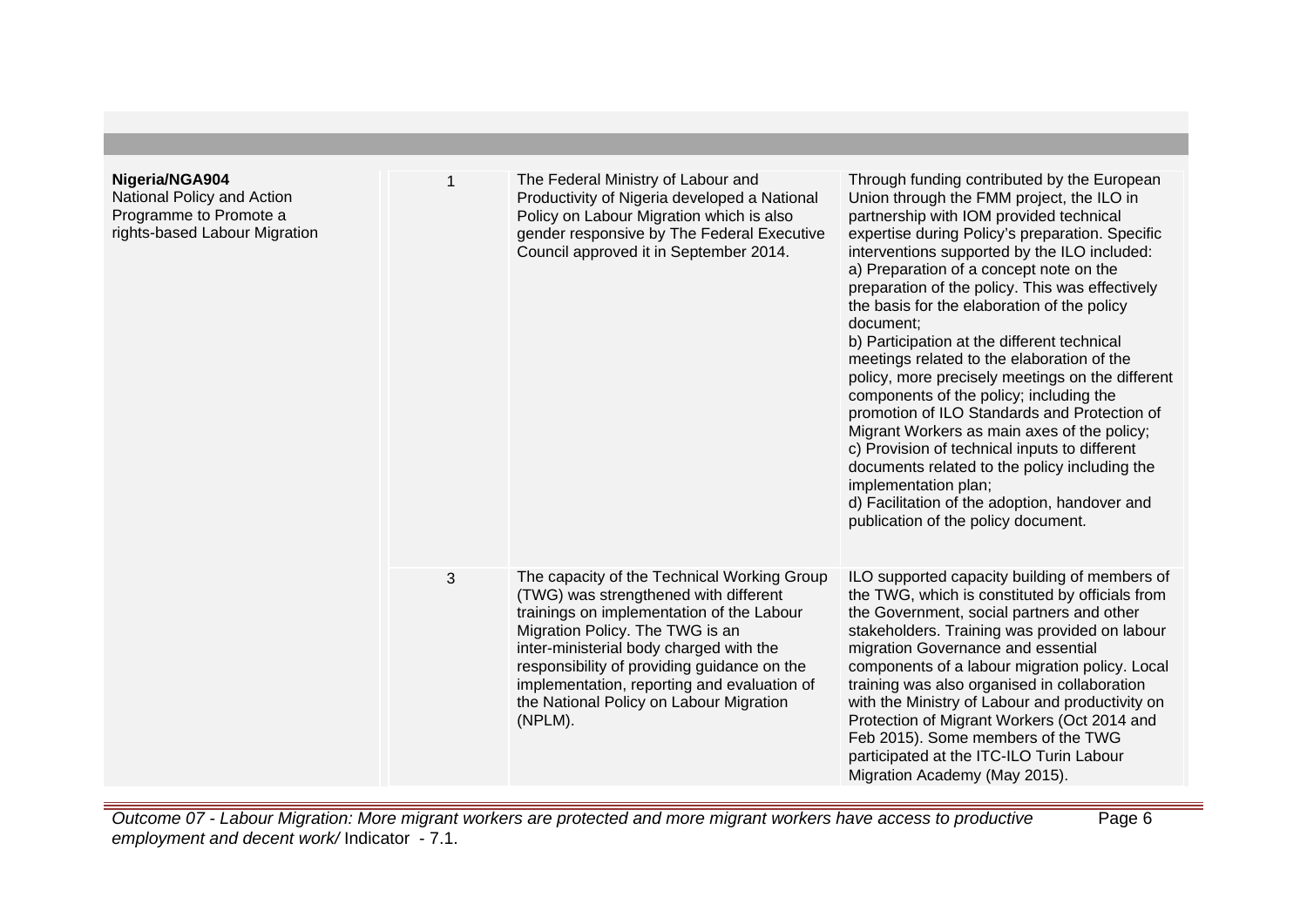| Jordan/JOR103<br>Working conditions and social<br>protection of migrant workers, and<br>other vulnerable groups, enhanced<br>through the improvement of the<br>legislative framework and its<br>enforcement | 1              | A regulation affording more protection to<br>migrant domestic workers (Regulation Nr. 12)<br>was adopted by the Council of Ministers of<br>Jordan on 31 December 2014 and endorsed<br>by H.E. the King of Jordan as 'Regulation 12<br>of $2015'$ . | Thanks to funding contributed by Swiss<br>Development Cooperation three papers on<br>migration governance were produced with ILO<br>technical support and presented to Jordanian<br>authorities.<br>The ILO supported the deliberations that<br>shaped the content of the new regulation by<br>sharing information on protection modalities for<br>migrant domestic workers outside of Jordan.                                                                                                                                                                                                                                                                                                                                                                                                                                    |
|-------------------------------------------------------------------------------------------------------------------------------------------------------------------------------------------------------------|----------------|----------------------------------------------------------------------------------------------------------------------------------------------------------------------------------------------------------------------------------------------------|-----------------------------------------------------------------------------------------------------------------------------------------------------------------------------------------------------------------------------------------------------------------------------------------------------------------------------------------------------------------------------------------------------------------------------------------------------------------------------------------------------------------------------------------------------------------------------------------------------------------------------------------------------------------------------------------------------------------------------------------------------------------------------------------------------------------------------------|
|                                                                                                                                                                                                             | $\overline{2}$ | Regulation Nr. 12 affords domestic workers<br>new benefits related to their mobility,<br>insurance schemes, rating of recruitment<br>agencies, and the creation of a government<br>safe house for victims of abuse.                                | One of the three papers on migration<br>governance that were produced with ILO<br>technical and financial support included<br>reference to the need to new benefits related to<br>domestic workers mobility, insurance schemes<br>and the rating of recruitment agencies.<br>The ILO organized a series of workshops and<br>advisory services to raise awareness of the<br>authorities on the importance of improving the<br>governance of the domestic work sector<br>through legislative reform. These workshops<br>included: i) the Kuwait bi-national seminar on<br>decent work for domestic workers (April 2014),<br>ii) the Dead Sea meeting on legal reform for<br>domestic work sector (September 2014), iii) the<br>Istanbul workshop on challenges and good<br>practice in the domestic work sector<br>(November 2014). |

**Arab States**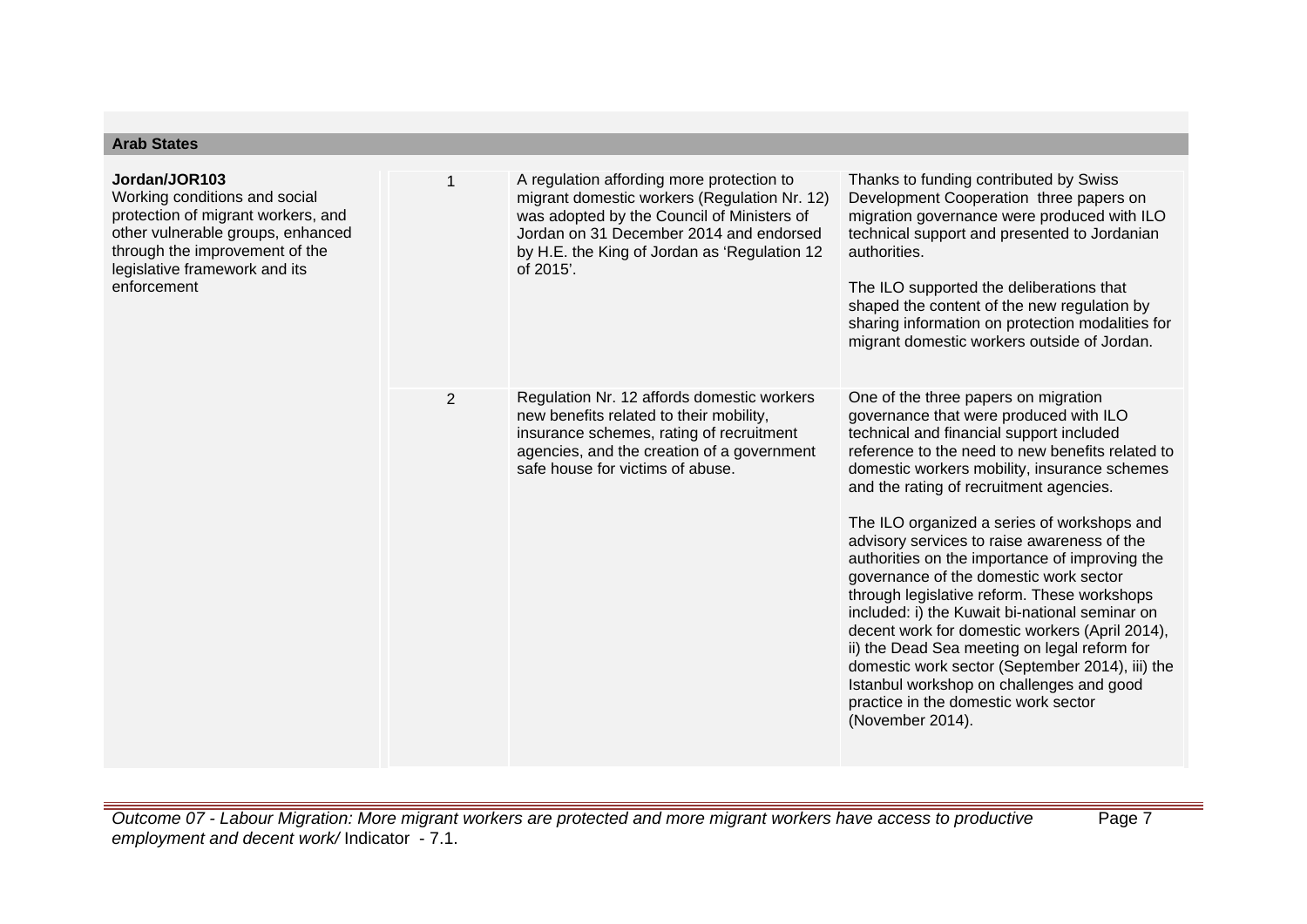### **Asia and the Pacific**

### **Asian and the Pacific Region/RAS151**

Improved Capacities of Governments and Social Partners to Manage Labour Migration Increased protection of women and men migrant workers and more effective governance of labour migration

1 At the sub-regional level policy recommendations on gender responsive measures to protect women and men migrant workers have been made at the annual tripartite ASEAN Forum for Migrant Labour (AFML).

> The 18th South Asian Association for Regional Cooperation (SAARC) Summit held in Kathmandu on 26-27 November 2014 concluded with the endorsement of the 36-point Kathmandu Declaration. Under item No. 21 of the declaration, the SAARC Heads of States/Governments have agreed to 'collaborate and cooperate on safe, orderly and responsible management of labour migration from South Asia to ensure safety, security and wellbeing of their migrant workers in the destination countries outside the region.'

At the inter-regional level (Arab States and Asia) a policy dialogue was initiated on realizing a Fair Migration Agenda. Recommendations were made by experts

and constituents on fair recruitment, decent work, skills, migration and development and partnerships.

At the initiative of South Asian Regional Trade Union Council (SARTUC), the inter-regional trade union blocks - Arab Trade Union Confederation (ArabTUC), ASEAN Trade Union Council (ATUC) and South Asian Regional Trade Union Council (SARTUC), signed a Memorandum of Understanding (MOU) for the protection and well-being of migrant workers. It has

With funding contributed by the Government of Canada to the ASEAN Triangle project, the ILO has technically contributed to the inception and establishment of the AFML since 2009 . In 2014, the ILO prepared a Background Paper titled Progress of the implementation of Recommendations adopted at the 3rd -6th ASEAN Forums on Migrant Labour meetings.

ILO advocated with the host government (Nepal), member states, SAARC and social partners for the inclusion of labour migration in the SAARC agenda.

ILO has organised an experts meeting (Arab States and Asia) in Kathmandu in December 2014, and an Asia tripartite meeting on achieving fair migration in Bali in May 2015. These meetings entailed the preparation of a background paper and led to meeting reports on recommendations.

ILO has provided support to SARTUC for implementation of their migrant charter and Kathmandu Plan of Action as well as for the coordination of the meeting between ATUC-SARTUC-Arab States Trade Unions.

Outcome 07 - Labour Migration: More migrant workers are protected and more migrant workers have access to productive employment and decent work/ Indicator - 7.1.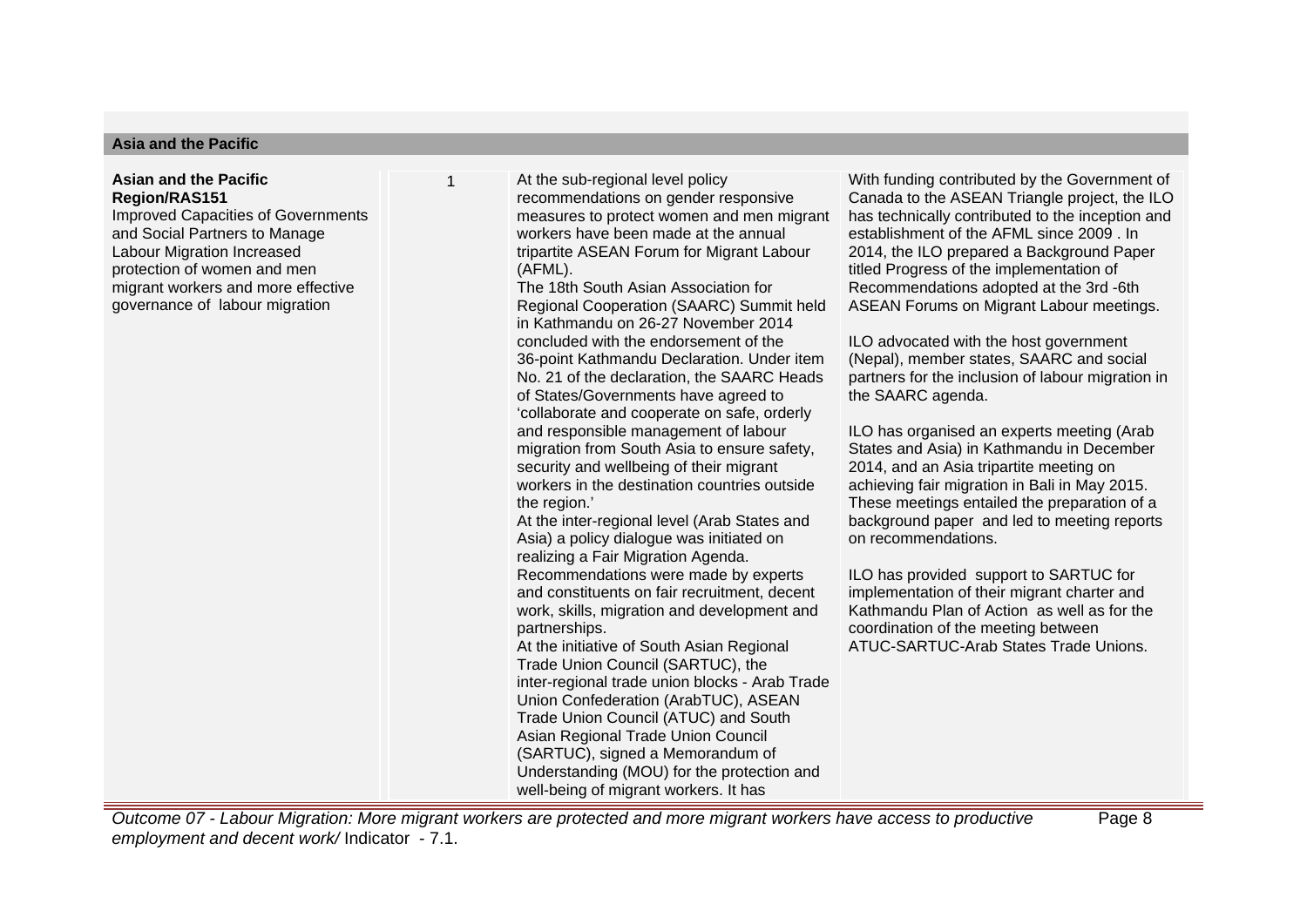|   | identified 8 actions to be taken by the Trade<br>Unions in the regions.                                                                                                                                                                                                                                                                                                                                                                                                                                                                                                                                                                                                                                                                                                                                                                                                                                 |                                                                                                                                                                                                                                                                                                                                                                                                                                                                                                                                                                                                                                                                                                                                             |
|---|---------------------------------------------------------------------------------------------------------------------------------------------------------------------------------------------------------------------------------------------------------------------------------------------------------------------------------------------------------------------------------------------------------------------------------------------------------------------------------------------------------------------------------------------------------------------------------------------------------------------------------------------------------------------------------------------------------------------------------------------------------------------------------------------------------------------------------------------------------------------------------------------------------|---------------------------------------------------------------------------------------------------------------------------------------------------------------------------------------------------------------------------------------------------------------------------------------------------------------------------------------------------------------------------------------------------------------------------------------------------------------------------------------------------------------------------------------------------------------------------------------------------------------------------------------------------------------------------------------------------------------------------------------------|
| 3 | Significantly increased capacity of regional<br>workers' and employers' organizations ACE<br>and ATUC in the ASEAN to protect and<br>promote the rights of migrant workers and<br>demonstrated by:<br>a) The development of a 3-year workplan<br>resulting in 4 policy position papers of<br>employer's organizations, led by the ASEAN<br>Confederation of Employers (ACE), on key<br>areas of concern to employers in the region,<br>namely: skills matching and mobility;<br>occupational health and safety; regulation of<br>recruitment; and forced labour.<br>b) The adoption of a 3-year workplan with the<br>ASEAN Trade Union council (ATUC), which<br>incorporates activities on research, training<br>and tool development and has led to the<br>development of 2 tools: ATUC ASEAN<br>Complaints Mechanisms; Inter- ASEAN<br>Trade Union Agreement on the protection of<br>Migrant Workers. | With the contribution of extra-budgetary<br>funding from the Canadian Government, the<br>ILO provided technical support to both ACE<br>and ATUC representatives. ACE was assisted<br>with the organization of 4 technical regional<br>employers' workshops, the preparation of4<br>background papers on issues of concerns to<br>employers in the ASEAN and with the<br>participation to regional tripartite forums.<br>ATUC received ILO assistance for the<br>organization of 1 coordination meeting between<br>ATUC-SARTUC-Arab State Trade Unions; the<br>preparation of ATUC representatives to attend<br>regional tripartite forums; the definition of a<br>research agenda for ATUC; and the<br>improvement of the ATUC Secretariat. |
| 4 | Development and launch of the International<br>Labour Migration Statistics (ILMS) Database<br>for ASEAN. ILMS gathers all the official<br>government data sources on international<br>migrant workers' stocks and flows within the<br>ASEAN. Data gathered is sex disaggregated,<br>and as well as based on ASEAN countries'<br>nationals who work abroad globally.                                                                                                                                                                                                                                                                                                                                                                                                                                                                                                                                     | The ILO provided technical support for: i) the<br>organization of 3 regional technical meetings of<br>labour migration data focal points in ASEAN<br>and 6 national meetings to build capacity of<br>labour migration data focal points and improve<br>national inter-ministerial coordination in<br>Cambodia, Indonesia Lao PDR, Myanmar,<br>Philippines and Viet Nam; ii) the design of the<br>International labour migration questionnaire<br>(ILMQ); iii) the publication of a Guide on<br>developing an international labour migration<br>statistics database in ASEAN; iv) the validation<br>of data through ILO Stat.                                                                                                                |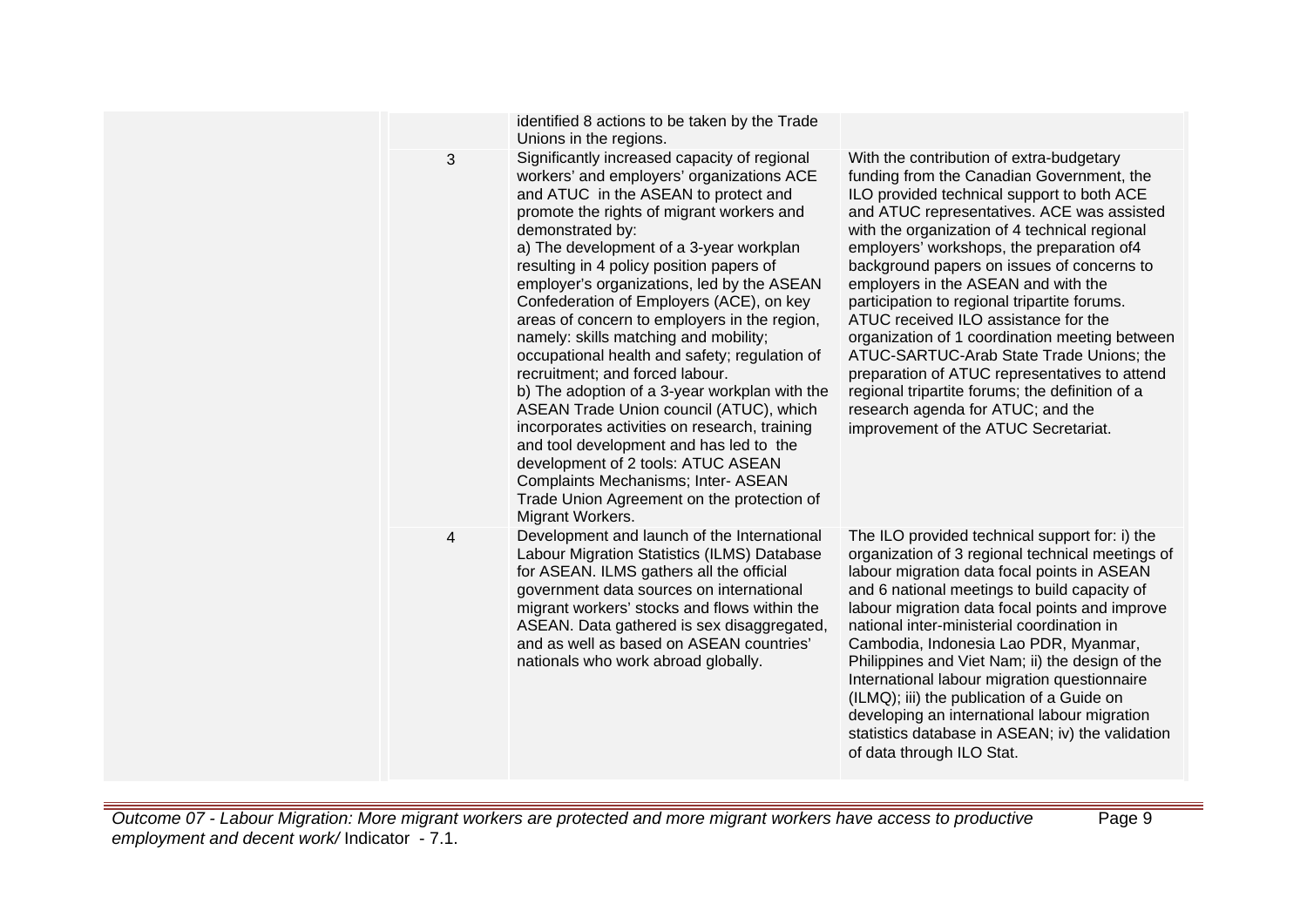| Cambodia/KHM129<br>Government and social partners<br>develop and implement policies to<br>manage migration, protect migrant<br>workers and combat human<br>trafficking in line with ILO principles |   | The Labour Migration Policy for Cambodia<br>2015-18 was launched on International<br>Migrants Day in December 2014. It provides<br>a roadmap for a comprehensive and effective<br>labour migration framework, and is centered<br>on the principles of protection and<br>empowerment for women and men<br>throughout the migration cycle. The policy is<br>designed to result in a positive and profitable<br>experience for workers, their families and<br>communities, and for Cambodia, by ensuring<br>that migration is a choice made by informed<br>and empowered individuals. | With funding from the Australian Government<br>to the Greater Mekong Subregion (GMS)<br>Triangle project, the Policy was formulated<br>through three wide-reaching consultations with<br>stakeholders in Cambodia in 2014, enabled by<br>technical support from the ILO. Each<br>consultation included inputs from Government<br>Ministries, private recruitment agencies, trade<br>unions and civil society groups. Consultation<br>with these diverse groups ensured that not only<br>there was strong ownership among<br>government and community partners, but also<br>that the Policy was gender-sensitive,<br>transparent, coherent, and rights-centred. The<br>ILO's rights-based approach to labour<br>migration has been reflected in the Policy. |
|----------------------------------------------------------------------------------------------------------------------------------------------------------------------------------------------------|---|------------------------------------------------------------------------------------------------------------------------------------------------------------------------------------------------------------------------------------------------------------------------------------------------------------------------------------------------------------------------------------------------------------------------------------------------------------------------------------------------------------------------------------------------------------------------------------|------------------------------------------------------------------------------------------------------------------------------------------------------------------------------------------------------------------------------------------------------------------------------------------------------------------------------------------------------------------------------------------------------------------------------------------------------------------------------------------------------------------------------------------------------------------------------------------------------------------------------------------------------------------------------------------------------------------------------------------------------------|
|                                                                                                                                                                                                    | 2 | The Labour Migration Policy launched<br>specifically addresses safe recruitment and<br>measures to prevent migrant workers from<br>falling into situations of trafficking and forced<br>labour.                                                                                                                                                                                                                                                                                                                                                                                    | The ILO provided technical support in the<br>policy formulation in 2014 with a specific<br>emphasis on addressing force labour issues<br>within the migration policy. Actions included<br>promotion of the ratification of the FL Protocol,<br>training of inspectors, measures to regulate<br>recruitment, etc.                                                                                                                                                                                                                                                                                                                                                                                                                                           |
|                                                                                                                                                                                                    | 4 | The collection of migrant workers complaints<br>data was established in 2014.                                                                                                                                                                                                                                                                                                                                                                                                                                                                                                      | The complaints data collection was supported<br>through analysis by the ILO in the first half of<br>2015.                                                                                                                                                                                                                                                                                                                                                                                                                                                                                                                                                                                                                                                  |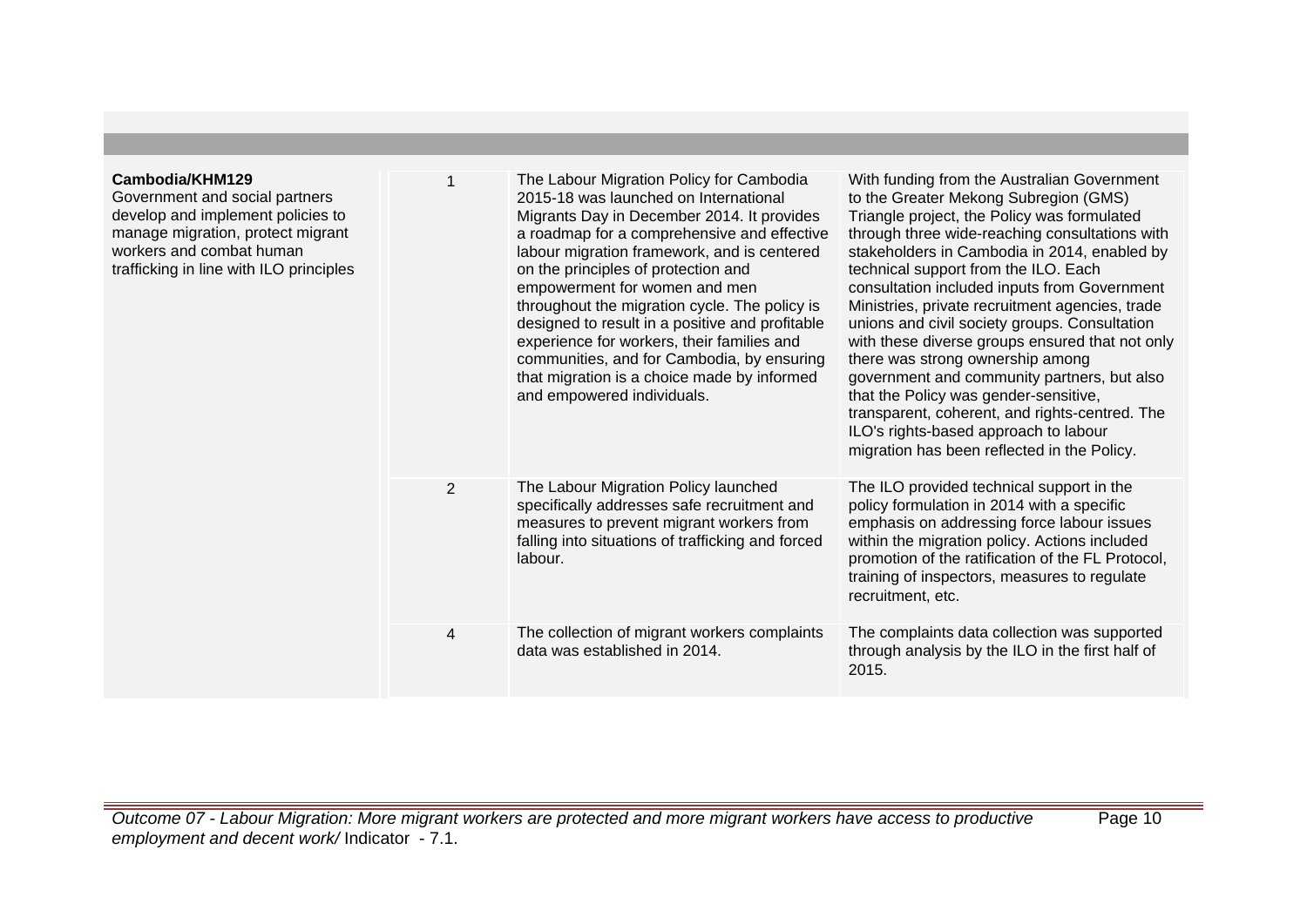| Lao People's Democratic<br>Republic/LAO179<br>Government and social partners<br>develop and implement policies to<br>manage migration, protect migrant<br>workers and combat human<br>trafficking in line with ILO principles |                | The National Assembly adopted an amended<br>Labor Law, as published in the Lao Gazette<br>in October 2014 and becoming effective in<br>November 2014. The Labor Law repeals the<br>2006 version and applies to Lao and foreign<br>employees working in the private sector or for<br>international organizations, embassies and<br>NGOs. It is anticipated that sub laws<br>cascading from the new Labour Law will be<br>adopted in the coming years to address<br>specific issues related to sending workers<br>abroad and regulating recruitment practices. | ILO submitted several legislative analyses of<br>the Prime Minister's Decree on the dispatching<br>of Lao workers to work overseas (Decree No.<br>68), after being informed that the Decree<br>subject matter would be updated and included<br>in the new Labour Law. ILO also provided input<br>into a broader set of ILO recommendations on<br>the draft law.                                                                                                                                                                                       |
|-------------------------------------------------------------------------------------------------------------------------------------------------------------------------------------------------------------------------------|----------------|--------------------------------------------------------------------------------------------------------------------------------------------------------------------------------------------------------------------------------------------------------------------------------------------------------------------------------------------------------------------------------------------------------------------------------------------------------------------------------------------------------------------------------------------------------------|-------------------------------------------------------------------------------------------------------------------------------------------------------------------------------------------------------------------------------------------------------------------------------------------------------------------------------------------------------------------------------------------------------------------------------------------------------------------------------------------------------------------------------------------------------|
|                                                                                                                                                                                                                               | $\overline{2}$ | It is anticipated that sub laws and<br>Memoranda of Understanding (MOUs)<br>cascading from the new Labour Law will<br>specifically address the issues related to<br>sending workers abroad and regulating<br>recruitment practices.                                                                                                                                                                                                                                                                                                                          | The ILO conducted and published an<br>assessment of the labour migration MOUs<br>between Thailand and Lao PDR and other<br>neighbouring countries with recommendations<br>for improvements in future iterations of MOUs<br>with Thailand. Recommendations have been<br>shared with the Ministry of Labour and Social<br>Welfare (MOLSW) and ILO offered to support a<br>tripartite meeting on the draft MOU, but this<br>has not yet been accepted. The MOLSW has<br>indicated that social security portability is a<br>major issue for negotiations. |
|                                                                                                                                                                                                                               | 3              | Under the auspices of the Ministry of Labour<br>and Social Welfare dialogue between<br>relevant government ministries, social partner<br>and civil society groups have been reinforced<br>to discuss labour migration issues, responses<br>and implementation. With this aim the<br>Ministry of Labour has hosted 3 dedicated<br>meetings which resulted in enhanced<br>cooperation among constituents, NGOs and                                                                                                                                             | With funding from the Australian Government<br>to the GMS Triangle project, the ILO has<br>facilitated the establishment of this network,<br>and provided technical support to the meetings.                                                                                                                                                                                                                                                                                                                                                          |

Outcome 07 - Labour Migration: More migrant workers are protected and more migrant workers have access to productive employment and decent work/ Indicator - 7.1.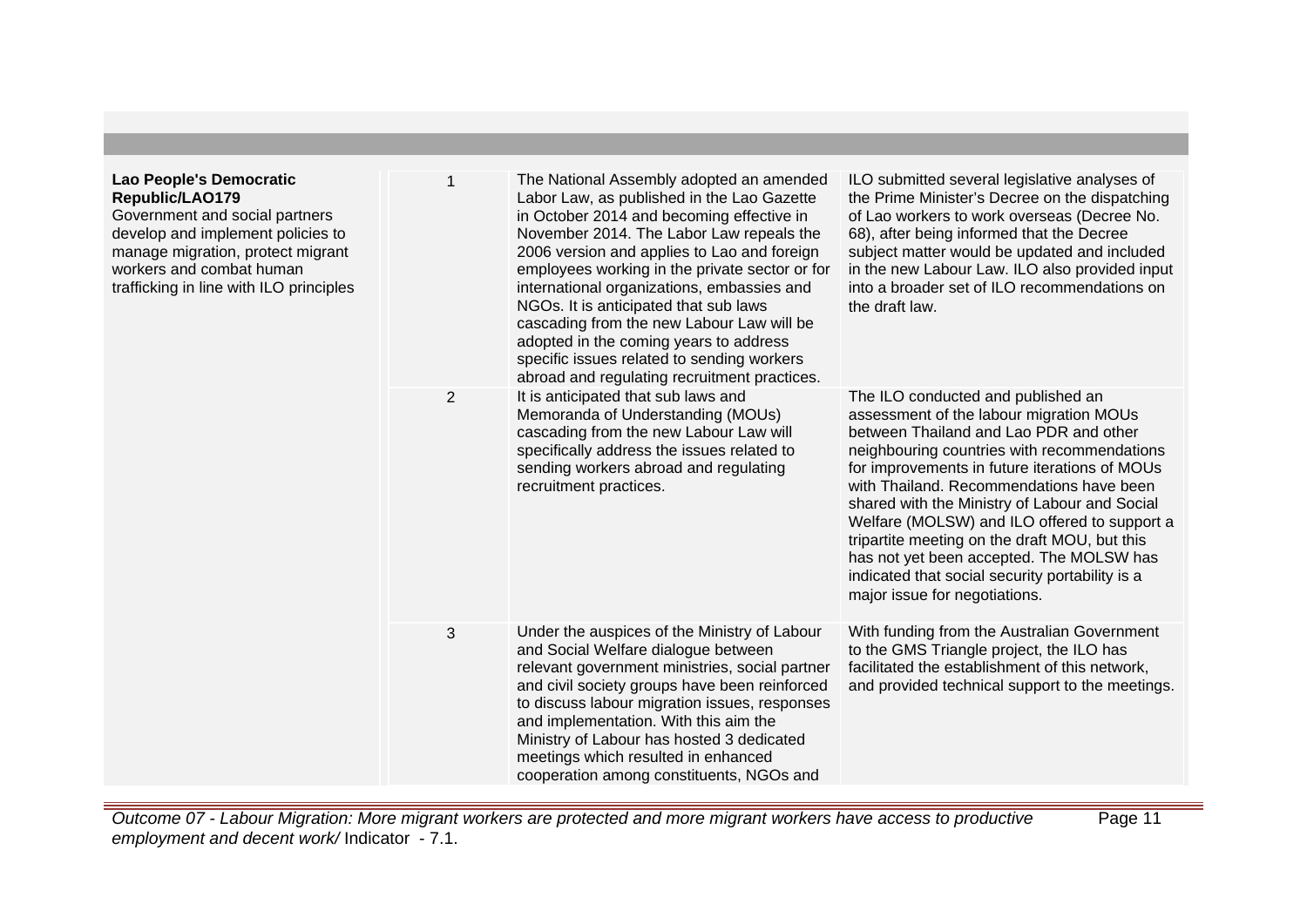| international organizations. |  |
|------------------------------|--|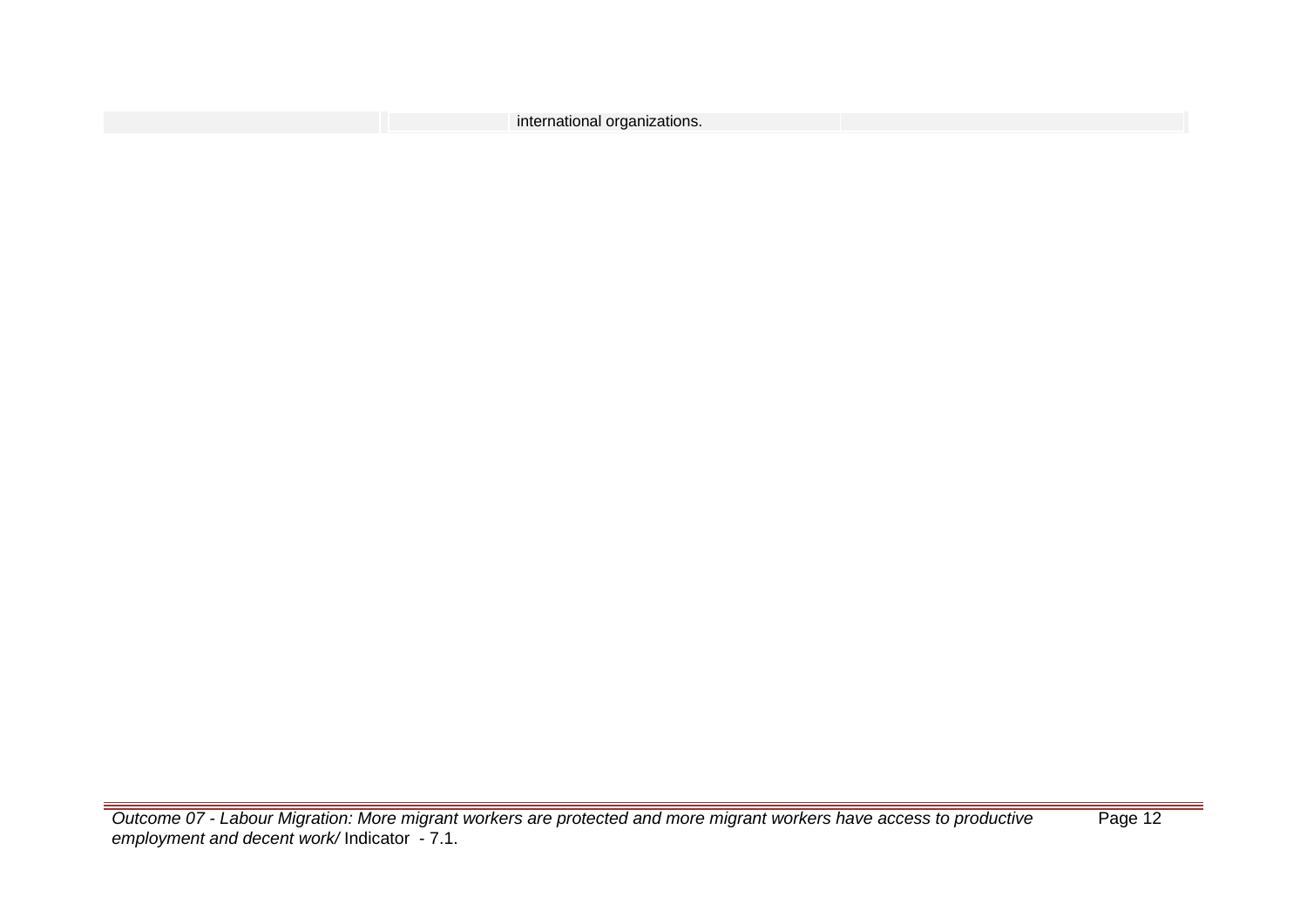| Thailand/THA176<br>[ACI8] Governments and social<br>partners in Thailand develop and<br>implement policies to manage<br>migration, protect migrant workers<br>and combat trafficking in line with ILO<br>principles |   | Progress has been made to legislatively<br>protect certain groups of migrant workers,<br>most notably fishers with the passing of the<br>Ministerial Regulation on Workers in the<br>Fishing Sector and new port-in, port-out                                                                                                                                                                                           | The ILO provided extensive inputs to relevant<br>governmental counterparts in the process of<br>adoption of the Ministerial regulation on fishing.<br>RBSA funding has contributed to supporting                                                                                                                                                                                                |
|---------------------------------------------------------------------------------------------------------------------------------------------------------------------------------------------------------------------|---|-------------------------------------------------------------------------------------------------------------------------------------------------------------------------------------------------------------------------------------------------------------------------------------------------------------------------------------------------------------------------------------------------------------------------|-------------------------------------------------------------------------------------------------------------------------------------------------------------------------------------------------------------------------------------------------------------------------------------------------------------------------------------------------------------------------------------------------|
|                                                                                                                                                                                                                     |   | procedures.<br>The Thai Trade Unions have entered into a<br>bilateral Memorandum of Understanding<br>(MOU) to coordinate protection of migrant<br>workers across Thailand and Cambodia.                                                                                                                                                                                                                                 | this work and to the achievement of the<br>reported results.                                                                                                                                                                                                                                                                                                                                    |
|                                                                                                                                                                                                                     | 2 | The Trade Union MOU addresses primarily<br>non-discrimination of migrant workers and<br>measures to prevent migrant workers from<br>falling into situations of trafficking and forced<br>labour.                                                                                                                                                                                                                        | The ILO facilitated the drafting and signing of<br>the MOU, which was based on the ILO<br>template MOU and included in the Action Plans<br>for trade unions in Cambodia and Thailand,<br>which were also supported by the ILO. The<br>Action Plan for trade unions is gender<br>responsive.<br>RBSA funding has contributed to supporting<br>this work and to the achievement of the            |
|                                                                                                                                                                                                                     |   |                                                                                                                                                                                                                                                                                                                                                                                                                         | reported results.                                                                                                                                                                                                                                                                                                                                                                               |
|                                                                                                                                                                                                                     | 3 | Ministerial and inter-ministerial capacities to<br>administer labour migration and<br>implementation have been established. As a<br>result, the Committee and Sub Committee on<br>Migration have been established by the<br>National Council for Peace and Order (the<br>current government). Other inter-ministerial<br>efforts include the creation of labour<br>inspection teams dedicated to the fishing<br>sector. | The ILO has technically supported the labour<br>inspection teams through a capacity building<br>program and developing tools and materials for<br>use during inspections, including monitoring<br>and evaluation tools to measure the efficacy of<br>the labour inspection teams.<br>RBSA funding has contributed to supporting<br>this work and to the achievement of the<br>reported results. |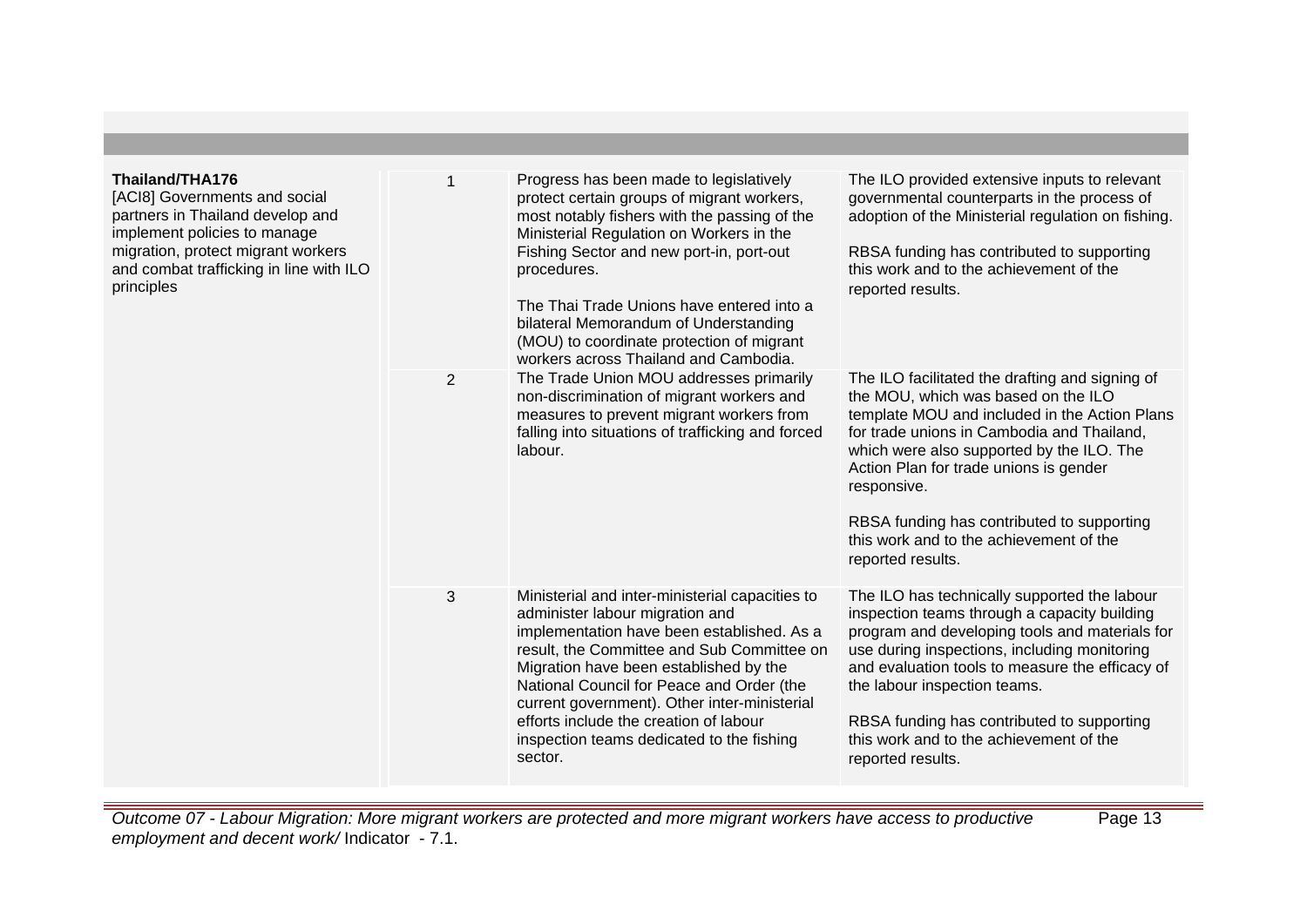### **Viet Nam/VNM105**

Government and social partners in Vietnam develop and implement policies to manage migration, protect migrant workers and combat trafficking in line with ILO principles

New legal documents adopted enhance transparency and effective management of recruitment practices and responsiveness to grievances of migrant workers. These documents included circulars on standard contracts for migrant workers and labour supply, and caps on deposit funds, as well as Prime Minister's Decree No 119, which came into effect in February 2015, aimed at improving the complaint and denunciation mechanisms for workers, especially overseas migrant workers

- The ILO supported the Ministry of Labour, War Invalids and Social Affairs (MOLISA) to draft the legal document, consult with tripartite constituents and provided technical comments to finalise the Circular on Standard Labour Supply Contracts and Standard Guest Worker Contracts and the Circular on the Ceiling of the Deposit Fund for Recruitment Agencies and Migrant Workers. - Research on "Complaint mechanisms for

Vietnamese migrant workers" and consultations undertaken by the ILO served as the evidence base for technical inputs informing the development of the Prime Minister's Decree No 119, which came into effect in February 2015, with the intention to improve the complaint and denunciation mechanisms for workers, especially overseas migrant workers. - MOLISA officials attended the ILO Tripartite

Seminar on Strengthening Social Protection in ASEAN on 17-18 November 2014 brought together Ministries of Labour (ACMW) and Social Welfare (AMMSWD), resulting in the adoption of an ASEAN work plan to implement the ASEAN Declaration on Social Protection. - MOLISA officials attended the ILO supported ASEAN Conference on Labour Inspection, resulting in, among other conclusions, an agreement to develop regional guidelines on labour inspection in migrant reliant sectors.

2 Collaboration between trade unions of The ILO supported the consultations,

Outcome 07 - Labour Migration: More migrant workers are protected and more migrant workers have access to productive employment and decent work/ Indicator - 7.1. Page 14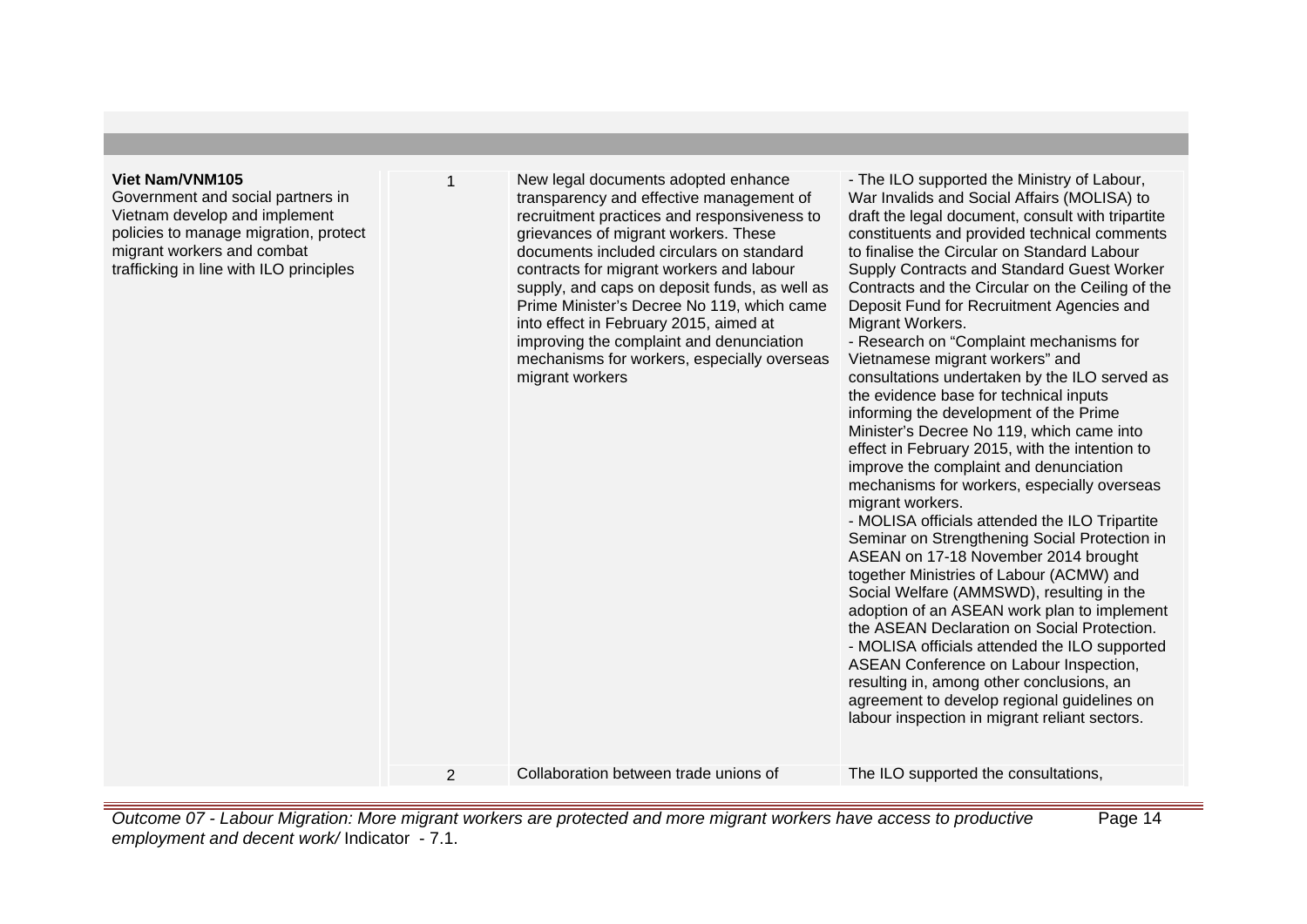|   | receiving and sending countries established<br>to improve protection for male and female<br>migrant workers.<br>Standard contracts and complaints<br>mechanisms increased protection and access<br>to justice for the most vulnerable groups of<br>migrant workers, including domestic workers.                                                                                                                                                                                                                                                                                                                                                                                                                                                                                                                                                                                    | discussions, development and signing of the<br>MOU between VGCL and MTUC (Malaysia)<br>relating to the protection of male and female<br>migrant workers.<br>The ILO supported technically and financially<br>the development of the regulation on standard<br>contracts and complaint mechanism, including<br>the drafting, the social dialogues and finalising<br>the regulation.                                                                                                                                                                                                                                                                                                                                                                                                                                                                                                                                                                                                                                                                                                                                                                          |
|---|------------------------------------------------------------------------------------------------------------------------------------------------------------------------------------------------------------------------------------------------------------------------------------------------------------------------------------------------------------------------------------------------------------------------------------------------------------------------------------------------------------------------------------------------------------------------------------------------------------------------------------------------------------------------------------------------------------------------------------------------------------------------------------------------------------------------------------------------------------------------------------|-------------------------------------------------------------------------------------------------------------------------------------------------------------------------------------------------------------------------------------------------------------------------------------------------------------------------------------------------------------------------------------------------------------------------------------------------------------------------------------------------------------------------------------------------------------------------------------------------------------------------------------------------------------------------------------------------------------------------------------------------------------------------------------------------------------------------------------------------------------------------------------------------------------------------------------------------------------------------------------------------------------------------------------------------------------------------------------------------------------------------------------------------------------|
| 3 | - Improved capacity of MOLISA and<br>provincial partners in delivering<br>comprehensive and up-to-date information on<br>safe and legal migration and support services<br>to protect rights of migrant workers.<br>- In 2014, 47 recruitment agencies that send<br>50% of migrant workers abroad monitored<br>the application of the Vietnam Association of<br>Manpower Supply (VAMAS Code of Conduct<br>and ranked accordance with their business<br>practices and 67 recruitment agencies are<br>monitored and ranked in 2015<br>- Vietnam General Confederation of labour<br>(VGCL) capacity improved to influence policy<br>making process, monitor law implementation<br>and support migrant workers<br>- Collaboration of tripartite constituents<br>improved to inform legal documents and<br>strengthen good practices in recruitment and<br>protection of migrant workers | - The ILO has cooperated with MOLISA and 5<br>provincial labour departments to enhance the<br>capacity of provincial authorities and staff of<br>ESCs to provide counselling and other<br>assistance to potential migrants and migrants.<br>In addition to training and on-site coaching, an<br><b>Operations Manual for Migrant Worker</b><br>Resource Centres (MRCs) was prepared and<br>tested in the five provinces, before being<br>revised and finalized.<br>- The ILO supported MOLISA to develop<br>Pre-Departure Training Curriculum for migrant<br>workers to Malaysia that is now used by<br>recruitment agencies to conduct training for<br>migrant workers which is monitored by the<br>MOLISA.<br>- With funding from the Australian Government<br>to the GMS Triangle project, the ILO provided<br>technical support to Code of Conduct for the<br>Vietnamese recruitment agency association<br>monitoring mechanism and publicises it in the<br>region.<br>- The ILO supported the establishment and<br>operationalization of the Project Advisory<br>Committee bringing together tripartite<br>constituents and social partners to discuss |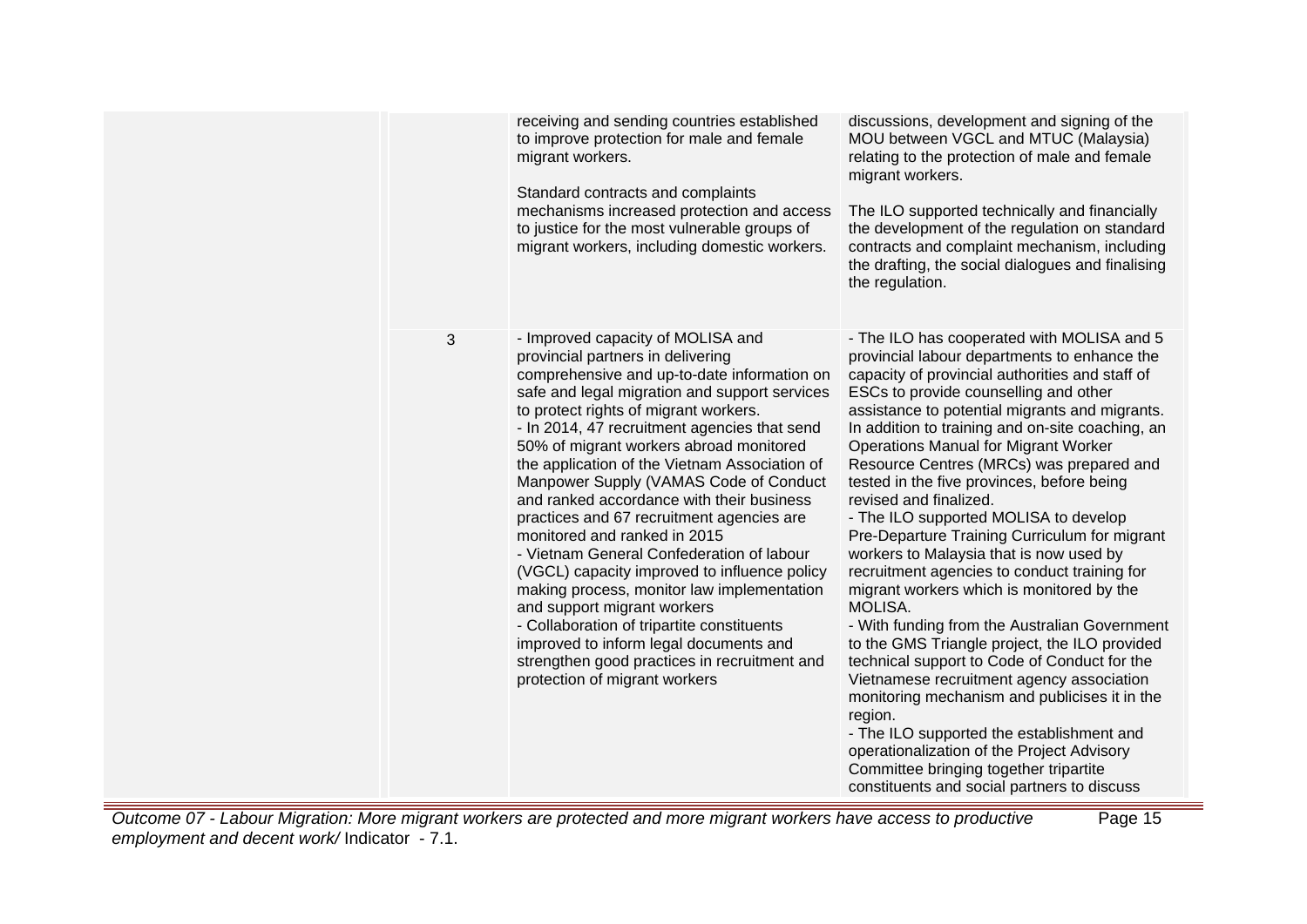|   |                                                                                                                               | priority activities in labour migration<br>governance on an annual basis. The ILO also<br>brought tripartite constituents together at the<br>regional level in the Sub-Regional Advisory<br>Committee (SURAC) meetings.<br>- The ILO supported partners to enhance<br>regional cooperation, through the ASEAN<br>Forum on Migrant Labour, and the organization<br>of two national tripartite preparatory meetings<br>held in Viet Nam and hosted by MOLISA. In<br>addition, officials from tripartite constituents<br>participated in number of trainings and<br>workshops in the areas of mutual recognition of<br>skills, labour migration data, return and<br>reintegration of women migrant workers, labour<br>inspection, labour dimensions of trafficking,<br>labour attaches and implementation of migrant<br>welfare funds. |
|---|-------------------------------------------------------------------------------------------------------------------------------|-------------------------------------------------------------------------------------------------------------------------------------------------------------------------------------------------------------------------------------------------------------------------------------------------------------------------------------------------------------------------------------------------------------------------------------------------------------------------------------------------------------------------------------------------------------------------------------------------------------------------------------------------------------------------------------------------------------------------------------------------------------------------------------------------------------------------------------|
| 4 | Capacity of MOLISA and General Statistical<br>Office improved to collect up to date data on<br>international labour migration | The ILO identified and trained national focal<br>points. Data on labour migration from Vietnam<br>were gathered and published through the<br>International Labour Migration Statistics<br>Database for ASEAN. Gaps in data were<br>identified for further improvement.                                                                                                                                                                                                                                                                                                                                                                                                                                                                                                                                                              |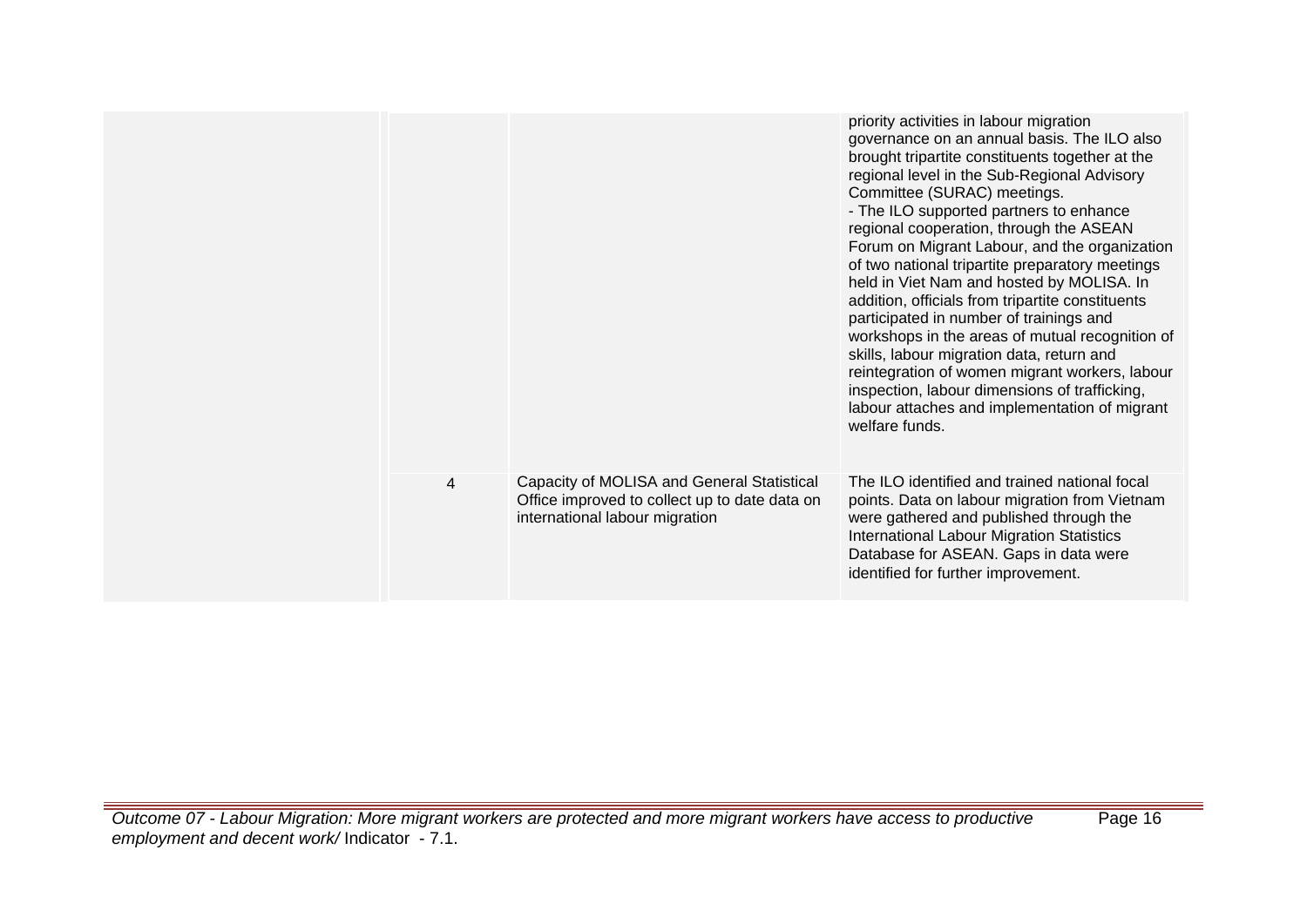# **Indonesia/IDN102**

Enhanced policy, institutional framework and programme implementation for empowerment and protection for Indonesian migrant and domestic workers

| t | $\mathbf{1}$   | Amendment of the National Law No. 39 Year<br>2004 (Law on Placement & Protection of<br>Indonesian Migrant Workers Abroad) is<br>progressing although the process has slowed<br>down due to the change in government,. In<br>February 2015, the new Parliament officially<br>included the plan to amend Law No. 39 into<br>its 2015 (1st year) "National Legislation<br>Programme List (Prolegnas) Work plan". The<br>government urges and prioritizes the<br>development of a comprehensive design on<br>protection of migrant workers policies and<br>programmes in the 1st year of the new<br>government's financial year, by making it as<br>one of the few Quick Win Programmes<br>involving coordination of several ministries &<br>agencies             | The ILO had been involved through technical<br>advice and support in different coordination<br>meetings, as requested and invited by the<br>Government, namely the Ministry of Manpower,<br>the Ministry of Foreign Affairs, the National<br>Board for Placement and Protection of<br>Indonesian Overseas Workers (BNP2TKI) and<br>the Ministry of Law & Human Rights.<br>An analytical brief ton "Indonesia: Decent Work<br>for Migrant Workers" was produced by the ILO<br>to ensure that constituents have access to the<br>latest information on employment trends on<br>migrant worker trends, challenges and<br>priorities.                                                                                      |
|---|----------------|---------------------------------------------------------------------------------------------------------------------------------------------------------------------------------------------------------------------------------------------------------------------------------------------------------------------------------------------------------------------------------------------------------------------------------------------------------------------------------------------------------------------------------------------------------------------------------------------------------------------------------------------------------------------------------------------------------------------------------------------------------------|------------------------------------------------------------------------------------------------------------------------------------------------------------------------------------------------------------------------------------------------------------------------------------------------------------------------------------------------------------------------------------------------------------------------------------------------------------------------------------------------------------------------------------------------------------------------------------------------------------------------------------------------------------------------------------------------------------------------|
|   | $\overline{2}$ | The policy has shifted priorities in terms of<br>protection of migrant workers, from previously<br>focusing only on migrant domestic workers,<br>to now also high-level priority on maritime<br>and fishing sectors. This priority shift is<br>reflected, among others, in:<br>- the inclusion of the migrant workers in<br>maritime and fishing in the current 5-years<br>(2014-2019) National Midterm Development<br>Plan (RPJMN).<br>- the establishment of a new Coordinating<br>Ministry of Maritime, which requested ILO<br>support to strengthen policies in line with<br>International Labour Standards and to<br>enhance institutional capacities in the areas<br>of: labour inspection, safe recruitment of<br>migrant workers, measures to prevent | Following the new Minister of Fisheries &<br>Marine Affairs' and the Minister of Manpower's<br>requests the ILO has provided technical<br>support through the organization of a<br>knowledge sharing session and capacity<br>building to ministries' officials on Convention<br>no. 188 Work on Fishing, and on Maritime<br>Labour Convention (MLC) 2006 with regard to<br>strengthening labour migration<br>A gap analysis on Convention no.188 with a<br>review to the national policies was conducted<br>by the ILO and followed by a government<br>validation consultation meeting.<br>The ILO provided technical advice to the<br>Government Joint Coordination team<br>comprising of Ministry of Manpower (MOM), |

Outcome 07 - Labour Migration: More migrant workers are protected and more migrant workers have access to productive employment and decent work/Indicator - 7.1.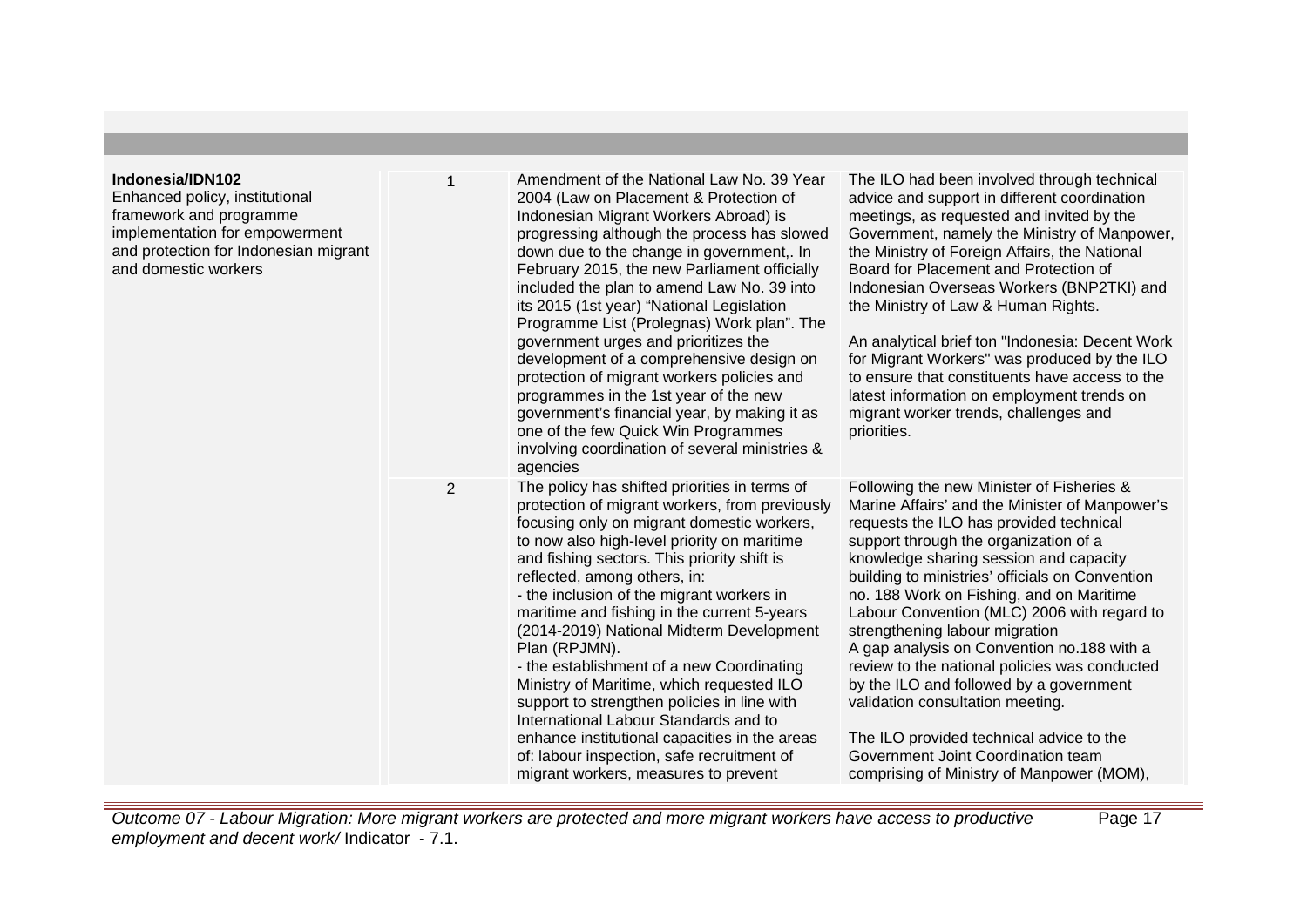|   | migrant workers from falling into situations of<br>trafficking and forced labour.<br>With regards to migrant domestic workers,<br>Financial Education has become a<br>compulsory part of the Government of<br>Indonesia's pre- departure training as a<br>mechanism to promote safe recruitment of<br>migrant workers as well as human trafficking<br>prevention.                                                                                                                                                                                                                                                                                                                                                                                                             | National Migrant Workers Placement Agency<br>(BNP2TKI), Bank of Indonesia, Financial<br>Services Authority and national banks on<br>financial education promotion for migrant<br>workers.<br>The Office has also contributed to development<br>of joint training modules on financial education<br>for migrant workers which officially adopted<br>and launched by the Government of Indonesia<br>as a compulsory part of pre-departure training<br>for every prospective migrants.<br>The ILO has supported the creation of a joint<br>team comprising various government agencies<br>such as Ministry of Manpower (MOM), National<br>Migration Agency (BNP2TKI), Bank of<br>Indonesia, Financial Services Authority and<br>national banks on financial education<br>promotion for migrant workers. |
|---|-------------------------------------------------------------------------------------------------------------------------------------------------------------------------------------------------------------------------------------------------------------------------------------------------------------------------------------------------------------------------------------------------------------------------------------------------------------------------------------------------------------------------------------------------------------------------------------------------------------------------------------------------------------------------------------------------------------------------------------------------------------------------------|------------------------------------------------------------------------------------------------------------------------------------------------------------------------------------------------------------------------------------------------------------------------------------------------------------------------------------------------------------------------------------------------------------------------------------------------------------------------------------------------------------------------------------------------------------------------------------------------------------------------------------------------------------------------------------------------------------------------------------------------------------------------------------------------------|
| 3 | Capacity of different ministries and agencies<br>at national level, and in some local<br>governments, is strengthened and revitalized<br>as shown by:<br>a) the increase of the government's own<br>budget on capacity building and trainings for<br>its relevant officials on protection of migrant<br>workers and returning migrant workers, and<br>by more active role in handling protection of<br>Indonesian migrant workers abroad.<br>b) more dynamic and proactive participation<br>of Indonesian government in international<br>and bilateral fora, in ASEAN and in Asia<br>region, i.e. the Ministry of Manpower hosted a<br>regional Asia tripartite meeting on Realizing a<br>Fair Migration Agenda: Labour Flows<br>between Asia and the Arab States, in Bali in | The ILO provided technical support to the<br>Government in: a) National inter-ministerial and<br>stakeholders coordination consultation<br>meetings as preparation for the 6th and 7th<br>ASEAN Forum on Migrant Labour (AFML);<br>b) various capacity building trainings for<br>government officials and attaches, organized<br>by Ministry of Manpower, by Ministry of Foreign<br>Affairs, and knowledge sharing meetings<br>organized by different government agencies at<br>national and local level, and also in regional<br>level. In these occasions, the ILO provided<br>technical advice as well as resource persons                                                                                                                                                                        |

Outcome 07 - Labour Migration: More migrant workers are protected and more migrant workers have access to productive employment and decent work/ Indicator - 7.1.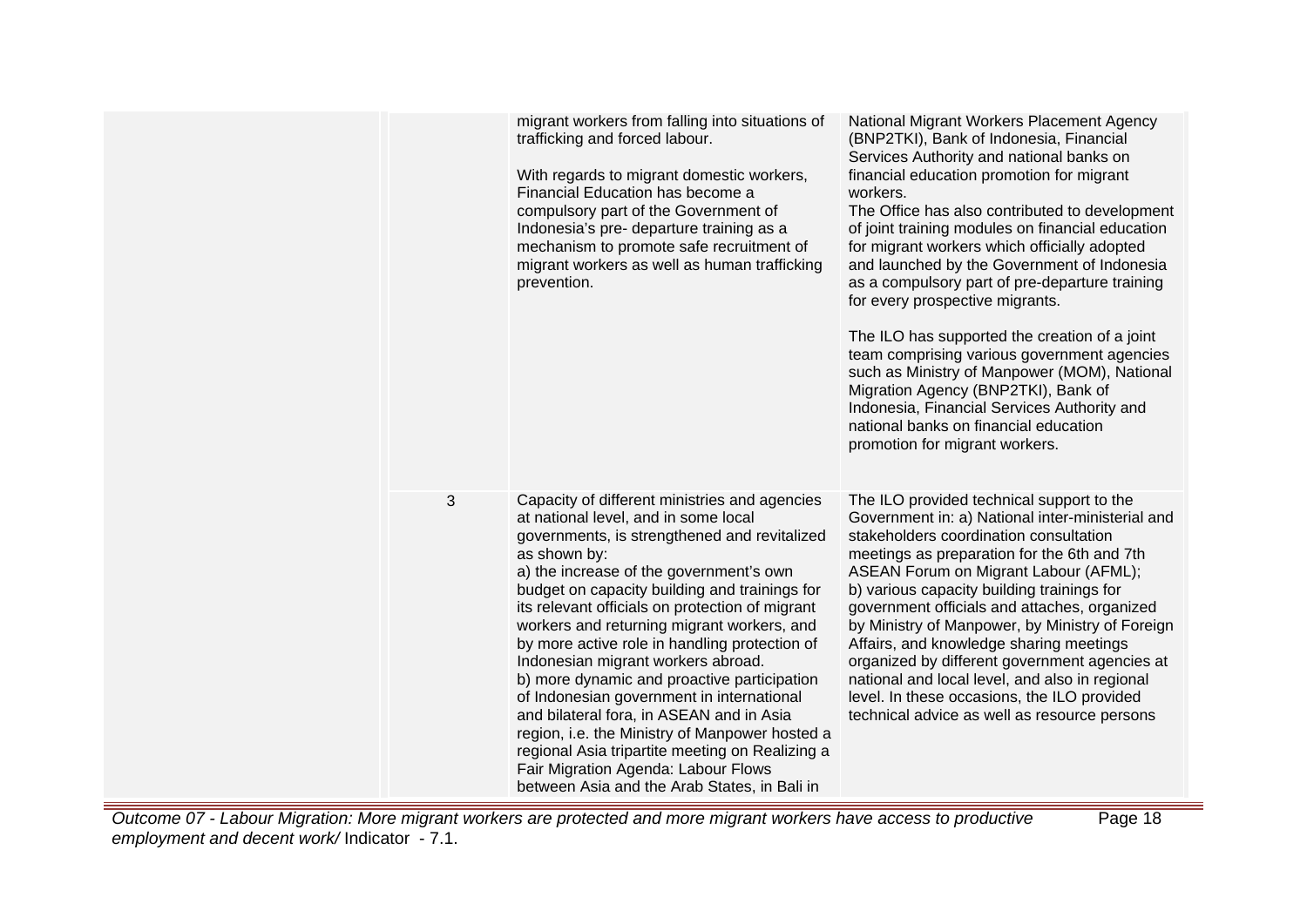|   | May 2015 and hosted the 2nd Regional<br>Meeting on decent work fishing in 2015 in<br>Jakarta, where protection of migrant workers<br>working in fishing vessels were discussed,<br>following the 1st Regional Meeting in 2013 in<br>Makassar.                                                                                                                                                                                                                                                                                                                                                                                                                                                                                                                                                                                                                                                   |                                                                                                                                                                                                                                                                                            |
|---|-------------------------------------------------------------------------------------------------------------------------------------------------------------------------------------------------------------------------------------------------------------------------------------------------------------------------------------------------------------------------------------------------------------------------------------------------------------------------------------------------------------------------------------------------------------------------------------------------------------------------------------------------------------------------------------------------------------------------------------------------------------------------------------------------------------------------------------------------------------------------------------------------|--------------------------------------------------------------------------------------------------------------------------------------------------------------------------------------------------------------------------------------------------------------------------------------------|
| 4 | National coordination, data sharing between<br>different ministries and agencies, and their<br>capacity in data collection and monitoring of<br>migrant workers statistical data was<br>enhanced and upgraded, by their joint work<br>and involvement in the International Labour<br>Migration Statistics (ILMS) Database for<br>ASEAN. The meeting was organized by<br>Ministry of Manpower. The other<br>Ministries/Institutions that were invited were<br>Ministry of Foreign Affairs, Ministry of Law<br>and Human Rights, Indonesian Statistics,<br>National Board for Placement and Protection<br>of Indonesian Overseas Workers (BNP2TKI)<br>The Ministry of Manpower, National Migrant<br>Workers Placement Agency (BNP2TKI),<br>Central Bureau of Statistics (BPS) showed<br>the importance of data mechanisms<br>improvement in their Ministries'/Agencies' 5<br>Year Strategic Plan. | With funding from the Government of Canada<br>to the ASEAN Triangle project, the ILO<br>provided technical support to the Government<br>for the organization of the Focal Points Meeting<br>for the improvement of labour migration<br>statistics in ASEAN, conducted in Jakarta,<br>2015. |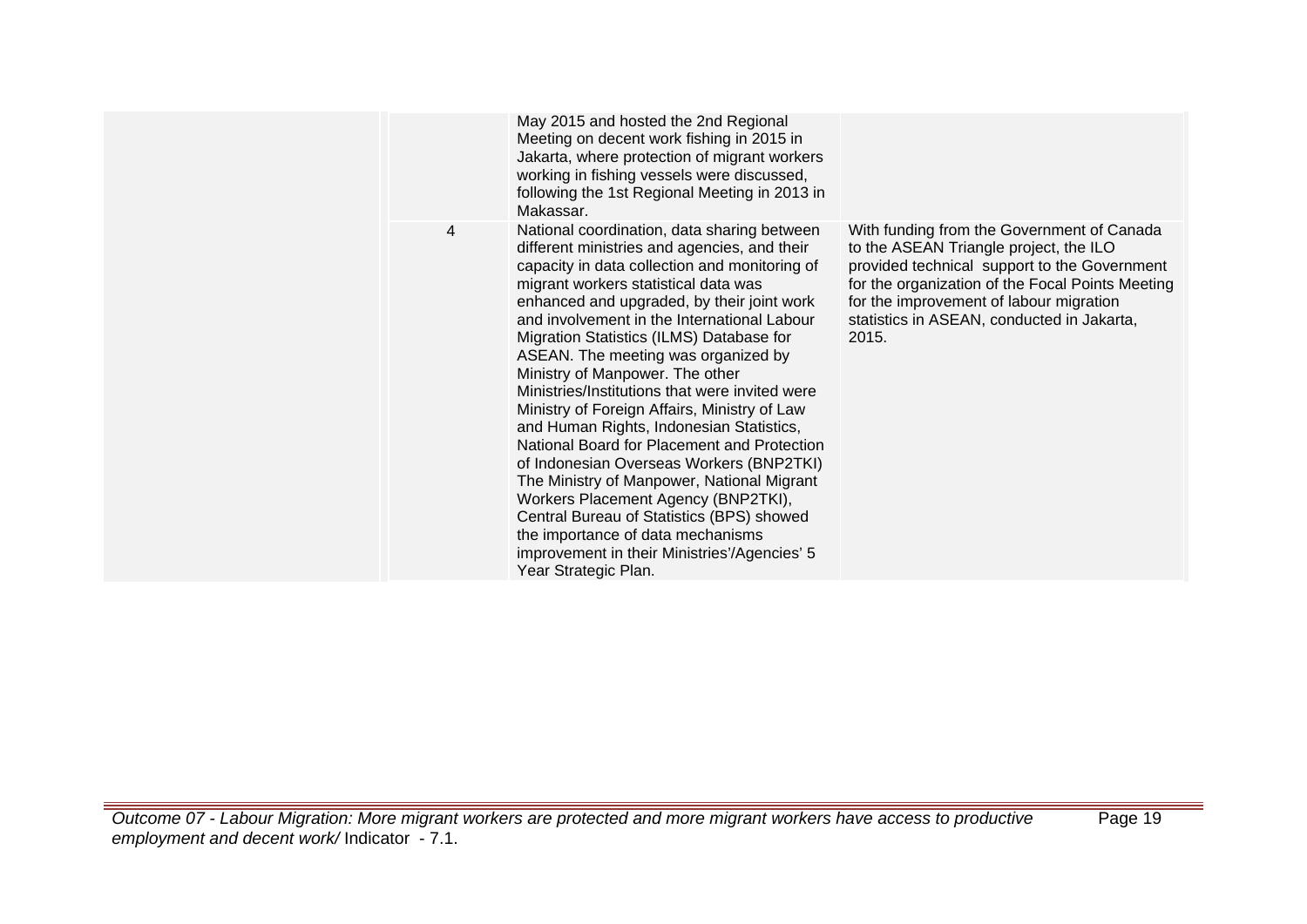#### **Philippines/PHL130**

Policy and implementation frameworks strengthened, and capacities of government and social partners to protect migrant workers and effectively govern labour migration enhanced

1 1)Three Singapore-based Civil Society Organizations and the embassies of the Philippines and Indonesia signed a Memorandum of Agreement to provide financial education courses to migrant workers in Singapore and to advocate for increasing the financial literacy of migrant workers and their families. The three CSOs have integrated the ILO-developed, gender-responsive, financial education materials and curriculum as part of their regular programme and are conducting the financial literacy course to migrant workers in Singapore.

2) During the 4th quarter of 2014, the ASEAN Trade Union Council (ATUC), which is managed by the Trade Union Congress of the Philippines as Secretariat, adopted an Inter-Union Cooperation Agreement which outlines their strategies to promote decent work for migrant workers.

ILO conducted a rapid needs assessment to look into the financial literacy and habits of ASEAN migrant workers. The findings guided the development of a set of financial education materials and training curriculum. The ILO coordinated with the Regional Gender Specialist to ensure that the materials were gender responsive.

ILO conducted pilot activities in Singapore which included a Training of Trainers that capacitated approximately 30 migrant leaders and CSO staff working for organizations that provide services to Filipino, Indonesian and Burmese migrant workers.

ILO then mentored the certified Trainers as they cascaded the training to migrant workers. A video on financial literacy has also been developed which will be shown during the post-arrival orientation seminars provided to migrant domestic workers in Singapore. The video highlights the importance of financial planning for migrant workers and their families and encourages them to take the course available through the ILO-trained Singaporean organizations

2) ILO provided technical assistance and convened regional consultative meetings among ATUC affiliates to facilitate the development of the inter-union agreement.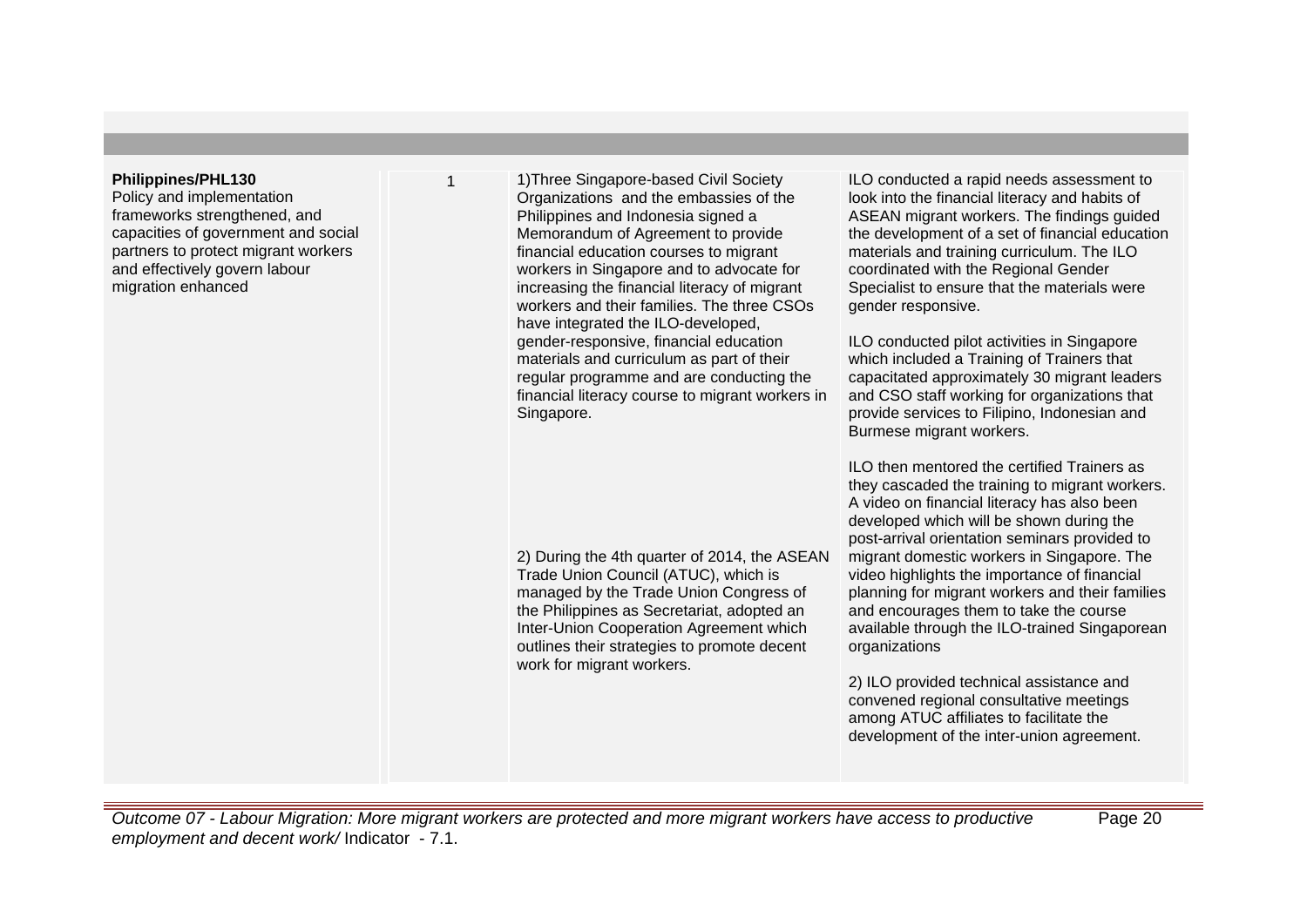| 2 | 1) ASEAN member States, at the 4th ASEAN<br>Labour Inspection Conference, unanimously<br>adopted an Outcome Document that included<br>a break through provision calling for the<br>development of ASEAN guidelines on labour<br>inspection in migrant-reliant sectors with<br>special attention to vulnerable workers. The<br>inclusion of this provision was the priority<br>interest of the host - the Philippine<br>Department of Labor and Employment.                                                                                                                                                                                                                                                                                                                                                                                                                                                                                                                                                                                          | Wi<br>to<br>pro<br>pre<br>in l<br>ag<br>En<br>W<br><b>AS</b> |
|---|-----------------------------------------------------------------------------------------------------------------------------------------------------------------------------------------------------------------------------------------------------------------------------------------------------------------------------------------------------------------------------------------------------------------------------------------------------------------------------------------------------------------------------------------------------------------------------------------------------------------------------------------------------------------------------------------------------------------------------------------------------------------------------------------------------------------------------------------------------------------------------------------------------------------------------------------------------------------------------------------------------------------------------------------------------|--------------------------------------------------------------|
|   | 2) The Philippine Commission on Women<br>(PCW) successfully brought together, for the<br>first time, the ASEAN Committee on Women<br>(ACW) and ASEAN Commission on Women<br>and Children (ACWC) in a regional ASEAN<br>conference. The PCW is the ACW focal point<br>for the Philippines.<br>During this conference ACW and ACWC<br>adopted Recommendations that were<br>submitted for incorporation into the ASEAN<br>Instrument on Migrant Workers being<br>developed by the ASEAN Committee on<br>Migrant Workers (ACMW). The<br>Recommendations also serve as a<br>framework for ACW and ACWC actions to<br>mainstream gender in ASEAN labour<br>migration policies and programmes.<br>The ASEAN Conference was convened as<br>one of the priority activities under the ACW<br>Work Plan 2011-2015 and the ACWC Work<br>Plan 2012-2016 under the ASEAN<br>Socio-Cultural Community (ASCC) Blueprint<br>in support of the implementation of the<br><b>ASEAN Declaration on the Protection and</b><br>Promotion of the Rights of Migrant Workers. |                                                              |

3) A platform for sustained dialogue between

Outcome 07 - Labour Migration: More migrant workers are protected and more migrant workers have access to productive employment and decent work/ Indicator - 7.1.

ith funding from the Government of Canada the ASEAN Triangle project, the ILO pvided technical assistance to facilitate the eparations for the three regional conferences collaboration with key Philippine government encies (i.e. Department of Labor and <sub>.</sub><br>mployment, Philippine Commission on omen, Department of Justice) and the **SEAN Secretariat.**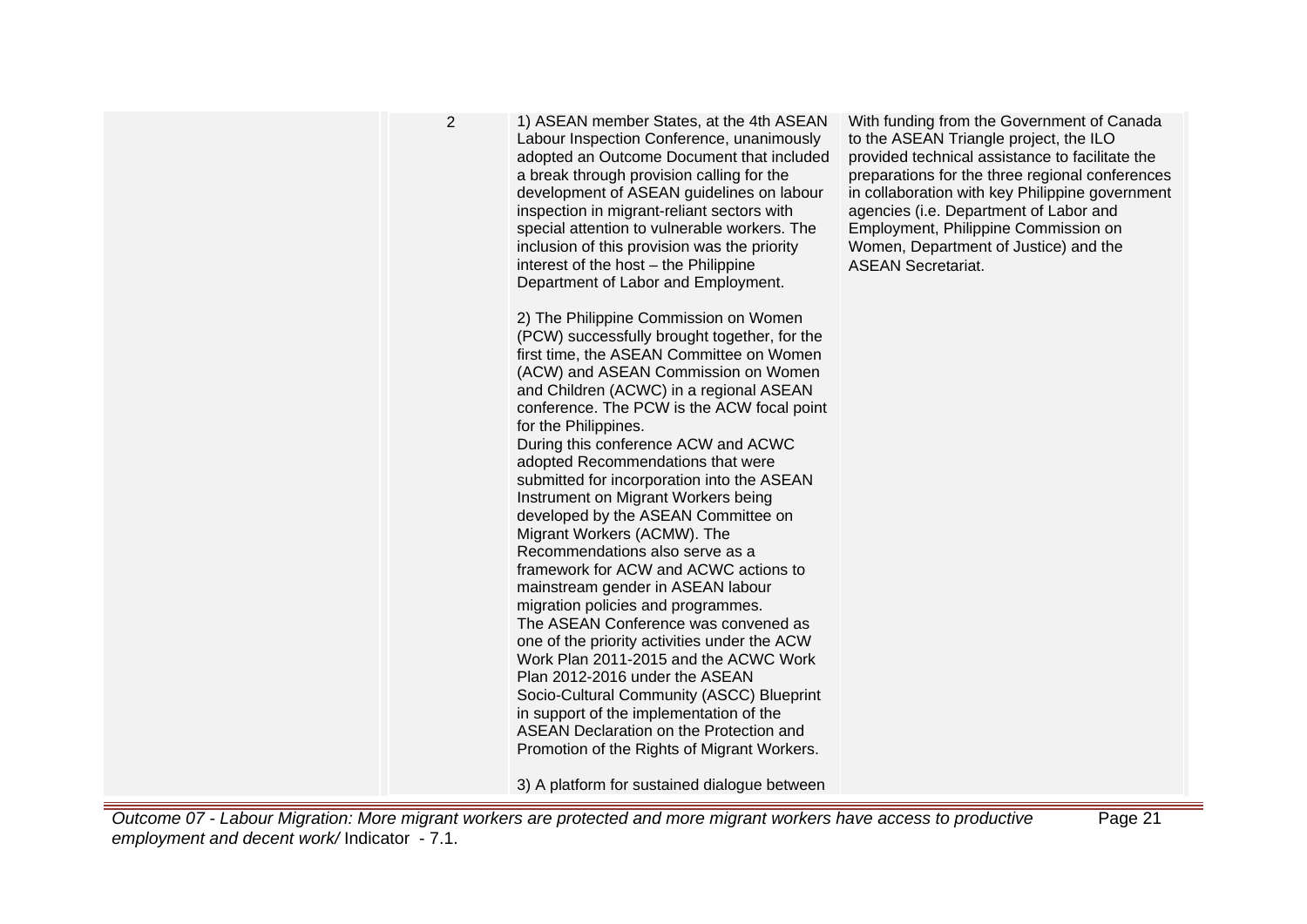|   | the ASEAN labour and criminal justice<br>sectors was formed to address the labour<br>dimensions of trafficking in persons. In doing<br>so, the Philippine Inter-Agency Council<br>Against Trafficking (IACAT) successfully<br>brought together, for the first time:<br>-- the ASEAN Committee on Migrant Workers<br>(ACMW, composed of labour ministries) with<br>labour sector representatives (national trade<br>unions and employers organizations) and<br>-- the Senior Officials Meeting on<br>Transnational Crime (SOMTC, composed of<br>justice ministries) with criminal justice sector<br>representatives (law enforcement and<br>government prosecutors).<br>The participants unanimously adopted a set<br>of recommendations submitted for<br>consideration to the Senior Labour Officials<br>Meeting (SLOM) and SOMTC Work Plans<br>The outcome document formally<br>recommends (among others) the<br>development of a regional employers<br>database; a biometric identification system<br>for migrant workers; and an ASEAN common<br>regional indicators for identifying labour<br>trafficking cases. |                                                                                                                                                                                                                                                                                                                                                                                                                                                                                                                                                          |
|---|----------------------------------------------------------------------------------------------------------------------------------------------------------------------------------------------------------------------------------------------------------------------------------------------------------------------------------------------------------------------------------------------------------------------------------------------------------------------------------------------------------------------------------------------------------------------------------------------------------------------------------------------------------------------------------------------------------------------------------------------------------------------------------------------------------------------------------------------------------------------------------------------------------------------------------------------------------------------------------------------------------------------------------------------------------------------------------------------------------------------|----------------------------------------------------------------------------------------------------------------------------------------------------------------------------------------------------------------------------------------------------------------------------------------------------------------------------------------------------------------------------------------------------------------------------------------------------------------------------------------------------------------------------------------------------------|
| 3 | 1) Capacity of the Department of Labour and<br>Employment to engage in regional tripartite<br>dialogues on labour migration has been<br>enhanced.<br>2) The ASEAN Trade Union Council (ATUC),<br>with secretariat provided by the Trade Union<br>Congress of the Philippines, has developed a<br>mechanism to document and track the<br>progress of migrant workers' complaints.<br>The mechanism includes a referral system to<br>support coordination among pertinent<br>national trade union centres, governments of                                                                                                                                                                                                                                                                                                                                                                                                                                                                                                                                                                                              | With funding from the Government of Canada<br>to the ASEAN Triangle project: ILO provided<br>technical assistance to facilitate the<br>preparations of regional conferences led by<br>DOLE and hosted in the Philippines, in<br>collaboration with key Philippine government<br>agencies (i.e. Philippine Commission on<br>Women, Department of Justice) and the<br><b>ASEAN Secretariat. Regional technical</b><br>discussions focused on labour inspection,<br>protection and empowerment of migrant<br>women, and labour dimensions of trafficking in |

Outcome 07 - Labour Migration: More migrant workers are protected and more migrant workers have access to productive employment and decent work/ Indicator - 7.1. Page 22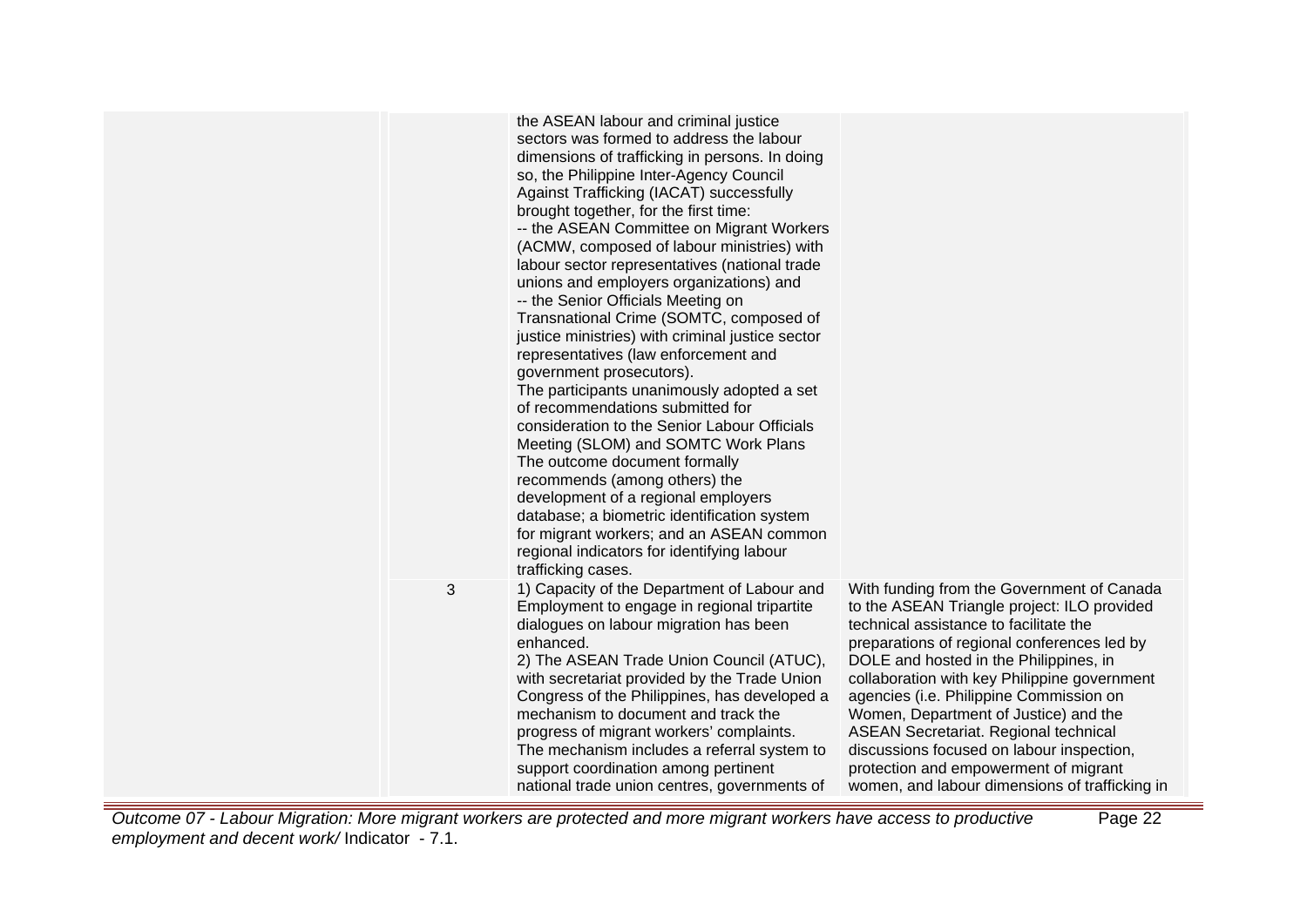|                                                                                                                                         |   | labour sending and receiving countries and<br>civil society organizations. ATUC also<br>adopted an Inter-Union Cooperation<br>Agreement which outlines their strategies to<br>promote decent work for migrant workers<br>3) A 54 hour "Decent Work and Safe<br>Migration" course was included into the<br>nursing and other health professionals<br>university curriculum.                                                                                                                                                                                                                                                     | persons.<br>The ILO provided technical assistance to<br>ATUC to convene consultative meetings<br>among ATUC leaders and organize<br>capacity-building workshops for ATUC focal<br>points on labour migration in order to support<br>the development of the complaint mechanism<br>and inter-union agreement.<br>3) ILO supported the development of the<br>curriculum and advocated for its inclusion.                                                                                                                                                                                                                                                                                                    |
|-----------------------------------------------------------------------------------------------------------------------------------------|---|--------------------------------------------------------------------------------------------------------------------------------------------------------------------------------------------------------------------------------------------------------------------------------------------------------------------------------------------------------------------------------------------------------------------------------------------------------------------------------------------------------------------------------------------------------------------------------------------------------------------------------|-----------------------------------------------------------------------------------------------------------------------------------------------------------------------------------------------------------------------------------------------------------------------------------------------------------------------------------------------------------------------------------------------------------------------------------------------------------------------------------------------------------------------------------------------------------------------------------------------------------------------------------------------------------------------------------------------------------|
|                                                                                                                                         | 4 | 1) Capacity of Philippine Statistics Authority<br>improved to collect up to date data on<br>international labour migration and coordinate<br>across various ministries. One focal person<br>has been assigned to submit data to the<br>ILO's International Labour Migration Statistics<br>(ILMS) Database available on ILOSTAT.<br>2) Enhancement of the Department of<br>Health's (DoH) Health Human Resource<br>Master-plan. A model for the production of<br>workforce projections for nursing<br>professionals was developed.<br>3) Deployment of the Foreign Labor<br>Operations Information System (FLOIS) in<br>Europe. | 1) The ILO identified and trained national focal<br>points on labour migration data collection and<br>sharing through a national focal points meeting.<br>Data is published through the International<br>Labour Migration Statistics (ILMS) Database<br>for ASEAN.<br>2) The ILO facilitated the mapping of data<br>points and other data available in the<br>Philippines to be included in the health human<br>resources workforce projection.<br>3) ILO supported the training of thirteen (13)<br>staff members of the Philippines foreign offices<br>in Europe on FLOIS.<br>3) ILO supported the training of thirteen (13)<br>staff members of the Philippines foreign offices<br>in Europe on FLOIS. |
| Additional CPO Information (This information should only be added when relevant and necessary and should not repeat information already |   |                                                                                                                                                                                                                                                                                                                                                                                                                                                                                                                                                                                                                                |                                                                                                                                                                                                                                                                                                                                                                                                                                                                                                                                                                                                                                                                                                           |

**entered under results or ILO contribution)**

**a)Gender equality and non-discrimination b) Partnerships (external)**

Outcome 07 - Labour Migration: More migrant workers are protected and more migrant workers have access to productive employment and decent work/Indicator - 7.1.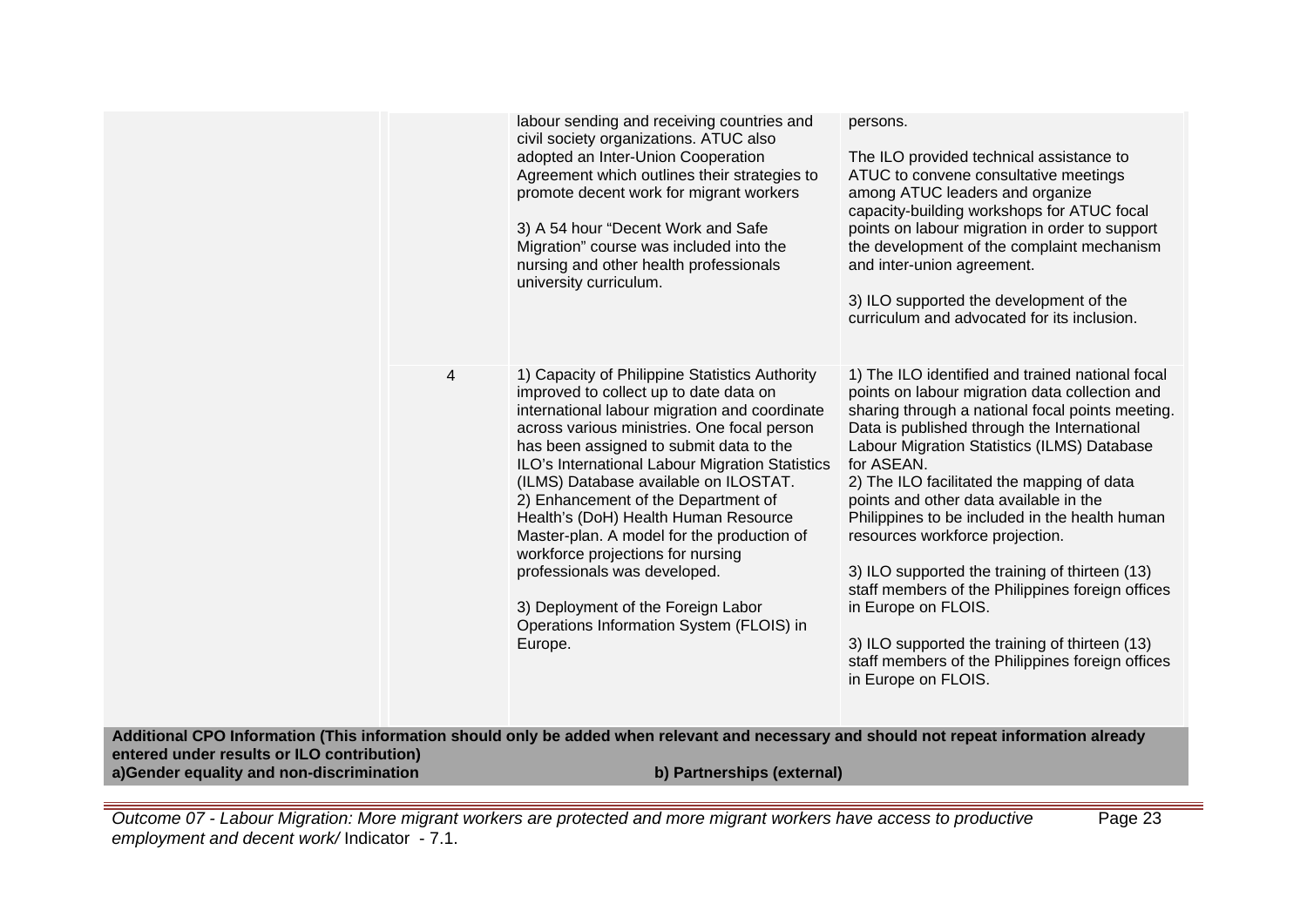The Recommendations brought forward from the ACW/ACWC Conference on Strengthening the Protection and Empowerment of Women Migrant Workers is a key document promoting the gender-mainstreaming of ASEAN labour migration policies and programmes.

The Financial Education materials and training curriculum integrates gender-responsive lessons in their modules and explores the impact of the feminization of labour migration to the families of migrant workers.

To convene various regional conferences that produced strategic recommendations that feed into ASEAN Work Plans and the ASEAN Instrument on Migrant Workers, the ILO partnered with the: •ASEAN Secretariat, Socio-Cultural Community Directorate •ASEAN Committee on the Implementation of the ASEAN Declaration on the Protection and Promotion of the Rights of Migrant Workers (abbreviated as ASEAN Committee on Migrant Workers or ACMW) •ASEAN Committee on Women (ACW) •ASEAN Commission on Women; and •Asia-Australia Program to Combat Trafficking in Persons (AAPTIP)

ILO partnered with Atikha, a Philippine migration NGO, to develop the Financial Education Course materials and curriculum and to conduct the pilot activities in Singapore.

ILO collaborated with the ASEAN Trade Union Council (ATUC) to develop the ATUC inter-union agreement on migrant workers and the ATUC migrant worker complaint mechanism.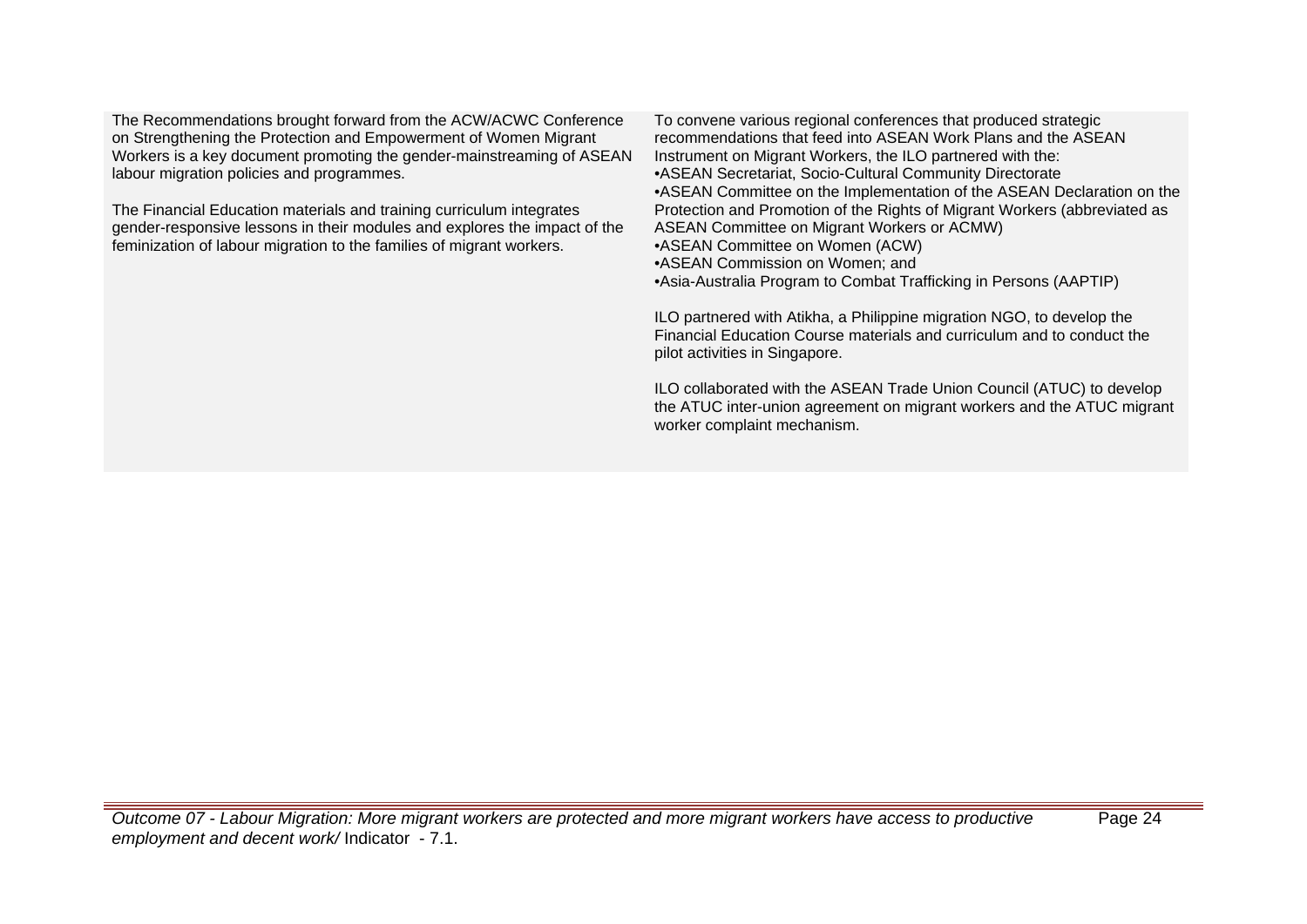## **Bangladesh/BGD303**

Management system of migrants strengthened.

1 1. Ministry of Expatriates' Welfare and Overseas Employment (MEWOE) submitted the Overseas Employment Policy, 2014 for adoption.

2. Revised Migrant Workers' Welfare Rules, Recruitment Agents License, Conduct and Classification Rules; and Labour Migration Management Rules submitted to MEWOE for finalisation.

3. Code of Conduct and Recruitment Agent's Classification system finalized by MEWOE in November 2014 to be incorporated in Recruitment Agents License, Conduct and Classification Rules.

4. Government signed a MOU and four technical agreements with the International Manpower Development Organization (IM Japan) for international internship of Bangladeshi trainees.

1. ILO carried out and published research on skills, recruitment, remittances, gender and diaspora; held multi-stakeholder and inter-ministerial consultations; provided drafting and translation support to the Overseas Employment Policy, 2014.

2. ILO conducted four rounds of intra-MEWOE consultations, and meetings with tripartite stakeholders until September 2014 to revise and draft the four Rules.

3. ILO supported the MEWOE in partnership with Business Social Responsibility (BSR) to draft the Code of Conduct and Recruitment Agent's Classification system which is to be incorporated in the Recruitment Agents License, Conduct and Classification Rules. 4. ILO held four national consultations in 2014; seven technical meetings of the MEWOE-established tripartite-plus Technical Committee; and one training workshop on the Classification System for officials of BMET and MEWOE, namely monitoring and enforcement, employment and planning wings. 5. ILO reviewed 7 G2G MoUs and 1 bilateral

agreement of the GoB and provided technical report to the MEWOE in July 2014 recommending further improvements in

working conditions in destination countries. A standard ToR for the Joint Committees and a standard agenda for review meetings were prepared by ILO.

6. ILO supported the MEWOE in preparing and negotiating with the IM Japan for international internship. ILO in collaboration with the MEWOE and BMET, invited the International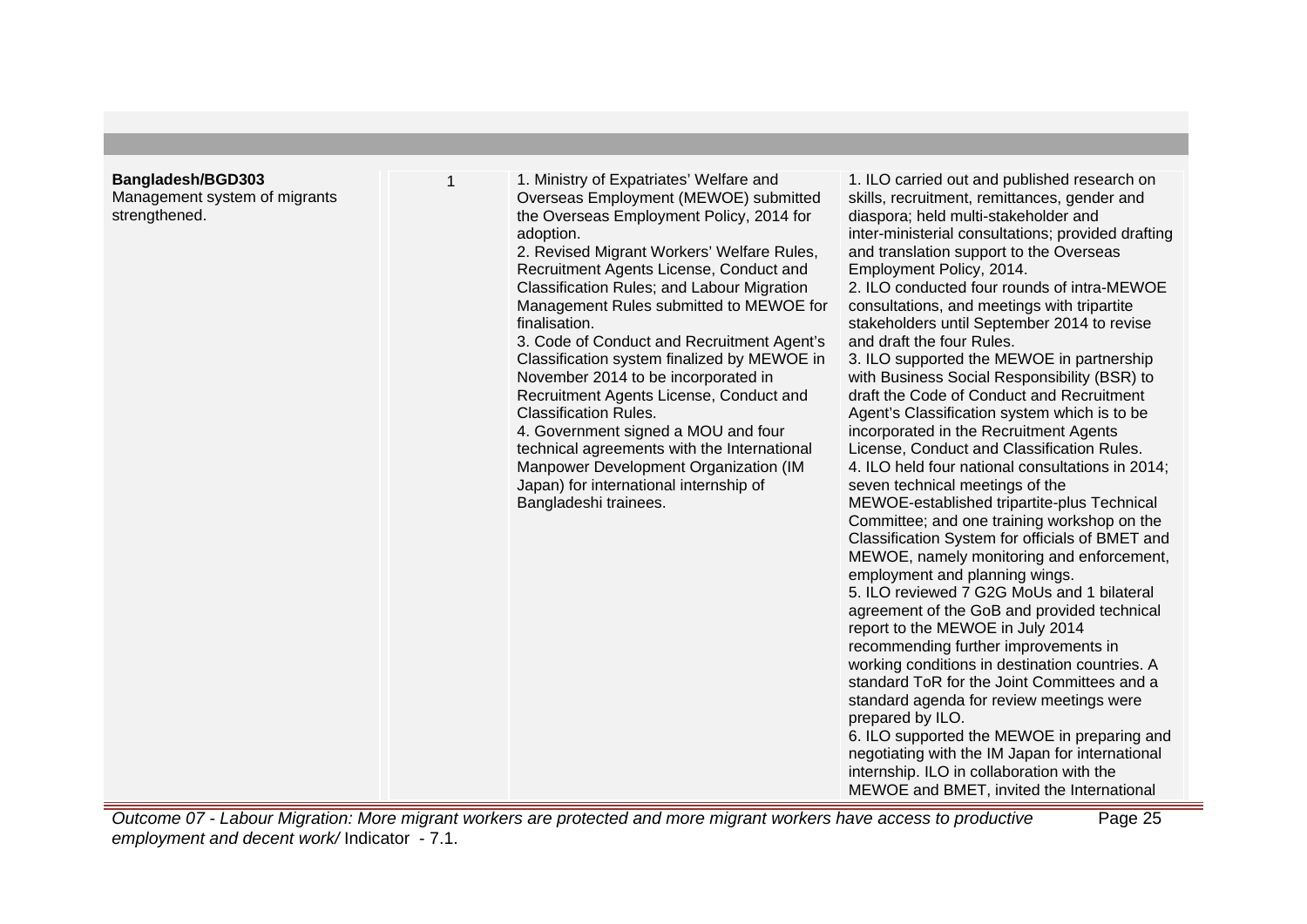|                                                                                                                            |                |                                                                                                                                                                                                                                                                                                                                                                                                                                                                                                                                                                                                                                                          | Manpower Development Organization, Japan<br>(IM Japan) to visit Bangladesh to explore the<br>possibility of introducing an internship<br>programme in Bangladesh.                                                                                                                                                                                                                                                                                                                                                                                                                                                                                                                                                                                                                                                                                                                                                                                                                                                                                                                                                                                                                                                   |
|----------------------------------------------------------------------------------------------------------------------------|----------------|----------------------------------------------------------------------------------------------------------------------------------------------------------------------------------------------------------------------------------------------------------------------------------------------------------------------------------------------------------------------------------------------------------------------------------------------------------------------------------------------------------------------------------------------------------------------------------------------------------------------------------------------------------|---------------------------------------------------------------------------------------------------------------------------------------------------------------------------------------------------------------------------------------------------------------------------------------------------------------------------------------------------------------------------------------------------------------------------------------------------------------------------------------------------------------------------------------------------------------------------------------------------------------------------------------------------------------------------------------------------------------------------------------------------------------------------------------------------------------------------------------------------------------------------------------------------------------------------------------------------------------------------------------------------------------------------------------------------------------------------------------------------------------------------------------------------------------------------------------------------------------------|
|                                                                                                                            | $\overline{2}$ | 1. Standardized Pre-departure module was<br>adopted by Wage Earners Welfare Board<br>(WEWB) and the Bureau of Manpower<br>Employment and Training (BMET) is to<br>provide mandatory training to potential<br>migrants.<br>2. Country specific pre-departure training for<br>Oman and Qatar institutionalized in two<br>government technical training centers (TTCs)<br>in Dhaka.<br>3. In May-June 2015, Bangladesh Institute of<br>Administration and Management (BIAM)<br>Board finalized and approved the module for<br>providing professionalization training of staff<br>members, license holders and points of<br>contact of recruitment agencies. | 1. ILO collaborated with national NGO Refugee<br>and Migratory Movement Research Unit<br>(RMMRU) to draft the training of trainers'<br>manual for mandatory pre-departure training to<br>the workers on issues related to emigration,<br>transit and immigration.<br>2. ILO with RMMRU developed a standard<br>format training manual covering issues related<br>to the labour law, regular recruitment, working<br>and living conditions, health, social protection,<br>etc. for country based training for aspirant<br>migrant workers going to Oman and Qatar.<br>3. ILO partnered with the Bangladesh Institute<br>of Administration and Management (BIAM) to<br>develop two training courses for the<br>professionalization of license holders, points of<br>contact and staff members of Recruitment<br>Agencies to promote application of the Codes<br>of conduct and Classification System for ethical<br>and professional recruitment. Two focus group<br>discussions with government, recruitment<br>agencies and representatives of the<br>Bangladesh Associations for International<br>Recruitment Agencies (BAIRA) and pilot testing<br>of the training manuals were conducted in<br>BIAM in May 2015. |
|                                                                                                                            | 3              | 1. Induction trainings were made mandatory<br>for all new labour attachés by MEWOE since<br>2014.<br>2. Government signed Memorandum of<br>Understanding (MOU) and established joint                                                                                                                                                                                                                                                                                                                                                                                                                                                                     | 1. ILO conducted technical sessions for the<br>existing and newly recruited labour attachés<br>during the two separate induction trainings held<br>over 2014-2015 which covered topics on<br>issues including: international labour                                                                                                                                                                                                                                                                                                                                                                                                                                                                                                                                                                                                                                                                                                                                                                                                                                                                                                                                                                                 |
| me 07 - Labour Migration: More migrant workers are protected and more migrant workers have access to productive<br>Page 26 |                |                                                                                                                                                                                                                                                                                                                                                                                                                                                                                                                                                                                                                                                          |                                                                                                                                                                                                                                                                                                                                                                                                                                                                                                                                                                                                                                                                                                                                                                                                                                                                                                                                                                                                                                                                                                                                                                                                                     |

Outcome 07 - Labour Migration: More migrant workers are protected and more migrant workers have access to productive employment and decent work/ Indicator - 7.1.

═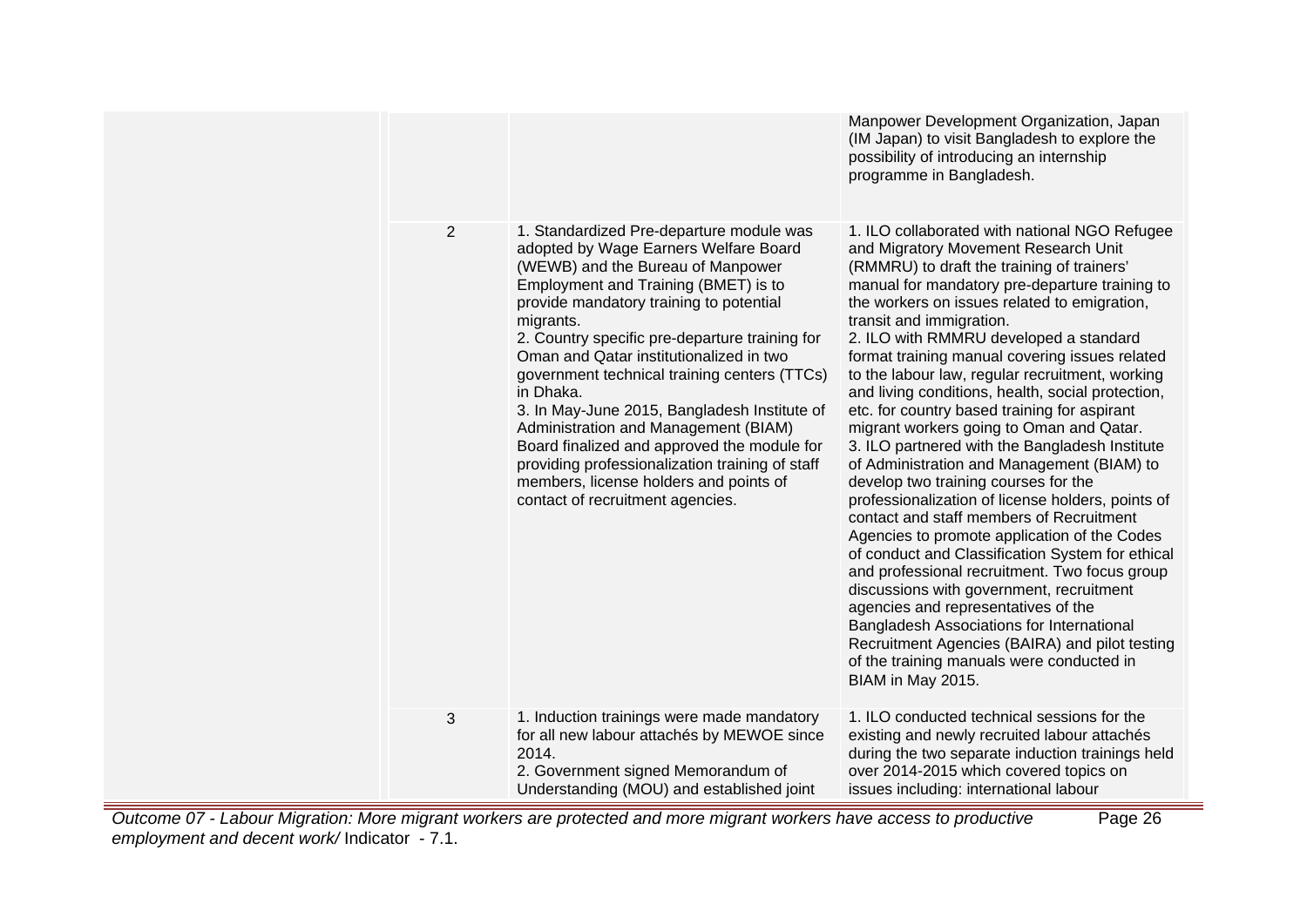committees with two destination countries focusing on decent working conditions in the workplace in destination countries. 3. Helplines established for migrant workers in Bangladeshi missions in Dubai, UAE and Muscat, Oman in June 2015. 4. Professional reintegration piloted by implementation partner UN Women in collaboration with BRAC to support returned women migrant workers.

5. Pilot initiative for effective professional reintegration of returning migrants through a job fair in May 2015 completed by the Bangladesh Employers' Federation (BEF)

standards, Migrant workers' rights, equality and discrimination at work, racial and ethnic discrimination in the country of destination, gender discrimination in labour market, vulnerable contexts for women migrant workers, pre-departure and briefing upon arrival, monitoring living and working conditions, etc.

2. ILO conducted training for joint committee meetings with Malaysia, Jordan and Qatar for government officials of the MEWOE, BMET, Prime Minister's Office (PMO), Ministry of Foreign Affairs (MoFA), Ministry of Home Affairs (MoHA), Ministry of Labour and Employment (MoLE) and Ministry of Law Justice and parliamentary Affairs (MoLJPA) on 1-2 October 2014 in preparation for review meeting with Malaysia, and follow up with UAE and Qatar.

3. ILO coordinated and negotiated with the MEWOE to establish the helplines in two destination countries- UAE and Oman. 4. ILO partnered with UN Women to design a reintegration programme to reach 45 vulnerable women workers through BRAC. 5. ILO supported UN Women for setting up three referral and resource centres in Faridpur, Manikganj and Dhaka districts.

6. ILO facilitated BRAC through its partnership with UN Women in conducting a three-day training for 25 communication and community workers at Manikganj.

7. ILO collaborated with BEF to organize a job fair for returning migrant workers to link them with decent employment opportunities and the national job market in Bangladesh.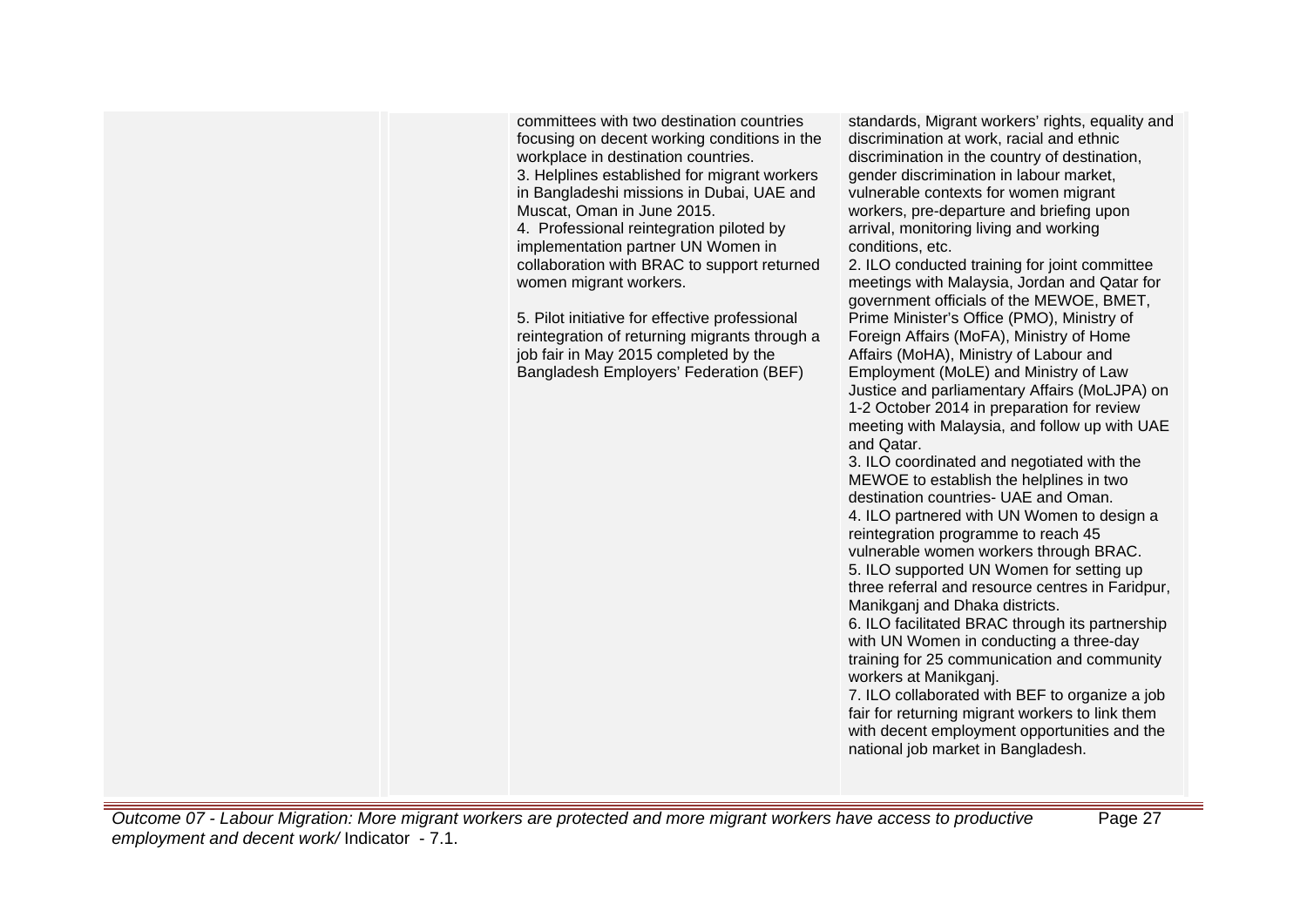# **Additional CPO Information (This information should only be added when relevant and necessary and should not repeat information already entered under results or ILO contribution)**

**a)Gender equality and non-discrimination b) Partnerships (external)**

The programme has effectively established a positive bias towards women's equality in its design and implementation, and worked to ensure gender mainstreaming at all levels (micro, meso and macro). The programme has been supporting formulation of an equitable legal and policy regime, which would allow women to exercise women their rights to movement and to have an income. This is significant step in improving women's participation in paid employment given that female labour force participation in 2010 stood at only 36 per cent due to the socio-cultural factors and their migration for employment has been marked by bans, including, age bans. It is in this environment, the programme has been successfully communicating the need for safe migration for women workers with all stakeholders, including women themselves. The programme is supported by the ministry and BMET's proactive steps to take up specific protection clauses with destination countries for women migrant workers (such as insurance, weekly day-off, permission to keep mobile phone and communicate with family, etc). These are now part of the conditional clauses under which the recruitment agents are allowed to process women workers' migration. If the proposed Overseas Employment Policy and related rules are adopted, it will commit the government to take up long-term measures to address women's skills diversification and employment in a variety of trades.

Inter-regional program aiming to prevent incidence of trafficking of women migrant workers from India, Bangladesh and Nepal as source countries and Jordan, Lebanon & UAE as countries of Destination to promote informed migration and decent work is funded by DFID.

Program Implementation Partnerships with Association of Community and Development (ACD), Ovibashi Kormi Unnoyon Program (OKUP) and BRAC working in Manikganj, Jessore and Narayanganj, for empowering community and enhance skills and knowledge of potential women migrant workers on safe migration, vulnerabilities of trafficking.

ILO contributed to develop a training toolkit and to provide training to the recruiting agencies (RA) to 100 staffs from 32 Recruiting agencies who are sending women to abroad. Booklet on the legal issues has been drafted to sensitize the recruiting agencies and Law Enforcement Agencies (LEA) on the legal issues related to the migration and trafficking.

UN Women & the International Organization for Migration (IOM)were ILO partners.

Collaboration with ILO constituents Bangladesh Employer's Federation (BEF) and National Coordination Committee on Worker's Education (NCCWE) resulted in improving protection of potential, current and returning migrant workers.

Partnerships with CSOs, namely Bangladesh Ovibashi Mohila Sramik Association (BOMSA), WARBE Development Foundation (WARBE DF), Dhaka Ahsania Mission (DAM)and Bangladesh Legal Aids and Services Trust (BLAST) resulted in enhancing awareness and better understanding of potential, current and returning migrants and their family members. Results achieved through the project has been reflected in designing the second phase of the initiative which will be supported by the Swiss Agency for Development and Cooperation (SDC).

Outcome 07 - Labour Migration: More migrant workers are protected and more migrant workers have access to productive employment and decent work/ Indicator - 7.1.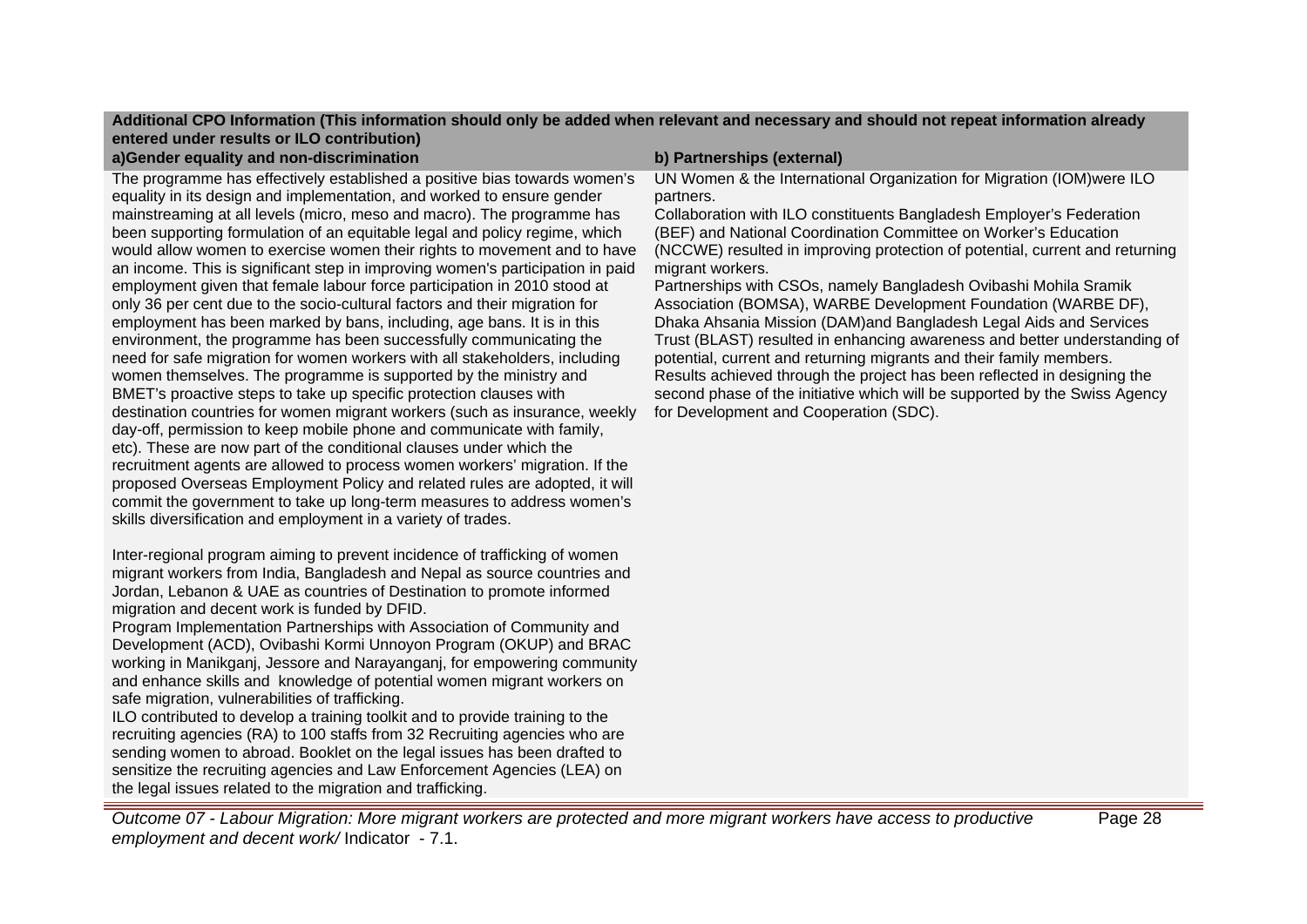| Nepal/NPL105<br>Constituents and major stakeholders<br>have improved capacities to address<br>the implementation gap in respect of<br>conventions 97, 143, 189, 181, 29,<br>105, 169 and 182 and to ratify<br>conventions of national priorities | 3 | 1. In December 2014, the Government of<br>Nepal adopted a resolution which identified<br>six concrete steps including setting up an<br>inter-ministerial mechanism to facilitate the<br>mainstreaming of migration into sectorial<br>policies, under the leadership of the National<br>Planning Commission.              | The ILO worked closely with the National<br>Planning Commission of Nepal and the Ministry<br>of Labour and Employment in coordination with<br>other members of the Kathmandu Migration<br>Group to lead the process. The ILO supported<br>the National Planning Commission to hold the<br>high-level consultation to help identify the six<br>concrete steps for mainstreaming of migration<br>into sectorial policies, as defined in the adopted<br>resolution as a part of the Kathmandu<br>Migration Group. |
|--------------------------------------------------------------------------------------------------------------------------------------------------------------------------------------------------------------------------------------------------|---|--------------------------------------------------------------------------------------------------------------------------------------------------------------------------------------------------------------------------------------------------------------------------------------------------------------------------|----------------------------------------------------------------------------------------------------------------------------------------------------------------------------------------------------------------------------------------------------------------------------------------------------------------------------------------------------------------------------------------------------------------------------------------------------------------------------------------------------------------|
|                                                                                                                                                                                                                                                  | 4 | The Government of Nepal hosts a central<br>database system for foreign employment<br>information. With the need to strengthen the<br>existing foreign employment information<br>management system, it developed and<br>operationalized a computerized complaint<br>registering database which started from June<br>2014. | With funding from the European Union, the<br>ILO provided technical support to establish and<br>operationalize the newly established complaint<br>mechanism database. In addition to developing<br>the necessary software, it provided the<br>necessary hardware and enhanced the<br>capacity of the government officials to run the<br>database. While the hardware was installed in<br>April 2014, the software started operating from<br>June 2014.<br>.                                                    |

# **Additional CPO Information (This information should only be added when relevant and necessary and should not repeat information already entered under results or ILO contribution) a)Gender equality and non-discrimination b) Partnerships (external)**

Gender dimension of labour migration has been addressed in all bilateral agreements and minutes of understanding, inter-government cooperation and collaboration and pre-departure training curriculum. In addition, the newly appointed Labour Attaches have been particularly sensitized on gender dimension/issues of labour migration in destination countries.

The ILO has worked closely with development partners, namely the International Organization for Migration (IOM) and The Asia Foundation.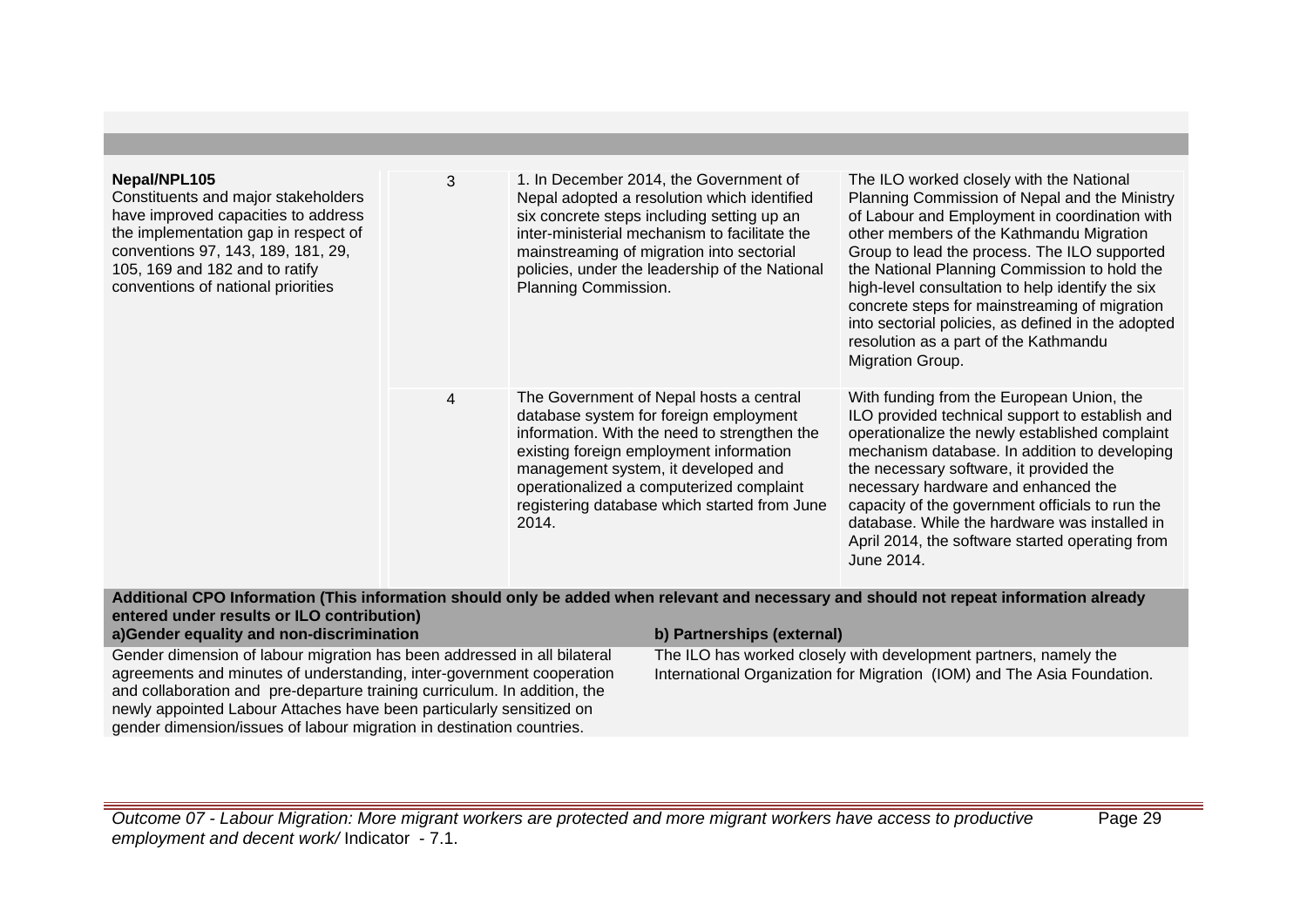#### **Latin America and the Caribbean**

#### **Brazil/BRA107**

Fortalecimiento de las estrategias políticas, mejorando los marcos normativos en materia de migración laboral y estrechando la relación de Brasil con los países de América Latina y el Caribe

1 El Consejo Nacional de Inmigración (CNIg), que es un órgano tripartito que incluye representantes de empleadores y trabajadores, promueve el diálogo social, y es presidido por el Ministerio de Trabajo de Brasil y conformado por otros ministerios involucrados en la gestión migratoria, presentó un nuevo texto de anteproyecto de ley de migración en diciembre de 2014 poniendo énfasis en la dimensión laboral y adoptando una perspectiva de género. El anteproyecto aguarda la aprobación final del gobierno para ser presentado ante el poder legislativo para su votación y posterior promulgación como ley. Entretanto, el contenido es considerado un avance en el tema de género y ya es una directriz para las acciones del Gobierno sobre el tema. 2 1) Dos talleres fueron organizados con la participación de los principales actores (los representantes de los empleadores y de los trabajadores), y funcionarios públicos de las municipalidades de Sao Paulo (octubre de 2014) y Foz do Iguaçu (mayo de 2015). Los talleres tuvieron el objetivo principal de ayudar a los participantes a entender y superar los desafíos para el acceso facilitado de los migrantes a los servicios públicos de empleo por medio de la creación e implementación futura de los protocolos de atención a los migrantes.

2) El Consejo Nacional de Inmigración fungió

La OIT contribuyó con asistencia técnica en la elaboración de la propuesta de nueva ley de migración incluyendo la dimensión laboral y enfatizando la dimensión de género. La OIT participó activamente durante este bienio en 10 reuniones del Consejo Nacional de Inmigración (CNIg) apoyando técnicamente sus discusiones en la construcción de planes, políticas y legislación y garantizando la inclusión de temas fundamentales, como igualdad de género y raza, calificación para el trabajo, sensibilización sobre los derechos de los trabajadores migrantes y otros.

La OIT participó en el taller de protocolo de atención a los migrantes e inserción laboral en Sao Paulo y llevó los temas fundamentales para el debate realizado, como igualdad de género y raza, calificación para el trabajo, sensibilización sobre los derechos de los migrantes y otros. Como resultado de esta articulación, la OIT está apoyando la municipalidad de Sao Paulo en dos áreas 1) estudio sobre el acceso de los migrantes a los servicios públicos de empleo, a los cursos de capacitación profesional ofrecido por el poder público y a los servicios bancarios; 2) Consultoría para la sistematización de los trabajos de la Comisión Intersectorial de la Política Municipal de la Población Migrante con miras a la construcción y a la

Page 30

Outcome 07 - Labour Migration: More migrant workers are protected and more migrant workers have access to productive employment and decent work/ Indicator - 7.1.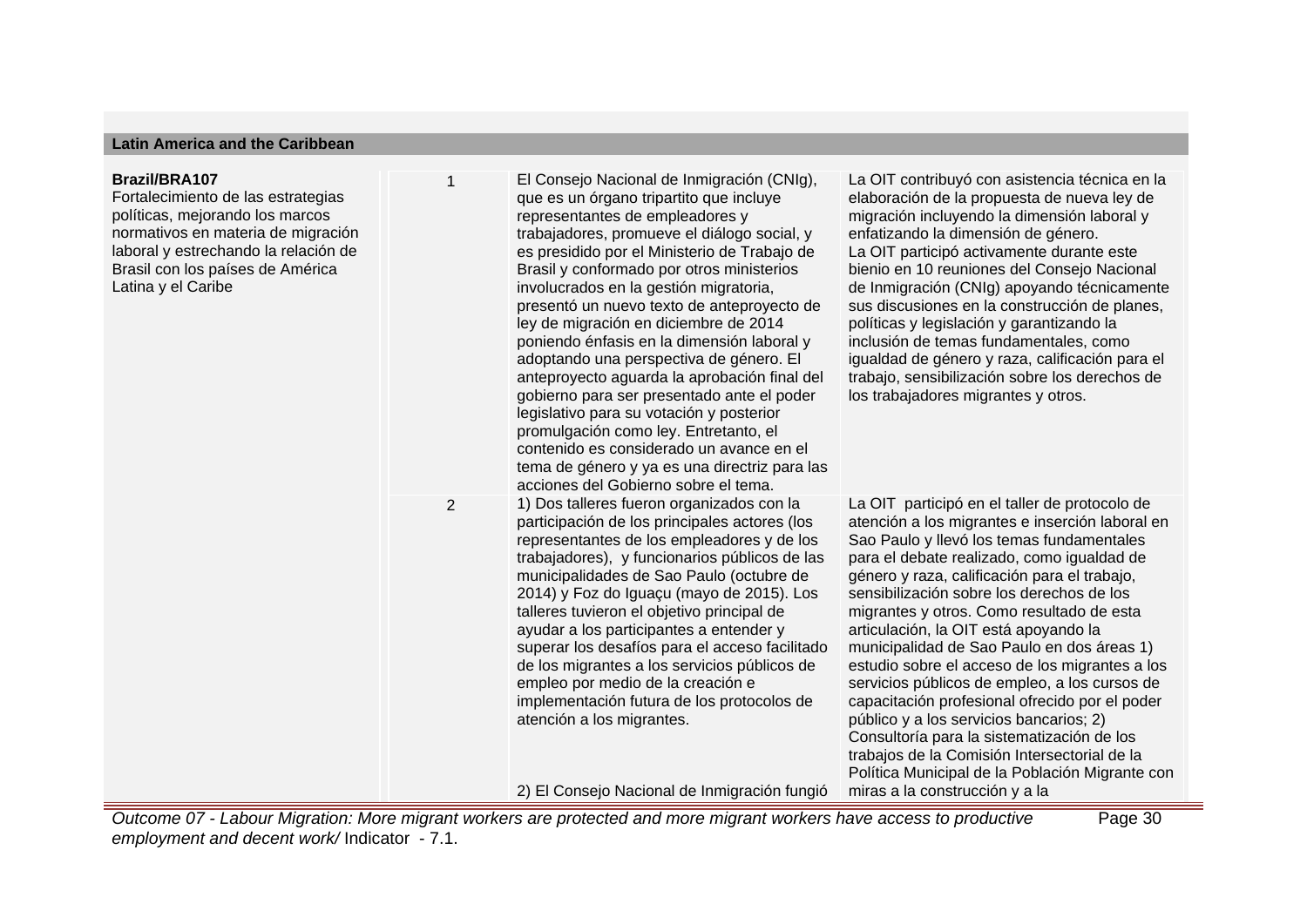|   | como articulador de políticas migratorias<br>laborales por medio de la promoción de<br>actividades para lograr la extensión de la<br>resolución normativa n. 97, de 12.01.2012<br>hasta el 31.10,2016 que concede visas<br>permanentes a nacionales de Haití. La<br>reunificación familiar está garantizada a<br>todos los haitianos registrados como<br>residentes permanentes en el país                                                                                                                                                                                                                                                                                                                                                                                                                                                                                                                                                                                                             | institucionalización de una política municipal<br>para la población migrante en la ciudad de São<br>Paulo.<br>La OIT contribuyó con apoyo técnico en el<br>trabajo del CNIg que logró la extensión hasta<br>31.10.2016 de la resolución normativa n. 97<br>que concede visas permanentes a nacionales<br>de Haití, e permitíendoles entrar y establecerse<br>de manera regular en el país, así logrando ser<br>menos vulnerables a situaciones de<br>explotación laboral puesto que adquieren<br>condiciones de igualdad de derechos con los<br>brasileños.                                                                                                                                                                                                                                                                                                                                                                                                                                                                 |
|---|--------------------------------------------------------------------------------------------------------------------------------------------------------------------------------------------------------------------------------------------------------------------------------------------------------------------------------------------------------------------------------------------------------------------------------------------------------------------------------------------------------------------------------------------------------------------------------------------------------------------------------------------------------------------------------------------------------------------------------------------------------------------------------------------------------------------------------------------------------------------------------------------------------------------------------------------------------------------------------------------------------|-----------------------------------------------------------------------------------------------------------------------------------------------------------------------------------------------------------------------------------------------------------------------------------------------------------------------------------------------------------------------------------------------------------------------------------------------------------------------------------------------------------------------------------------------------------------------------------------------------------------------------------------------------------------------------------------------------------------------------------------------------------------------------------------------------------------------------------------------------------------------------------------------------------------------------------------------------------------------------------------------------------------------------|
| 3 | 1) Dos talleres fueron organizados con la<br>participación de los principales actores (los<br>representantes de los empleadores y de los<br>trabajadores), y funcionarios públicos de las<br>municipalidades de Sao Paulo (octubre de<br>2014) y Foz do Iguaçu (mayo de 2015). Los<br>talleres tuvieron el objetivo principal de<br>ayudar a los participantes a entender y<br>superar los desafíos para el acceso facilitado<br>de los migrantes a los servicios públicos de<br>empleo por medio de la creación e<br>implementación futura de los protocolos de<br>atención a los migrantes.<br>2) El Consejo Nacional de Inmigración fungió<br>como articulador de políticas migratorias<br>laborales por medio de la promoción de<br>actividades para lograr la extensión de la<br>resolución normativa n. 97, de 12.01.2012<br>hasta el 31.10.2016 que concede visas<br>permanentes a nacionales de Haití. La<br>reunificación familiar está garantizada a<br>todos los haitianos registrados como | La OIT participó en el taller de protocolo de<br>atención a los migrantes e inserción laboral en<br>Sao Paulo y llevó los temas fundamentales<br>para el debate realizado, como igualdad de<br>género y raza, calificación para el trabajo,<br>sensibilización sobre los derechos de los<br>migrantes y otros. Como resultado de esta<br>articulación, la OIT está apoyando la<br>municipalidad de Sao Paulo en dos áreas 1)<br>estudio sobre el acceso de los migrantes a los<br>servicios públicos de empleo, a los cursos de<br>capacitación profesional ofrecido por el poder<br>público y a los servicios bancarios; 2)<br>consultoría para la sistematización de los<br>trabajos de la Comisión Intersectorial de la<br>Política Municipal de la Población Migrante con<br>miras a la construcción y a la<br>institucionalización de una política municipal<br>para la población migrante en la ciudad de São<br>Paulo.<br>La OIT contribuyó con apoyo técnico en el<br>trabajo del CNIg que logró la extensión hasta |

Outcome 07 - Labour Migration: More migrant workers are protected and more migrant workers have access to productive employment and decent work/ Indicator - 7.1.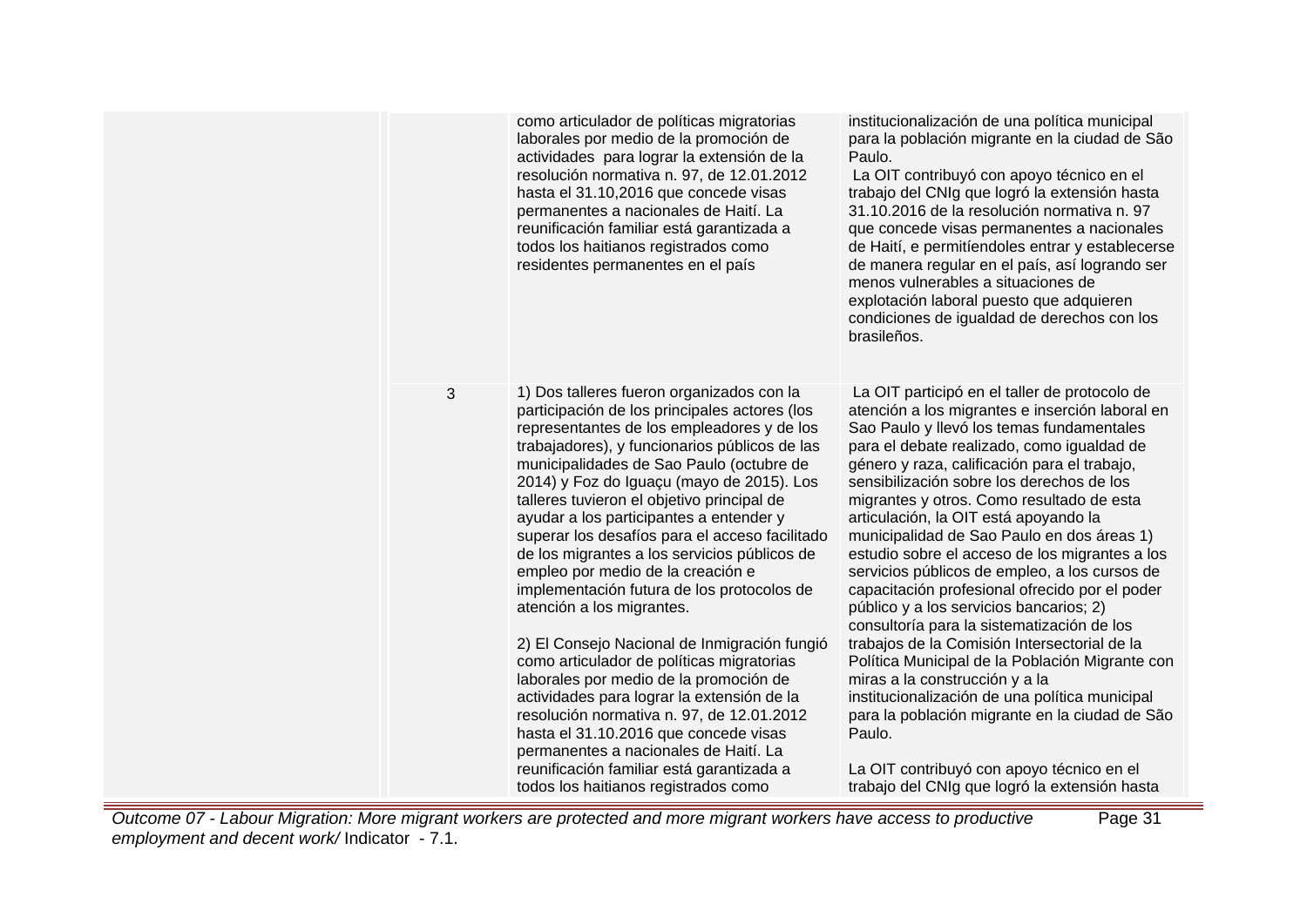|   | residentes permanentes en el país<br>El Consejo Nacional de Inmigración (CNIg)<br>promulgó una resolución administrativa el 9<br>de diciembre de 2014 que creó el Fórum de<br>Participación Social como un procedimiento<br>de consulta sobre la formulación de políticas<br>de migración dentro del consejo. El fórum<br>contará con al menos una reunión presencial<br>al año.                                                                                                                                                                                                                                                                                                                                                                           | 31.10.2016 de la resolución normativa n. 97<br>que concede visas permanentes a nacionales<br>de Haití, permitíendoles entrar y establecerse<br>de manera regular en el país, así logrando ser<br>menos vulnerables a situaciones de<br>explotación laboral puesto que adquieren<br>condiciones de igualdad de derechos con los<br>brasileños.<br>La OIT dió apoyo técnico en la concepción del<br>Fórum de Participación Social y de sus<br>herramientas de trabajo y ofreció apoyo en el<br>fortalecimiento de las capacidades de los<br>miembros del CNIg lo que ha resultado en la<br>mejora de la protección de los trabajadores<br>migrantes por parte de los inspectores<br>laborales, y en promover una visión más<br>amplia sobre la importancia del diálogo social y<br>otros temas de gobernanza migratoria dentro<br>del CNIg |
|---|------------------------------------------------------------------------------------------------------------------------------------------------------------------------------------------------------------------------------------------------------------------------------------------------------------------------------------------------------------------------------------------------------------------------------------------------------------------------------------------------------------------------------------------------------------------------------------------------------------------------------------------------------------------------------------------------------------------------------------------------------------|------------------------------------------------------------------------------------------------------------------------------------------------------------------------------------------------------------------------------------------------------------------------------------------------------------------------------------------------------------------------------------------------------------------------------------------------------------------------------------------------------------------------------------------------------------------------------------------------------------------------------------------------------------------------------------------------------------------------------------------------------------------------------------------------------------------------------------------|
| 4 | 1. Con el fín de mejorar la colecta y análisis<br>de las estadísticas sobre migraciones<br>internacionales, el Consejo Nacional de<br>Inmigración (CNIg) creó, en colaboración con<br>la Universidad de Brasilia, el Observatorio de<br>las Migraciones Internacionales (OBMigra)<br>en 2014 con el fín de ampliar el conocimiento<br>sobre los flujos de migración internacional,<br>de, hacia y a través de, Brasil. El trabajo ha<br>comprendido la realización de estudios<br>teóricos y empíricos y de identificar<br>estrategias para la innovación social de las<br>políticas públicas con respecto a la migración<br>internacional. Asímismo, en ocasión de la<br>presidencia pro-tempore de Brasil del<br>MERCOSUR, los Observatorios del Mercado | 1. La OIT, ha proveido apoyo técnico a las<br>actividades del Observatorio de las<br>Migraciones Internacionales (OBMigra) a<br>través de aportes teóricos a los estudios y a la<br>construcción metodológica y realización de dos<br>reuniones del Sub-Grupo de Trabajo 10 del<br>MERCOSUR: 1) Seminario de Mercosur sobre<br>Inserción de migrantes en el mercado de<br>trabajo; 2) Reunión de Observatorios del<br>Mercado de Trabajo del Mercosur (Brasilia,<br>Junio 2015) sobre estadísticas de migraciones<br>internacionales.<br>Como resultado de estas dos actividades, los<br>participantes pudieron validar el contenido de                                                                                                                                                                                                  |

Outcome 07 - Labour Migration: More migrant workers are protected and more migrant workers have access to productive employment and decent work/ Indicator - 7.1.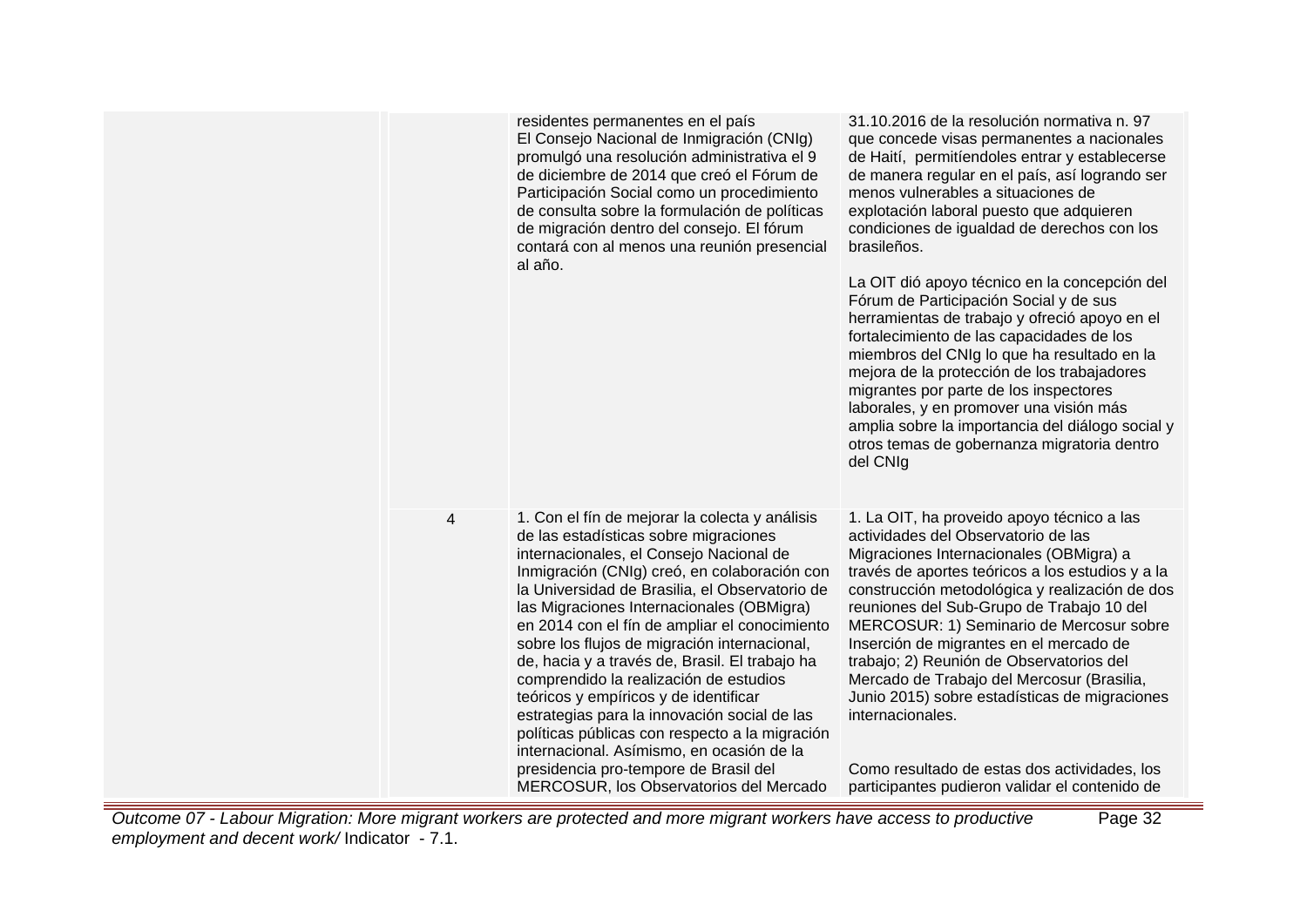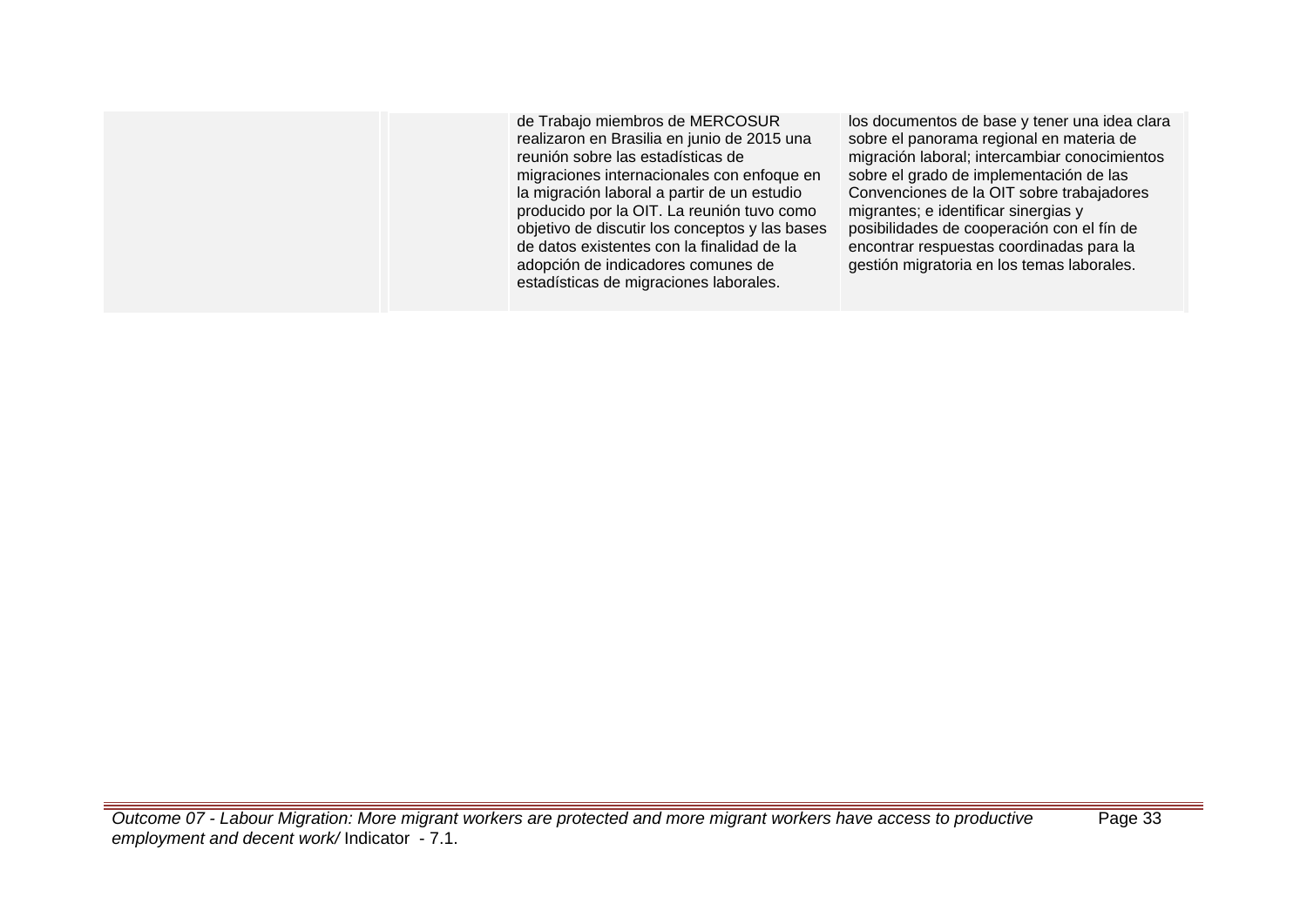#### **Mexico/MEX128**

Mandantes promueven una mayor protección legal y social a trabajadores migrantes, particularmente mujeres y jóvenes

El 7 de agosto de 2014 México y Guatemala firmaron un Acuerdo de Cooperación Bilateral en Migración Laboral que promueve la creación de instrumentos que proporcionen información cuantitativa y cualitativa sobre las características de los trabajadores migrantes, y diseñar Políticas Activas de Mercado Laboral para ellos. También hace mención de la creación de un sistema binacional para registrar y autorizar licencias para el funcionamiento de las agencias de contratación y colocación de los trabajadores, lo que permitiría el monitoreo y la verificación de las agencias privadas de empleo. De forma similar, el acuerdo hace mención de la necesidad de asegurar que la migración sea benéfica para ambos países y contribuya cabalmente al bienestar de los migrantes y sus familias. El acuerdo tiene como objetivo promover los empleos decentes, productivos y de calidad así como el respeto a los derechos laborales de los trabajadores migrantes que trabajan temporalmente, a través del respeto a los principios de igualdad y contribuyendo a avanzar en las metas de desarrollo. El acuerdo también considera la creación de un nuevo Programa de Trabajadores Temporales. La OIT contribuyó con insumos técnicos sobre el reclutamiento de los trabajadores migrantes por las agencias privadas de empleo y el facilitamiento de la movilidad laboral por los Servicios Públicos de Empleo en la formulación del Acuerdo de Cooperación Bilateral en Migración Laboral firmado el 7 de agosto de 2014 por Guatemala y México. 3 El Taller « Reclutamiento y contratación con equidad para los trabajadores migrantes guatemaltecos en México por medio de la cooperación Sur-Sur » fue organizado a mediados de agosto, 2015 entre los dos países con el apoyo de fondos de Asímismo, la OIT ha contribuido a fortalecer las capacidades institucionales para garantizar la aplicación del mismo acuerdo con el apoyo del financiamiento de la Cooperación Sur-Sur. El apoyo de la OIT incluye i) la ampliación de los conocimientos sobre la legislación y las

Outcome 07 - Labour Migration: More migrant workers are protected and more migrant workers have access to productive employment and decent work/ Indicator - 7.1. Page 34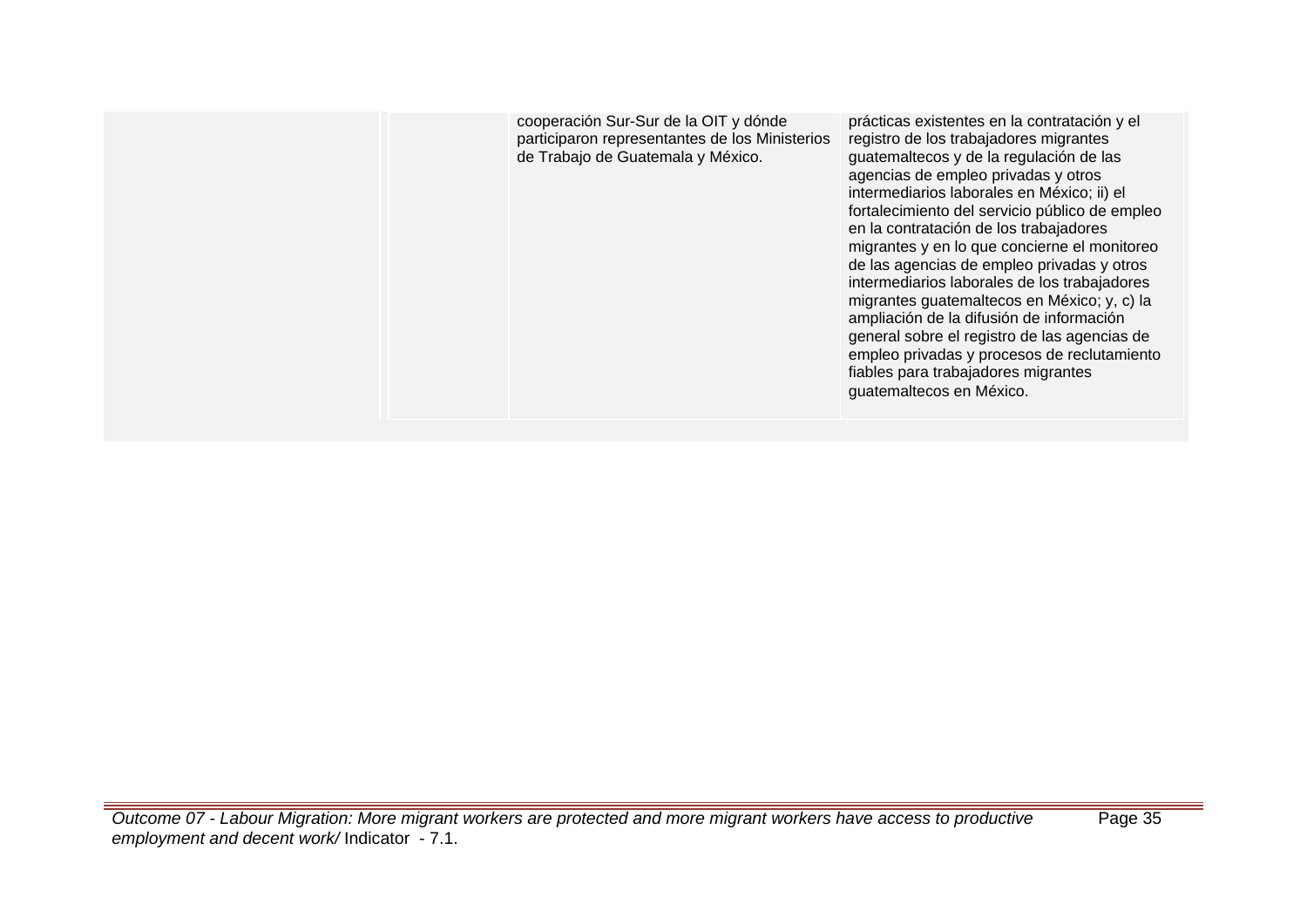Outcome 07 - Labour Migration: More migrant workers are protected and more migrant workers have access to productive employment and decent work

# **RESULTS BY INDICATOR**

**Indicator - 7.2. Number of member States that, with ILO support, adopt gender-sensitive labour migration policies and practices that reflect the ILO Multilateral Framework with a view to promoting productive employment and decent work for migrant workers.**

# **Measurement**

To be counted as reportable, results must meet at least two of the following criteria:

1.A gender-responsive policy or national programme to improve access of migrant workers to productive employment and decent work is developed, as documented either through a national development plan, local or regional development plans and programmes, national labour laws applicable to migrant workers, or integration laws and policies.

2.The policy or programme specifically addresses at least one of the following areas: skills development and training; prevention of deskilling; recognition of diplomas and competencies; brain drain; accommodating remittance flows and/or their productive use; the link between remittances and socially responsible financial institutions; productive employment of migrant workers upon their return; the link between migration policy and meeting labour market needs.

3.Government institutional capacities to administer labour migration policy are established or revitalized, in particular effective labour inspection services to monitor decent working conditions in the workplace in destination countries.

4.Government institutional capacities to administer policies and programmes for return migrants are established or reinvigorated, in particular effective employment services for vocational guidance, placement and labour market reintegration.

| <b>Country/Country Programme</b><br><b>Outcome (CPO)</b>                                              | <b>Measurement</b><br><b>Criteria</b> | <b>Result Achieved</b>                                                                                                                                                                                                                                                                                                            | <b>ILO Contribution</b>                                                                                                                                                                                                                                                                                                                      |
|-------------------------------------------------------------------------------------------------------|---------------------------------------|-----------------------------------------------------------------------------------------------------------------------------------------------------------------------------------------------------------------------------------------------------------------------------------------------------------------------------------|----------------------------------------------------------------------------------------------------------------------------------------------------------------------------------------------------------------------------------------------------------------------------------------------------------------------------------------------|
| <b>Africa</b>                                                                                         |                                       |                                                                                                                                                                                                                                                                                                                                   |                                                                                                                                                                                                                                                                                                                                              |
| Ethiopia/ETH155<br>Improved management of labour<br>migration and reduction of irregular<br>migration |                                       | A draft MoU for Migrant Domestic Workers in<br>line with relevant international instruments<br>was developed with tripartite constituents.<br>The objective is to strengthen cooperation<br>between sending and receiving countries for<br>the protection of migrant domestic workers<br>and to improve their working conditions. | - with funding from the European Union, the<br>ILO supported the development of the MOU<br>and model employment contract with the aim to<br>protect the rights of both the employers and<br>domestic workers and regulate the contractual<br>relation between them. The contract clearly<br>states the rights and obligations of the workers |

Outcome 07 - Labour Migration: More migrant workers are protected and more migrant workers have access to productive employment and decent work/ Indicator - 7.2. Page 1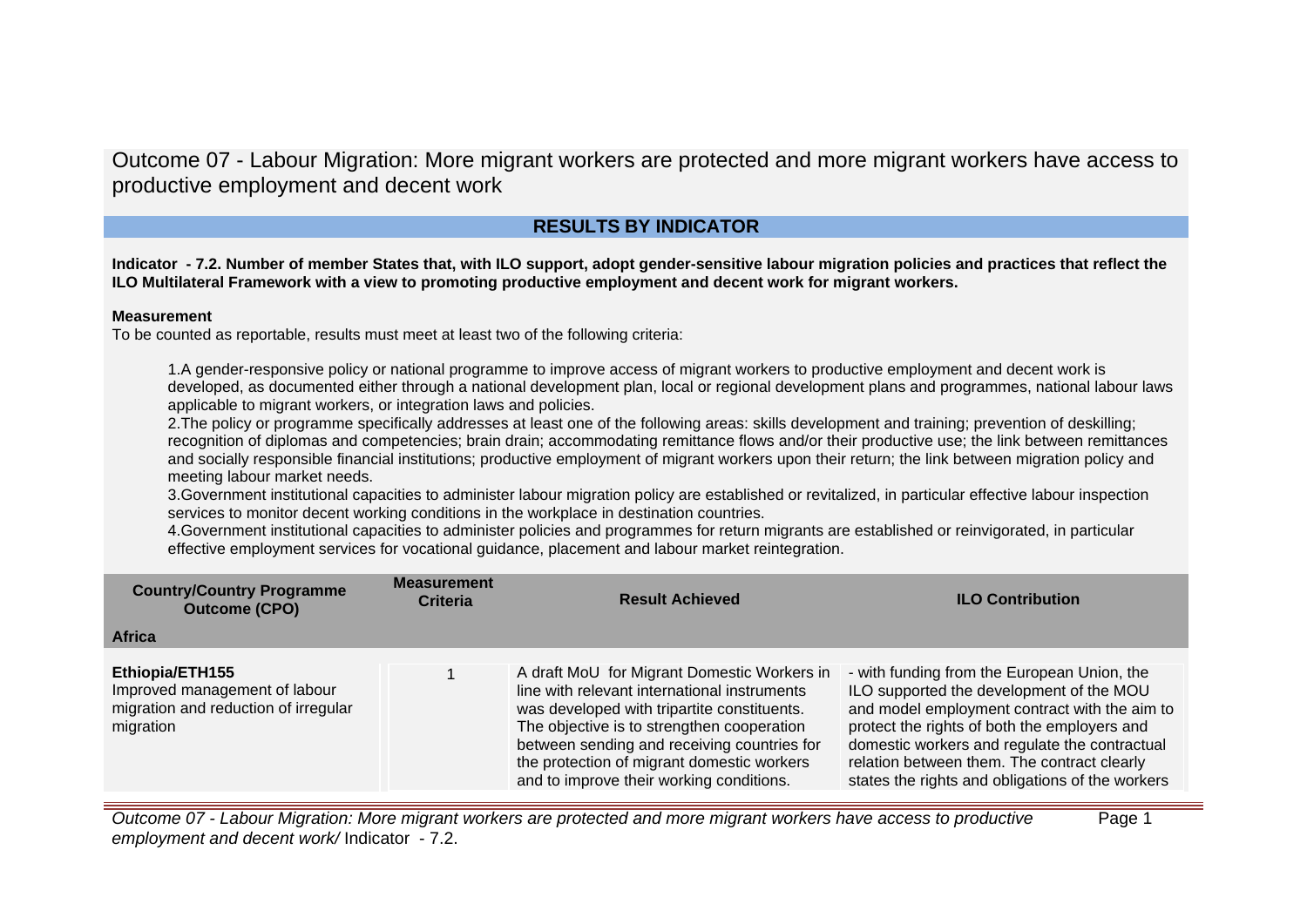|                | - A model employment contract for Migrant<br>Domestic Workers was developed and<br>included as an Annex to the MOU. The aim is<br>to ensure that this standard contract will be<br>mutually recognized by countries of origin<br>and destination, and duly enforced to ensure<br>compliance by employers, PEAs and MDW's.       | and the employers and will be applied<br>depending on the local contexts. Such<br>contracts should help in reducing dispute<br>between employers and workers as well as<br>with the Private Employment Agencies.<br>- ILO supported relevant Ministries (MOLSA &<br>MOFA) to attend "Technical Workshop on<br>Review of Bilateral Agreements on Low-skilled<br>Labour Migration" in Kathmandu, Nepal, 1-2<br>December, 2014. The objective of this<br>workshop was to capacitate participants on<br>how to improve the content and implementation<br>of bilateral agreements for better governance<br>of migration flows in both origin and destination<br>countries and protection of migrant workers in<br>destination countries. |
|----------------|---------------------------------------------------------------------------------------------------------------------------------------------------------------------------------------------------------------------------------------------------------------------------------------------------------------------------------|-------------------------------------------------------------------------------------------------------------------------------------------------------------------------------------------------------------------------------------------------------------------------------------------------------------------------------------------------------------------------------------------------------------------------------------------------------------------------------------------------------------------------------------------------------------------------------------------------------------------------------------------------------------------------------------------------------------------------------------|
| $\overline{2}$ | Out of the 1,190 returnees trained, 700 have<br>already initiated enterprise and/or are in the<br>process of establishing new enterprises. The<br>trainings aimed at helping these returnees to<br>start and lead their own business sustainably<br>and to properly invest their savings.                                       | - ILO provided training on<br>Entrepreneurships/Business skills, life skills,<br>financial literacy and business planning to<br>1,190 Kingdom of Saudi Arabia returnees, to<br>help them successfully reintegrate. ILO also<br>provided material support for some of the<br>returnees that have started business.                                                                                                                                                                                                                                                                                                                                                                                                                   |
|                | -An 'In-Depth Study on the Migration Trend<br>and Nature of Female Migrant Domestic<br>Workers in Ethiopia'. The objective of this<br>study is to have comprehensive and<br>well-documented information on the nature,<br>magnitude and trend of migration of female<br>MDWs from Ethiopia to GCC States,<br>Lebanon and Sudan. | ILO undertook the research to better inform<br>policy makers on the situation of MDWs. The<br>study intends to contribute towards informed<br>policy decisions and actions for improved<br>management of labour migration from Ethiopia;<br>and also to serve as baseline information for<br>effective monitoring and evaluation of migration<br>in the country.                                                                                                                                                                                                                                                                                                                                                                    |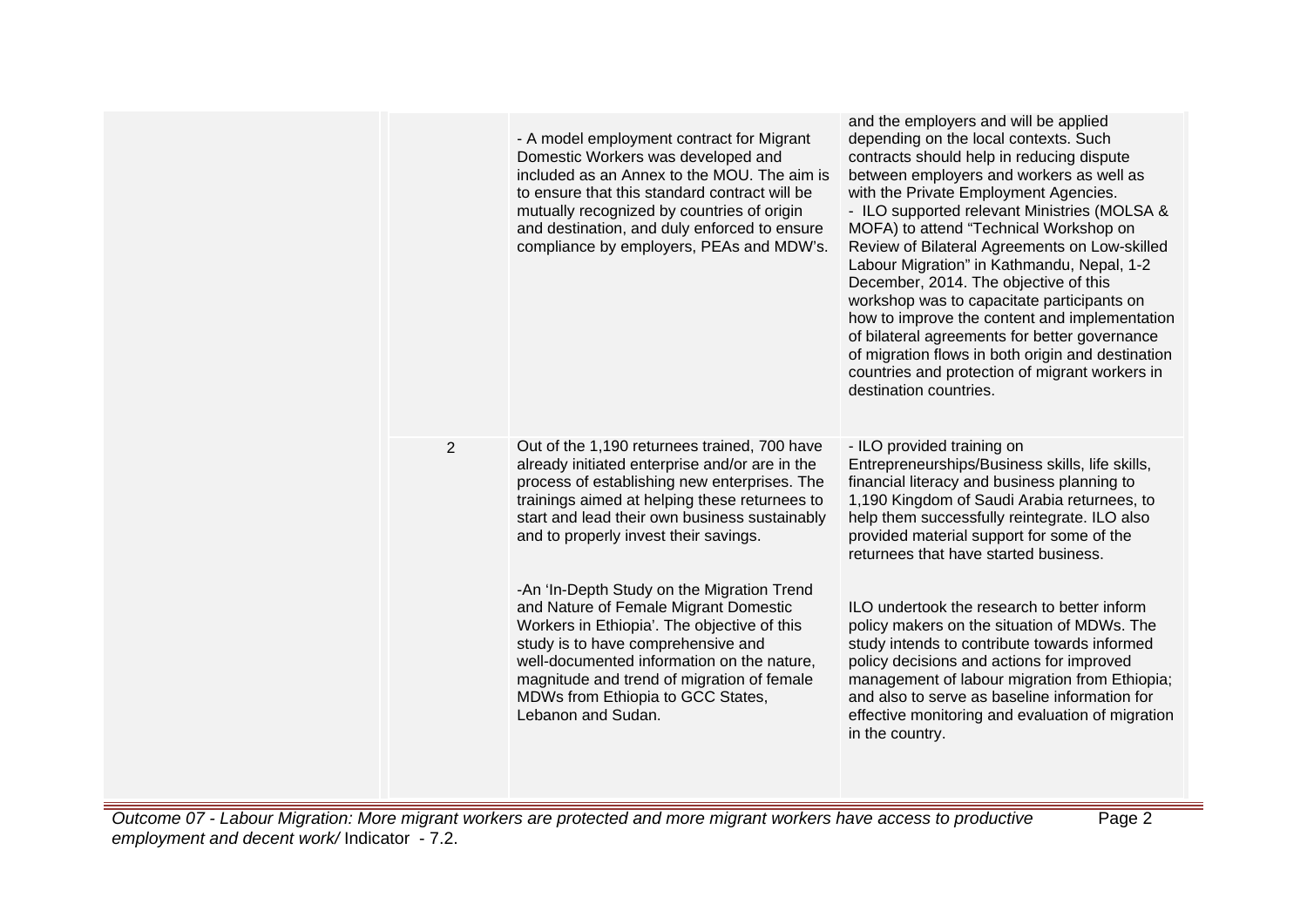| 3<br>4 | The Overseas Employment Proclamation,<br>No. 632/2009, was revised as it became<br>necessary to further promote the rights,<br>safety and dignity of Ethiopians going abroad<br>for employment pursuance of their<br>qualification and ability; and to strengthen the<br>mechanism for monitoring and regulating<br>domestic and overseas employment<br>exchange services.<br>- Strengthened national capacities to provide<br>assistance to nationals willing to work<br>abroad.<br>Enhanced capacity of Government and other | The ILO supported the government in the<br>process of revising and finalizing the<br><b>Employment Overseas Employment</b><br>Proclamation No. 632/2009.<br>ILO in partnership with MOLSA organized a<br>number of consultative workshops to revise the<br>Overseas Employment Proclamation 632/2009.<br>The workshop was intended to enrich the<br>revised proclamation through consultation with<br>relevant partners from government, employers<br>and workers as well as to enhance knowledge<br>of the target audience in the revised Overseas<br>Employment.<br>- ILO supported the government in translating<br>the revised proclamation from Amharic to<br>English.<br>- ILO organized two round table dialogues on<br>labour Migration Management for policy<br>makers and TOT for technical experts to enrich<br>the understanding of migration as well as to<br>share best experiences of Philippine.<br>ILO provided the training and also brought the<br>previous Administrator of Philippines Overseas<br>Employment Administrator (POEA) from<br>Philippines to share experiences. All training<br>cost was covered by the ILO.<br>- With funding from the European Union, the<br>ILO provided technical and financial support in<br>the development of pre-employment and<br>pre-departure training manual as well as<br>reintegration guideline.<br>In collaboration with the Ministry of Labour and |
|--------|--------------------------------------------------------------------------------------------------------------------------------------------------------------------------------------------------------------------------------------------------------------------------------------------------------------------------------------------------------------------------------------------------------------------------------------------------------------------------------------------------------------------------------|-----------------------------------------------------------------------------------------------------------------------------------------------------------------------------------------------------------------------------------------------------------------------------------------------------------------------------------------------------------------------------------------------------------------------------------------------------------------------------------------------------------------------------------------------------------------------------------------------------------------------------------------------------------------------------------------------------------------------------------------------------------------------------------------------------------------------------------------------------------------------------------------------------------------------------------------------------------------------------------------------------------------------------------------------------------------------------------------------------------------------------------------------------------------------------------------------------------------------------------------------------------------------------------------------------------------------------------------------------------------------------------------------------------------------|
|        | stakeholders to reintegrate returnees into the<br>local labour market. - 70 rehabilitated women<br>returnees were provided with vocational and                                                                                                                                                                                                                                                                                                                                                                                 | Social Affairs pre-employment and<br>pre-departure training manual as well as<br>reintegration guideline that are in line with                                                                                                                                                                                                                                                                                                                                                                                                                                                                                                                                                                                                                                                                                                                                                                                                                                                                                                                                                                                                                                                                                                                                                                                                                                                                                        |

Outcome 07 - Labour Migration: More migrant workers are protected and more migrant workers have access to productive employment and decent work/ Indicator - 7.2. Page 3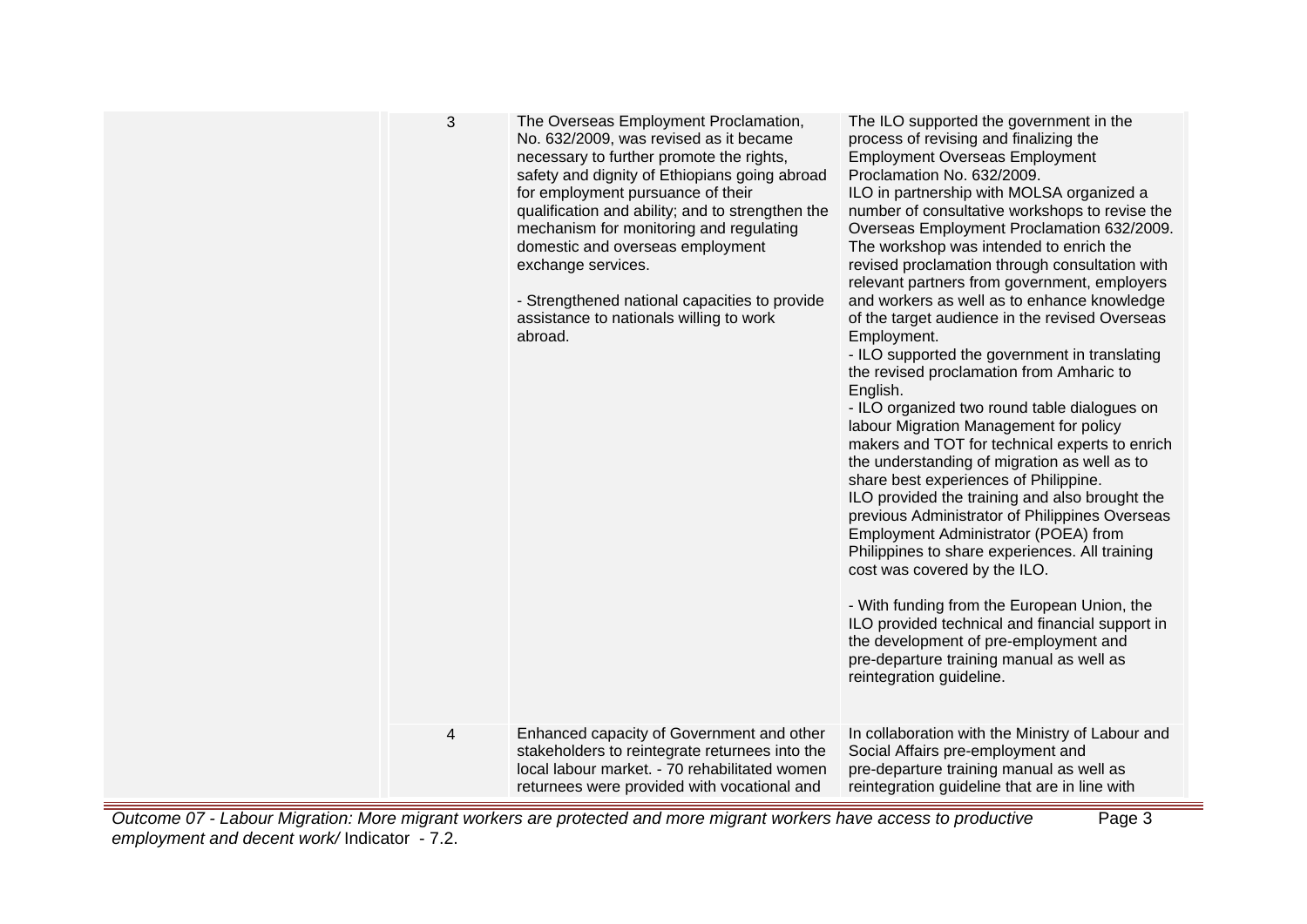| basic business skills training. Out of which<br>60% have already got employment.- Over<br>1,400 KSA returnees have graduated by<br>successfully completing the psychosocial and<br>vocational skills training that lasted for more | relevant international instruments have been<br>developed. ILO provided both financial and<br>technical support in the development of the<br>guideline/manuals. |
|------------------------------------------------------------------------------------------------------------------------------------------------------------------------------------------------------------------------------------|-----------------------------------------------------------------------------------------------------------------------------------------------------------------|
| than a month.                                                                                                                                                                                                                      | - ILO provided technical support for the<br>rehabilitation and reintegration of 70 women<br>with psycho social problem                                          |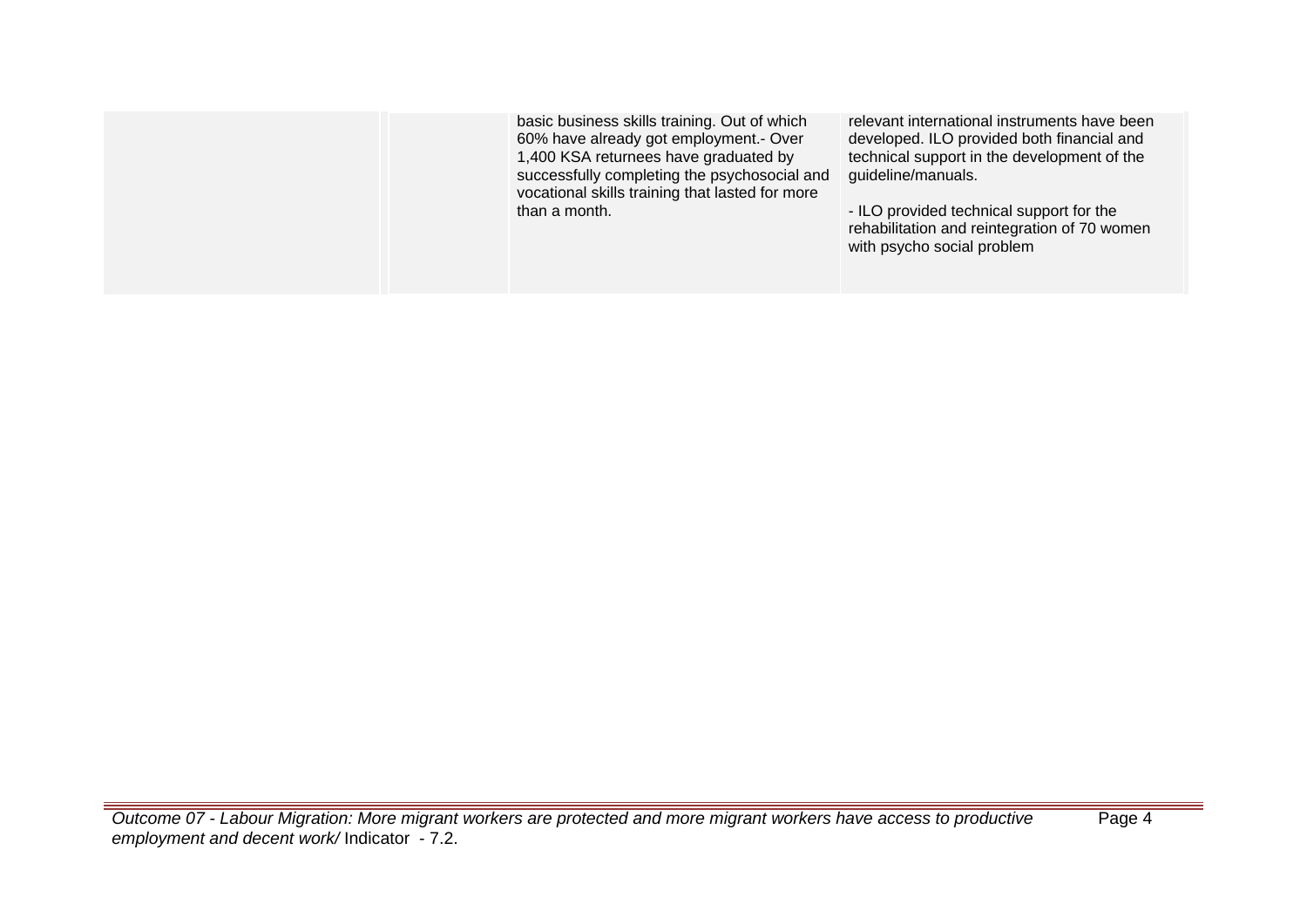| <b>Arab States</b>                                                                  |                |                                                                                                                                                                   |                                                                                                                                                                                                                                                                                                                                                                                                                                                                                                                                                                                                                                    |
|-------------------------------------------------------------------------------------|----------------|-------------------------------------------------------------------------------------------------------------------------------------------------------------------|------------------------------------------------------------------------------------------------------------------------------------------------------------------------------------------------------------------------------------------------------------------------------------------------------------------------------------------------------------------------------------------------------------------------------------------------------------------------------------------------------------------------------------------------------------------------------------------------------------------------------------|
| Kuwait/KWT106<br>Increased capacity of the government<br>to manage labour migration | 1              | Law passed by Kuwait's National Assembly<br>on 24 June 2015 is the country's first<br>regulating the labour rights of domestic<br>workers.                        | A bi-national workshop on decent work for<br>domestic workers and technical assistance on<br>provisions of Convention no.189 were<br>delivered by the ILO to representatives from<br>governments of Kuwait and Jordan with<br>purpose to assist counterparts in identifying<br>current gaps and challenges related to the<br>protection of domestic workers in Kuwait and<br>Jordan. The bi-national nature of the meeting<br>facilitated exchange of good practices between<br>the two countries on domestic workers.                                                                                                             |
|                                                                                     | $\overline{2}$ | The Kuwait National Development Plan<br>(2015-2020) presents targeting exercises that<br>reflect the challenges brought about by<br>dependency on foreign labour. | An ILO study linking production transformation<br>to migration scenarios was shared with Kuwaiti<br>counterparts. The study identifies policy<br>recommendations in the areas of skills<br>development and training for migrants, as well<br>as the link between migration policy and<br>meeting labour market needs.<br>Input has been provided into the Kuwait<br>National Development Plan (2015-2020)<br>prepared by the Supreme Council of Planning<br>& Development (SCPD). The development plan<br>includes a specific chapter on expatriate<br>workers focussing on registration of workers<br>and recruitment procedures. |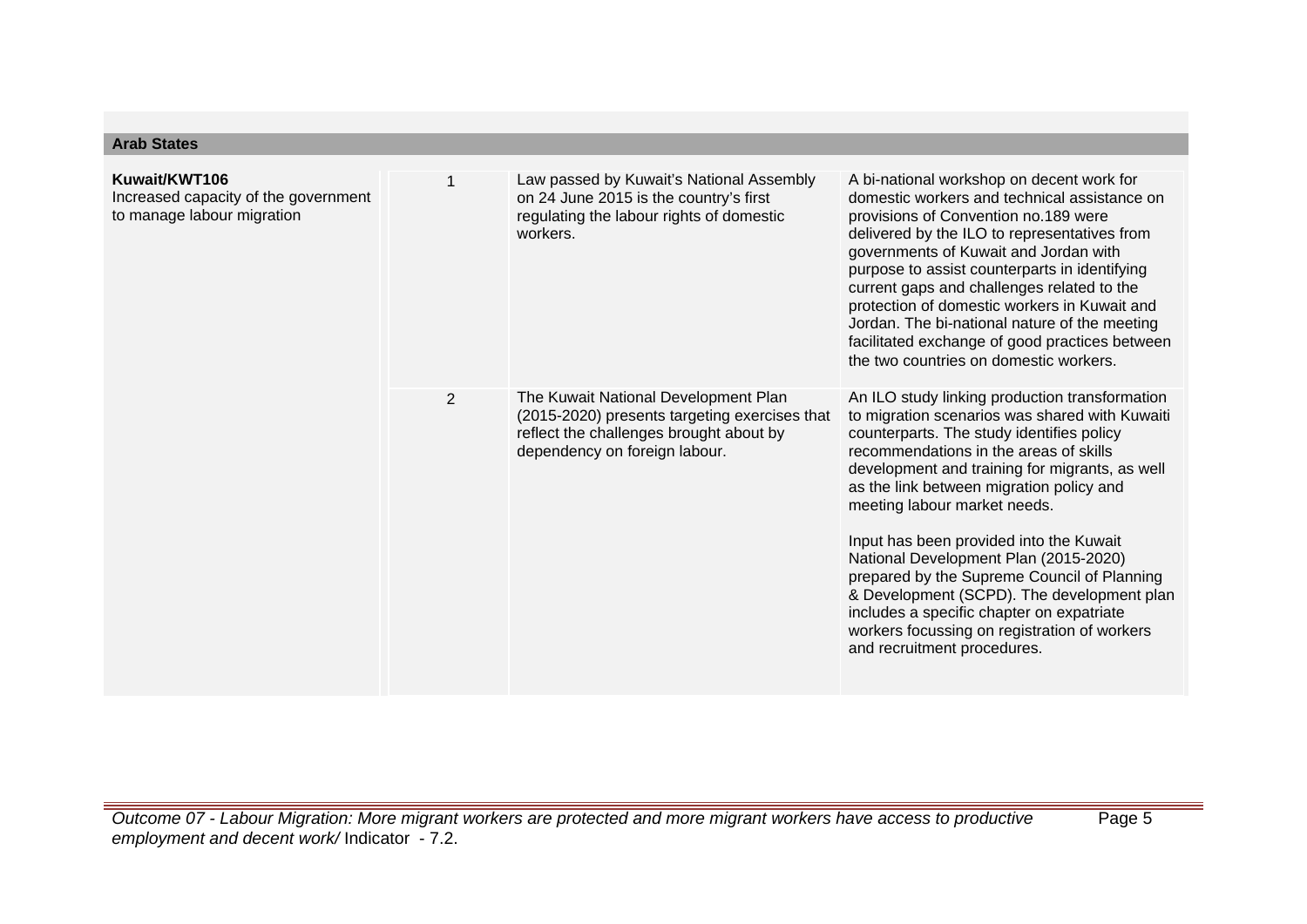# **Asia and the Pacific**

| Kiribati/KIR102<br>Implementation of a comprehensive<br>labour migration strategy | 1              | A National Labour Migration Policy and an<br>Action Plan to improve access of migrant<br>workers to productive and decent<br>employment abroad was developed with<br>tripartite consultation during 2015 and<br>endorsed by Cabinet in October 2015                                                                                                                      | 1. The ILO facilitated national consultations<br>with tripartite constituents and stakeholders for<br>the development of the national migration<br>policy and provided technical support to<br>develop drafts of the policy as well as<br>implementation support                                                                                                                                                                                                                                                                                                                                                                                                                                                       |
|-----------------------------------------------------------------------------------|----------------|--------------------------------------------------------------------------------------------------------------------------------------------------------------------------------------------------------------------------------------------------------------------------------------------------------------------------------------------------------------------------|------------------------------------------------------------------------------------------------------------------------------------------------------------------------------------------------------------------------------------------------------------------------------------------------------------------------------------------------------------------------------------------------------------------------------------------------------------------------------------------------------------------------------------------------------------------------------------------------------------------------------------------------------------------------------------------------------------------------|
|                                                                                   | $\overline{2}$ | The National Labour Migration Policy<br>addresses skills development and training,<br>the generation and productive use of<br>remittances and the link between migration<br>policy and meeting labour market needs                                                                                                                                                       | The ILO provided facilitative and technical<br>support to ensure tripartite dialogue and to<br>develop successive drafts of the Policy based<br>on the consensus of the tripartite partners                                                                                                                                                                                                                                                                                                                                                                                                                                                                                                                            |
|                                                                                   | 3              | Capacities of the Ministry of Labour and<br>Human Resource Development, and National<br>Statistics Office were strengthened to collect<br>and analyse labour migration data.<br>Ministry of Labour capacity to provide<br>vocational and placement guidance to both<br>potential and returning migrants was<br>strengthened through training and resource<br>development | The ILO provided technical training on Labour<br>migration statistics collection, analysis and<br>management. As the collective and analysis of<br>labour migration data is critical to policy<br>implementation, this is an important aspect of<br>building government institutional capacity to<br>administer the labour migration policy<br>The ILO developed a vocational and placement<br>resource on labour migration (called the 'My<br>Guide to Overseas Employment') and<br>conducted a training of trainers for Ministry of<br>Labour and TVET trainers on how to conduct<br>career counselling both for potential and<br>returning migrants to help them identify job<br>opportunities, or self-employment. |
| entered under results or ILO contribution)                                        |                | Additional CPO Information (This information should only be added when relevant and necessary and should not repeat information already                                                                                                                                                                                                                                  |                                                                                                                                                                                                                                                                                                                                                                                                                                                                                                                                                                                                                                                                                                                        |

**a)Gender equality and non-discrimination b) Partnerships (external)**

The national policy and action plan is inclusive of women's access to labour migration schemes and protection and the labour migration statistics manual

Outcome 07 - Labour Migration: More migrant workers are protected and more migrant workers have access to productive employment and decent work/ Indicator - 7.2.

-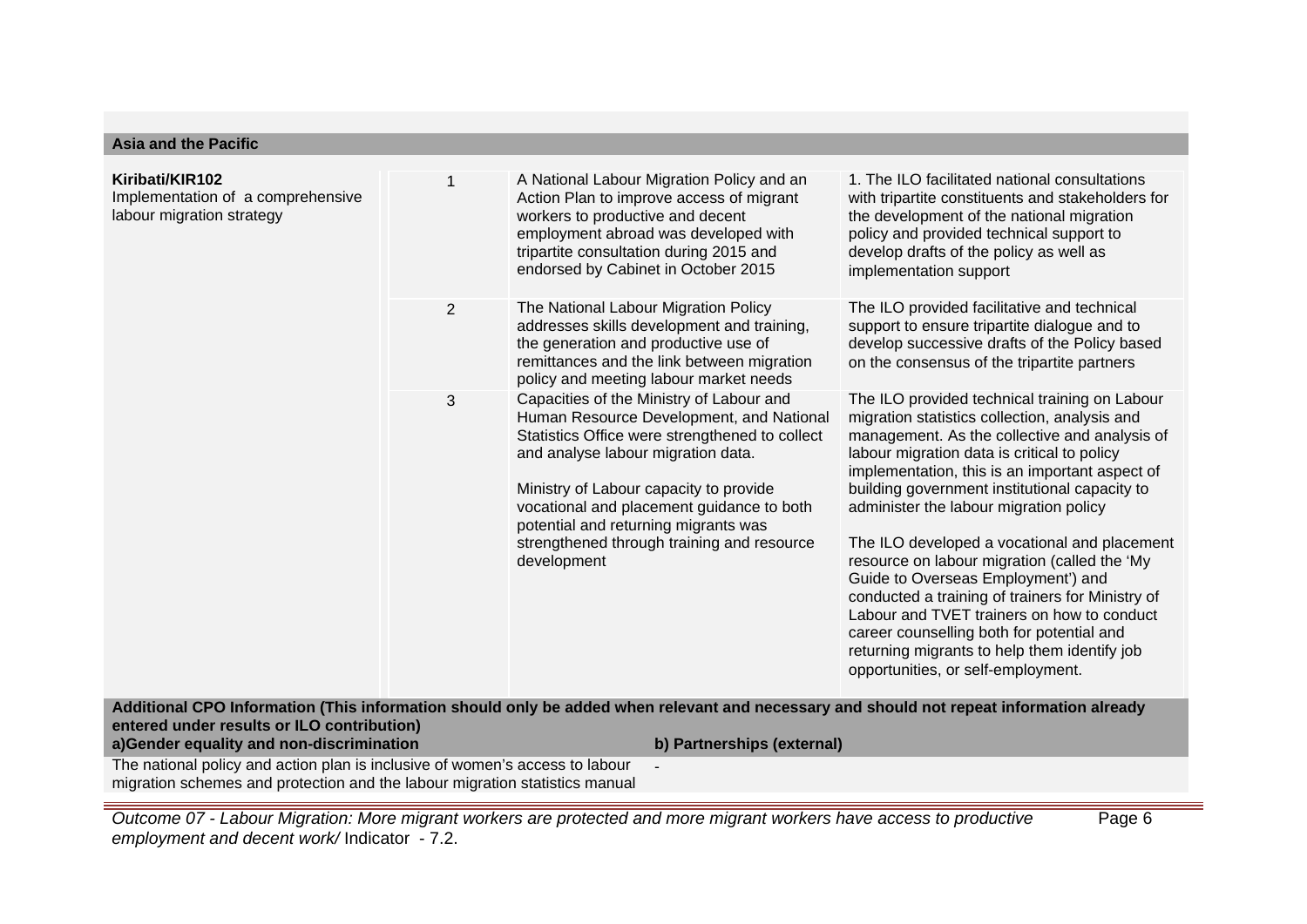ensures that data is desegregated by gender.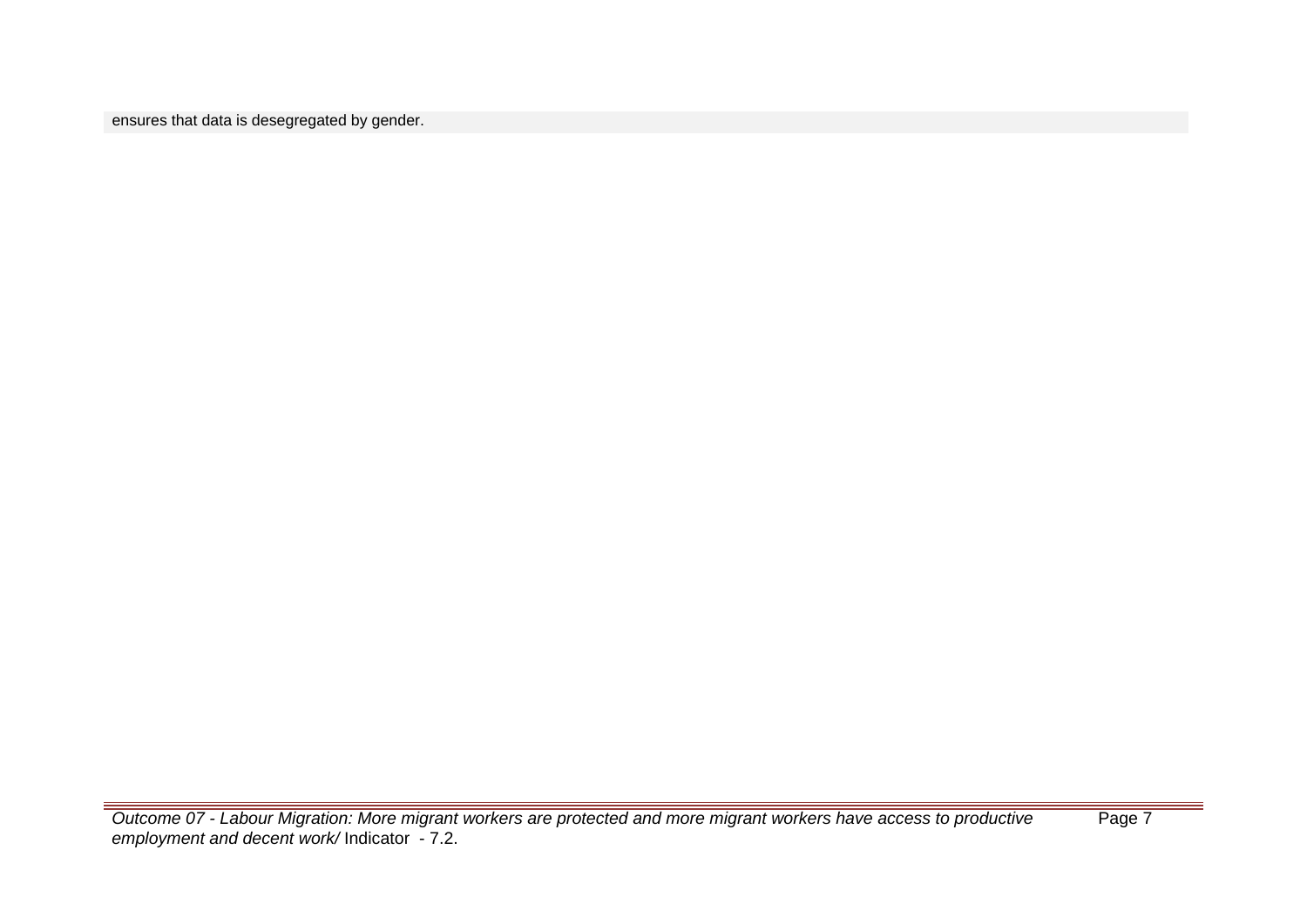| Tuvalu/TUV151<br>Implementation of a comprehensive<br>labour migration strategy |                | The Tuvalu National Labour Migration Policy<br>and Action Plan was approved by Cabinet in<br>August 2015, following detailed tripartite<br>consultation.                                                                                                                                                                                                                                                                                                               | The ILO facilitated national consultations with<br>tripartite constituents and stakeholders for the<br>development of the national migration policy<br>Technical training and guidance were provided<br>to tripartite constituents for the draft of a<br>national labour migration strategy                                                                                                                       |
|---------------------------------------------------------------------------------|----------------|------------------------------------------------------------------------------------------------------------------------------------------------------------------------------------------------------------------------------------------------------------------------------------------------------------------------------------------------------------------------------------------------------------------------------------------------------------------------|-------------------------------------------------------------------------------------------------------------------------------------------------------------------------------------------------------------------------------------------------------------------------------------------------------------------------------------------------------------------------------------------------------------------|
|                                                                                 | $\overline{2}$ | The National Labour Migration Policy<br>promotes continued bilateral and regional<br>dialogue and cooperation on labour migration<br>including recognition of competencies and<br>ensures the Government has a cohesive<br>policy framework in which supply-side<br>factors, such as the employability of labour<br>market entrants and their access to skills<br>training, are linked with demand-side factors<br>in both the domestic and foreign labour<br>markets. | The ILO provided facilitative and technical<br>support to ensure tripartite dialogue and to<br>develop successive drafts of the Policy based<br>on the consensus of the tripartite partners                                                                                                                                                                                                                       |
|                                                                                 | 3              | Capacities of the Department of Labour, and<br>National Statistics Office were strengthened<br>to collect and analyse labour migration data                                                                                                                                                                                                                                                                                                                            | The ILO provided technical training on Labour<br>migration statistics collection, analysis and<br>management. As the collection and analysis of<br>labour migration data (including stocks and<br>flows and remittance data) is critical to policy<br>implementation and monitoring, this is an<br>important aspect of building government<br>institutional capacity to administer the labour<br>migration policy |

Outcome 07 - Labour Migration: More migrant workers are protected and more migrant workers have access to productive employment and decent work/ Indicator - 7.2.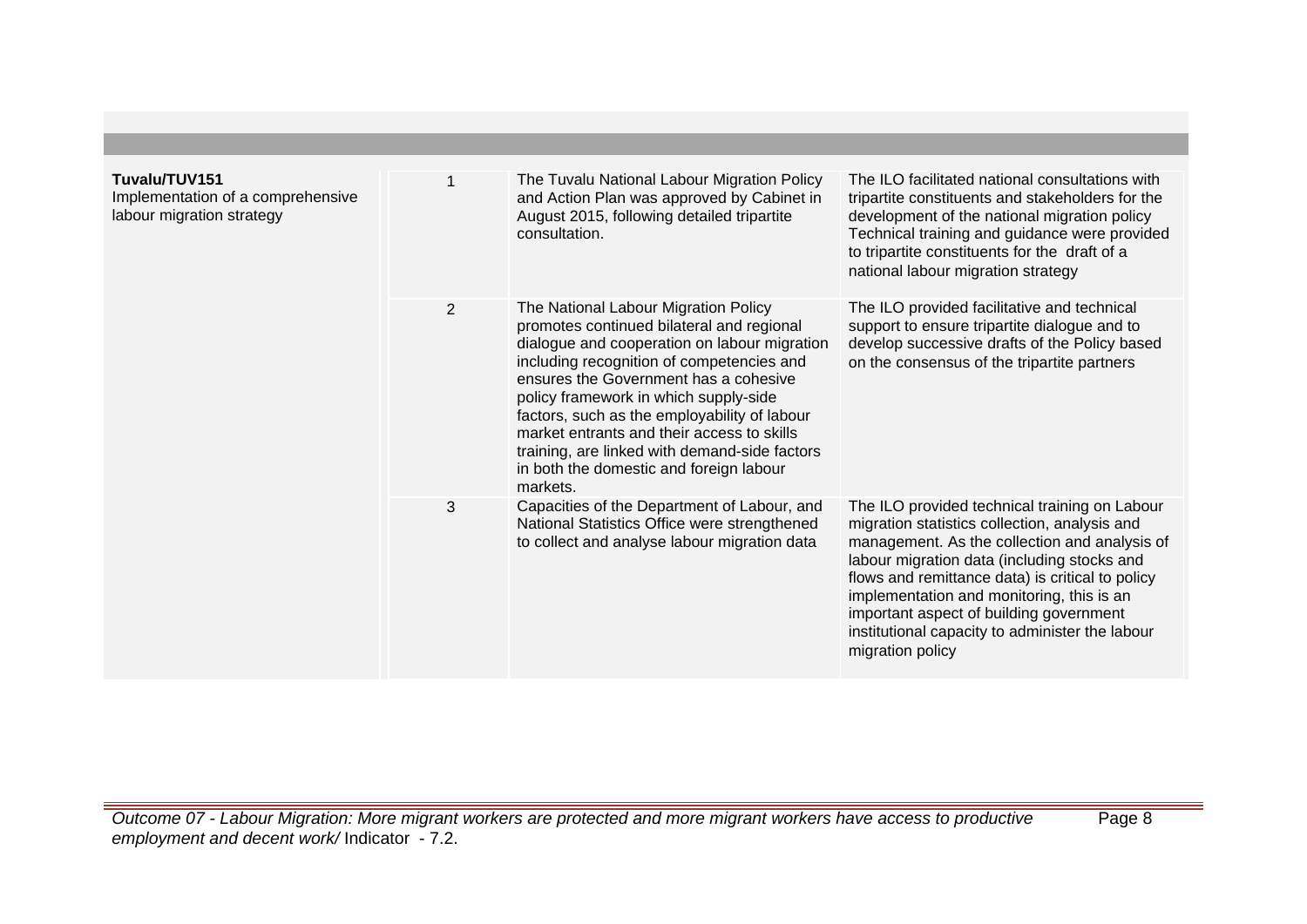# **Sri Lanka/LKA105**

Policies and programmes in place to better govern labour migration, particularly for reintegration and prevention of trafficking of persons in place

1 The Code of Ethical Conduct (CoEC) for licensed recruitment agents' was adopted for implementation starting 1st January 2015. Sensitization session were conducted in the southern, eastern, north-western, western and central provinces of Sri Lanka covering all licensed recruitment agents. It provides guidelines for job advertisements, supporting to clients to claim rights, pre-departure orientation, placement, employment abroad and return. Since 2014, 560 licensed recruitment agents (92 female participants) were familiarized on the CoEC. The Sri Lankan Bureau of Foreign Employment (SLBFE) and the Association of Foreign Employment Agencies (ALFEA), the recruitment agents association, will continue to use the guideline to sensitize subsequent licensees and renew their knowledge as required by the SLBFE Act 21 of 1985 which refers to development and use of a 'Code of Good Conduct'. enforce the CoEC. 2 The sub-policy on return and reintegration of Sri Lankan Migrant workers was developed and finalised for adoption through a process of tripartite consultations at local and national level. Stakeholders at national level; Ministries handling Foreign Employment, Labour, Foreign Affairs, Finance and Planning, Women's Affairs, Children's Affairs, Health, National institutions; SLBFE , National Child Protection Authority, Department of Education, Department of Provincial Councils and Local Government, Airport and Aviation Authority, Department of The ILO provided technical support to carry out a review of the pilot project, conduct field consultations with returnees and district level service providers such financial institutions, small and medium enterprise development agencies, CSOs and TUs to obtain their views and feedback on reintegration. ILO facilitated institutional mapping, desk reviews and the conduct of a national consultation to share lessons learnt and a design way forward and supported the development of a draft NAPRR which was validated among the stakeholders.

The ILO provided technical support to develop easy to understand hand-outs and checklists based on the CoEC and collaborated with SLBFE to conduct 7 sensitization programmes covering the Island. The ILO has worked in partnership with the ALFEA to promote and

Page 9

Outcome 07 - Labour Migration: More migrant workers are protected and more migrant workers have access to productive employment and decent work/ Indicator - 7.2.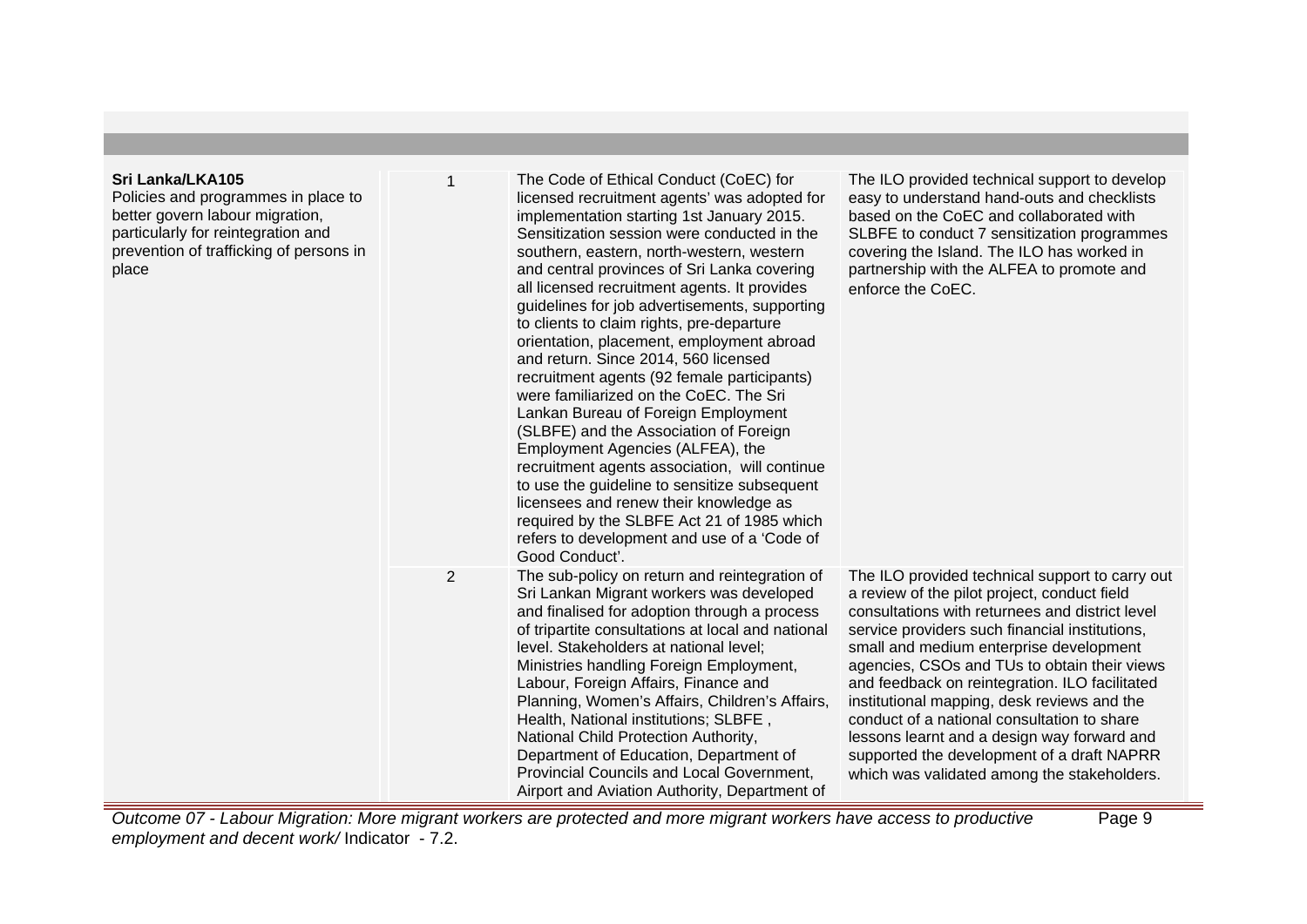Small Industries, Trade Unions (TUs), Civil Society Organizations (CSOs) and academics have provided inputs and are sensitized on their role and responsibility. The draft National Action Plan on Return and Reintegration (NAPRR), which contains opportunities for skills transfer, productive employment, and conflict-free social integration will be finalized and launched before the end of 2015.

Implementation of the NAPRR will be supported by ILO till the end of 2015. This will be the first National Action Plan on reintegration to be developed in the South Asia Region.

District and Divisional Secretariat level strengthened to understand and disseminate 'Safe Migration Information', mainly targeting low-skilled workers in 5 high migration districts; Kurunegala, Kandy, Gampaha, Anuradhapura and Puttlam using a standardized safe migration information package. Capacities of 20 TU members (12 women) and 13 CSO representatives (10 women) working on migration issues were also strengthened during the period 2014-2015. These programmes facilitated capacity building and formation of an ad-hoc support network among officers at Divisional Secretariat level, who are supposed to verify

3 Capacities of 1086 government officers at

The ILO developed Safe Migration info packages, consisting of advocacy materials and tools (guide book, flip book, posters, leaflets and CDs), and translated them into Sinhala and Tamil languages. The Officials also provided support to conduct the national ToT for Safe Migration information dissemination.

It also provided technical inputs to develop the 5 day training curriculum delivered by the NILS, and built up specific modules on Gender equality and HIV/AIDS during the training.

Outcome 07 - Labour Migration: More migrant workers are protected and more migrant workers have access to productive employment and decent work/ Indicator - 7.2.

information regarding the 'Family

Background Report' . This report is required to be endorsed by the Divisional Secretary of that area on the recommendation of the Migration Development Officer and completed mandatorily before a woman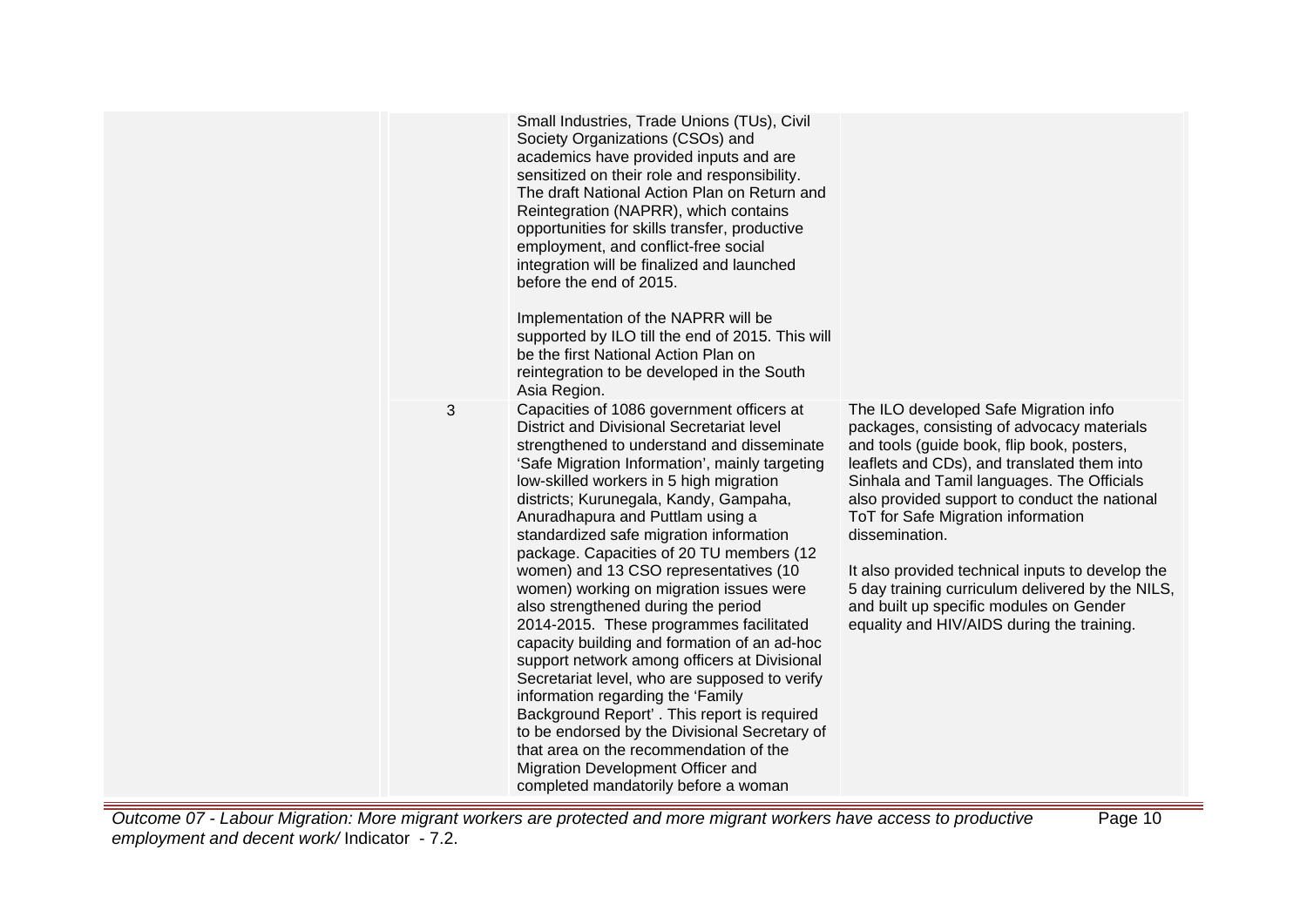prepares for overseas employment in the domestic domain.

The Safe Migration information package was accepted by Government as the standard and recommended tool for labour migration information sharing and hence will be used in subsequent replication to other Districts.

A certificate level course for 37 Development Officers of Ministry of Foreign Employment (MFE) and 10 SLBFE Managers (22 women and 15 men in total) on International Labour Migration Management, was conducted in November 2014 in collaboration with the National Institute of Labour Studies (NILS). This was the first time a certificate level course was offered on labour migration by a national institution. The course strengthened and revitalized participant capacities to better serve the needs of prospective, in-service and return migrant workers in their respective geographical locations. Capacity of the NILS to carry out standardized training on labour migration was enhanced.

24 officers appointed from MFE and SLBFE to be posted to Sri Lankan Diplomatic missions were sensitized on the 'Operational Manual for labour sections of Sri Lankan Diplomatic Missions in destination countries'. The group included 11 women. The programme focussed on building the participants' knowledge on operational aspects of Sri Lankan Diplomatic missions in countries where Sri Lankans work and to effectively handle their grievances including the management of the Overseas Workers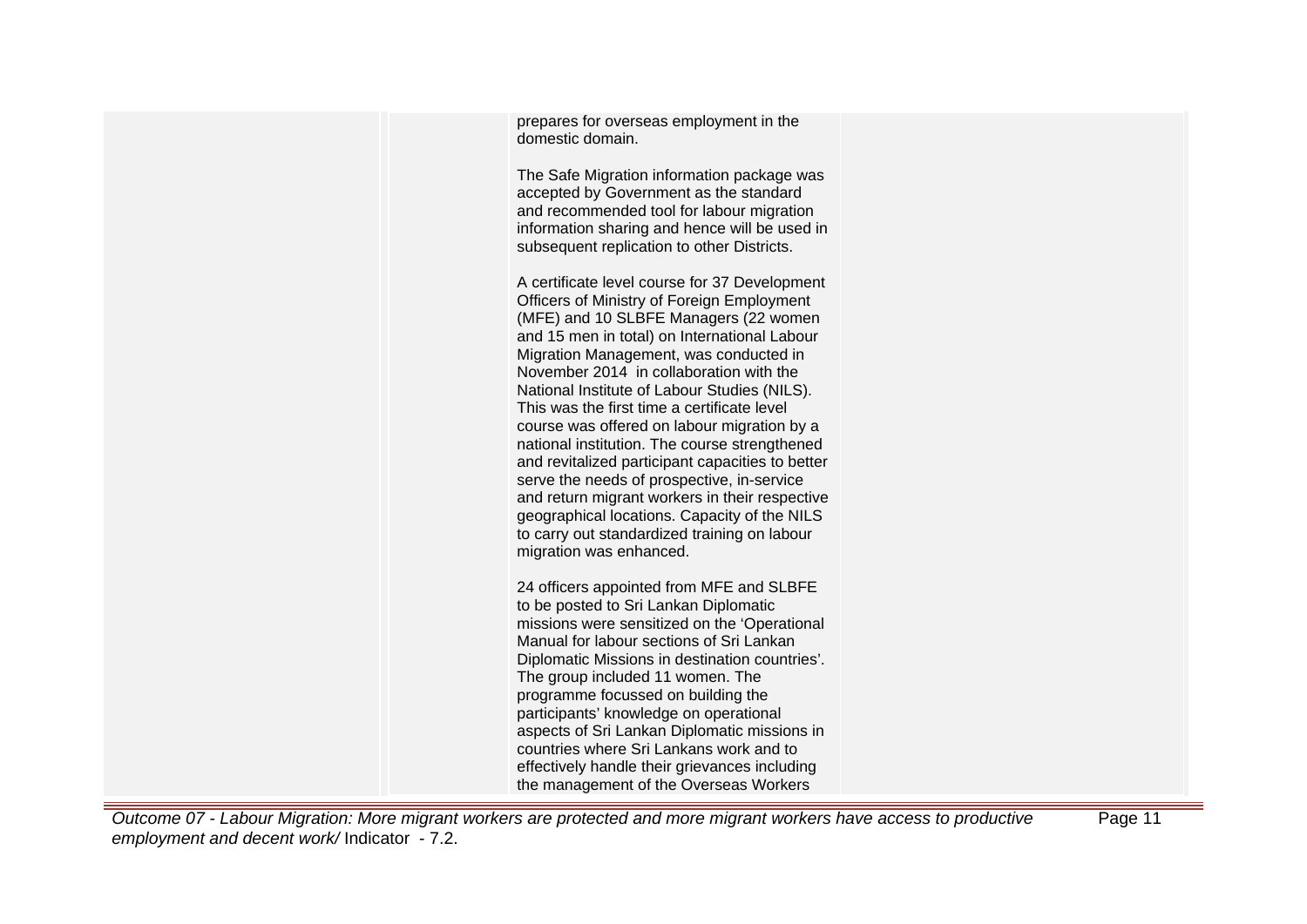|                                                                            |   | Welfare Fund.                                                                                                                                                                                                                                                                                                                                  |                                                                                                                                                                                                                                                                                                                                                                                                                                                                                                                                                                                                                                                                                                                                                                                                                                                                                                                                                                                                             |                                                                                                                                                                                                                                                                                                                                                                                                                                                                                                                                                                                             |
|----------------------------------------------------------------------------|---|------------------------------------------------------------------------------------------------------------------------------------------------------------------------------------------------------------------------------------------------------------------------------------------------------------------------------------------------|-------------------------------------------------------------------------------------------------------------------------------------------------------------------------------------------------------------------------------------------------------------------------------------------------------------------------------------------------------------------------------------------------------------------------------------------------------------------------------------------------------------------------------------------------------------------------------------------------------------------------------------------------------------------------------------------------------------------------------------------------------------------------------------------------------------------------------------------------------------------------------------------------------------------------------------------------------------------------------------------------------------|---------------------------------------------------------------------------------------------------------------------------------------------------------------------------------------------------------------------------------------------------------------------------------------------------------------------------------------------------------------------------------------------------------------------------------------------------------------------------------------------------------------------------------------------------------------------------------------------|
|                                                                            | 4 | level; Ministries handling Foreign<br>Employment, Labour, Foreign Affairs,<br>Children's Affairs, Health, National<br>institutions; SLBFE, National Child<br>and launched before the end of 2015.<br>supporting establishment of the<br>'Reintegration coordination unit' by<br>developing a ToR for an inter-agency<br>progress of the NAPRR. | The sub-policy on return and reintegration of<br>Sri Lankan Migrant workers was developed<br>and finalised for adoption through a process<br>of tripartite consultations at local and national<br>level since 2012. Stakeholders at national<br>Finance and Planning, Women's Affairs,<br>Protection Authority, Department of Provincial<br>Councils and Local Government, Airport and<br>Aviation Authority, Department of Small<br>Industries, TUs, CSOs and academics have<br>provided inputs and are sensitized on their<br>role and responsibility. The draft National<br>Action Plan on Return and Reintegration<br>(NAPRR), which contains opportunities for<br>skills transfer, productive employment, and<br>conflict-free social integration will be finalized<br>Implementation of the NAPRR is supported<br>by ILO till the end of 2015, by means of<br>developing roles and functions of proposed<br>staff, finalizing a coordination mechanism and<br>Steering Committee to steer and monitor | The ILO provided technical support to carry out<br>a review of the pilot project, conduct field<br>consultations with returnees and district level<br>service providers such financial institutions,<br>small and medium enterprise development<br>agencies, CSOs and TUs to obtain their views<br>and feedback on reintegration. ILO facilitated<br>institutional mapping, desk reviews and the<br>conduct of a national consultation to share<br>lessons learnt and a design way forward and<br>supported the development of a draft NAPRR<br>which was validated among the stakeholders. |
|                                                                            |   |                                                                                                                                                                                                                                                                                                                                                |                                                                                                                                                                                                                                                                                                                                                                                                                                                                                                                                                                                                                                                                                                                                                                                                                                                                                                                                                                                                             | Additional CPO Information (This information should only be added when relevant and necessary and should not repeat information already                                                                                                                                                                                                                                                                                                                                                                                                                                                     |
| entered under results or ILO contribution)                                 |   |                                                                                                                                                                                                                                                                                                                                                |                                                                                                                                                                                                                                                                                                                                                                                                                                                                                                                                                                                                                                                                                                                                                                                                                                                                                                                                                                                                             |                                                                                                                                                                                                                                                                                                                                                                                                                                                                                                                                                                                             |
| a)Gender equality and non-discrimination                                   |   |                                                                                                                                                                                                                                                                                                                                                | b) Partnerships (external)                                                                                                                                                                                                                                                                                                                                                                                                                                                                                                                                                                                                                                                                                                                                                                                                                                                                                                                                                                                  |                                                                                                                                                                                                                                                                                                                                                                                                                                                                                                                                                                                             |
| - 760 of 1086 beneficiaries of the safe migration sensitization programmes |   |                                                                                                                                                                                                                                                                                                                                                |                                                                                                                                                                                                                                                                                                                                                                                                                                                                                                                                                                                                                                                                                                                                                                                                                                                                                                                                                                                                             | Swiss Agency for Development and Cooperation in Sri Lanka; the National                                                                                                                                                                                                                                                                                                                                                                                                                                                                                                                     |
| were women.                                                                |   |                                                                                                                                                                                                                                                                                                                                                |                                                                                                                                                                                                                                                                                                                                                                                                                                                                                                                                                                                                                                                                                                                                                                                                                                                                                                                                                                                                             | Institute of Labour Studies; Development Officers of Ministry of Foreign                                                                                                                                                                                                                                                                                                                                                                                                                                                                                                                    |
| - Gender sensitive components included in to the Code of Ethical Conduct   |   |                                                                                                                                                                                                                                                                                                                                                |                                                                                                                                                                                                                                                                                                                                                                                                                                                                                                                                                                                                                                                                                                                                                                                                                                                                                                                                                                                                             |                                                                                                                                                                                                                                                                                                                                                                                                                                                                                                                                                                                             |
|                                                                            |   |                                                                                                                                                                                                                                                                                                                                                |                                                                                                                                                                                                                                                                                                                                                                                                                                                                                                                                                                                                                                                                                                                                                                                                                                                                                                                                                                                                             |                                                                                                                                                                                                                                                                                                                                                                                                                                                                                                                                                                                             |

Outcome 07 - Labour Migration: More migrant workers are protected and more migrant workers have access to productive employment and decent work/ Indicator - 7.2. Page 12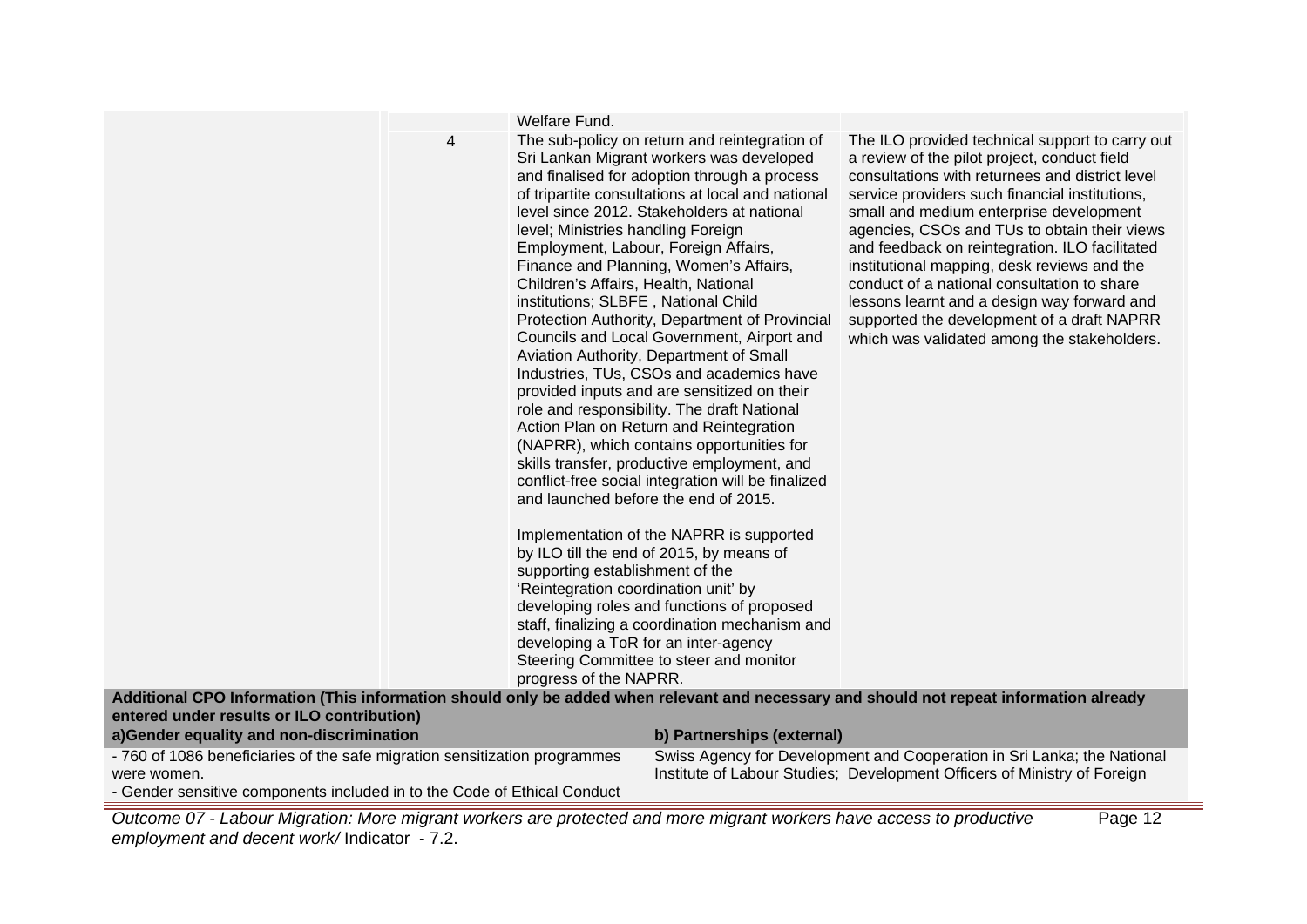such as confidentiality and respect to female job seekers, separate sanitation facilities available in premises of recruitment agents etc. - The policy framework for return and reintegration has its main focus on low skilled workers of which 80% are women, it promotes female. entrepreneurship and collectivizing of female migrant workers to set up cooperatives for livelihood promotion.

- The Operational Manual has specific guidance on how to receive and support female migrant workers especially domestic workers including their safe and secure residence within the safe house of the diplomatic mission.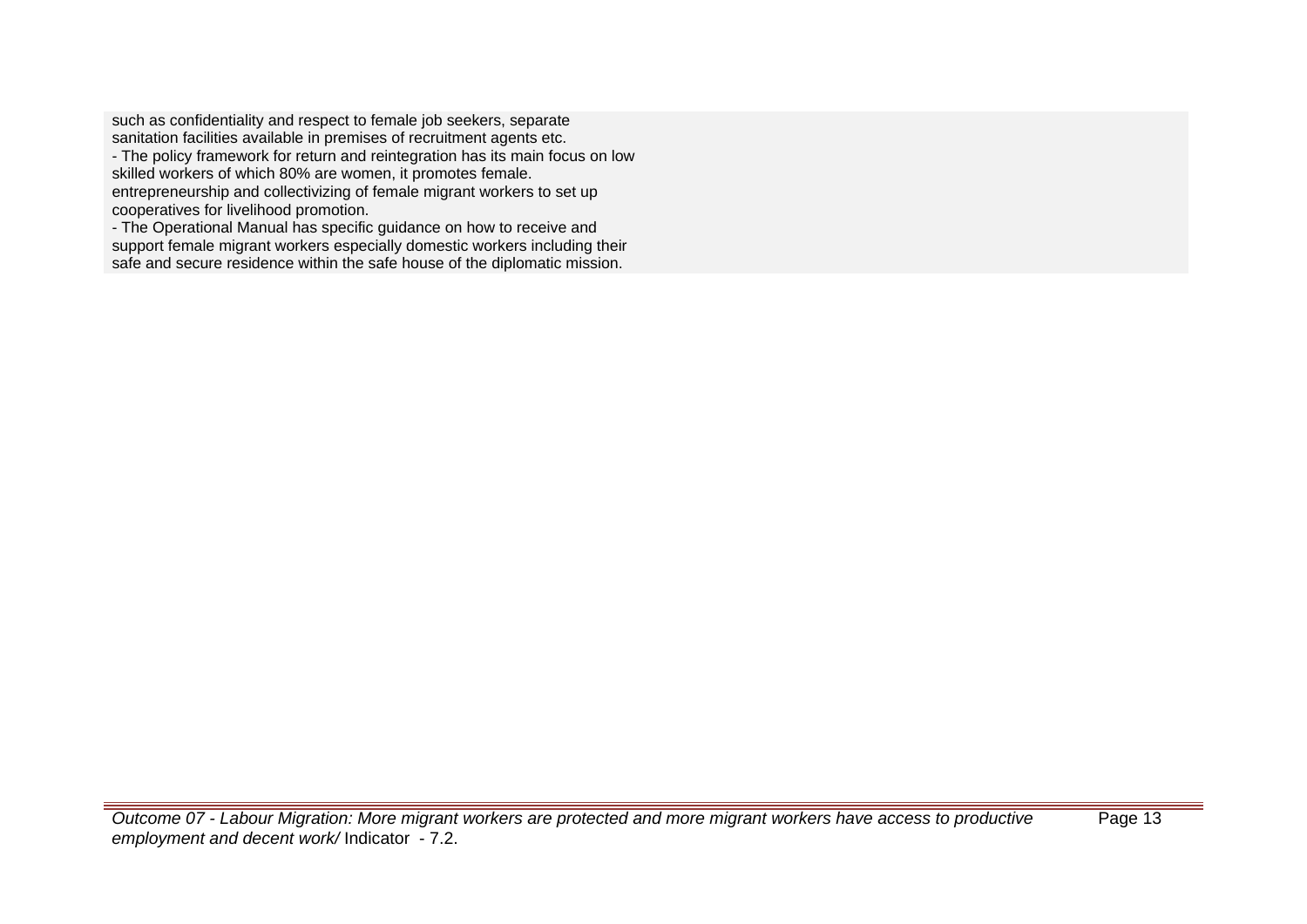| <b>Europe and Central Asia</b>                                                                                                                                                                                     |                |                                                                                                                                                                                                                                                                                                                                                                                                                                                                                                                                                                                                                                                                                                                                                                                                                                                                                                                                                                                                                                                                       |                                                                                                                                                                                                                                                                                                                                                                                                                                                                                                                                                                                                              |
|--------------------------------------------------------------------------------------------------------------------------------------------------------------------------------------------------------------------|----------------|-----------------------------------------------------------------------------------------------------------------------------------------------------------------------------------------------------------------------------------------------------------------------------------------------------------------------------------------------------------------------------------------------------------------------------------------------------------------------------------------------------------------------------------------------------------------------------------------------------------------------------------------------------------------------------------------------------------------------------------------------------------------------------------------------------------------------------------------------------------------------------------------------------------------------------------------------------------------------------------------------------------------------------------------------------------------------|--------------------------------------------------------------------------------------------------------------------------------------------------------------------------------------------------------------------------------------------------------------------------------------------------------------------------------------------------------------------------------------------------------------------------------------------------------------------------------------------------------------------------------------------------------------------------------------------------------------|
| Turkey/TUR159<br>[ACI8] Policies and programmes<br>implemented by constituents aimed<br>at protecting migrant workers' rights<br>and promoting decent employment<br>for the Syrian refugees and migrant<br>workers |                | Migration and international protection is one<br>of the main pillars of the UN Development<br>Cooperation Strategy (2016-2020) drafted by<br>UN Agencies and adopted by the Ministry of<br>Foreign Affairs in 2015.                                                                                                                                                                                                                                                                                                                                                                                                                                                                                                                                                                                                                                                                                                                                                                                                                                                   | The ILO actively engaged in the drafting<br>process of the UN Development Cooperation<br>Strategy through attending the consultative as<br>well as internal UN meetings and also<br>providing inputs to fully integrate ILO's<br>approach and decent work perspective.<br>RBSA funding has contributed to supporting<br>this work and to the achievement of the<br>reported results.                                                                                                                                                                                                                         |
|                                                                                                                                                                                                                    | $\overline{2}$ | The Government of Turkey provided a<br>temporary protection to the Syrian refugees<br>to meet the emergency protection needs of<br>refugees. In response to the mass Syrian<br>refugee influxes since 2011, The Temporary<br>Protection Regime has been initiated in<br>accordance with the Article 91 "Temporary<br>Protection" of the Law on Foreigners and<br>International Protection no.6458, dated<br>4.4.2013. All rights and obligations relating to<br>the temporary protection regime, including<br>the right to apply for a work permit, have<br>been determined in line with the Regulation<br>on Temporary Protection adopted by the<br>Council of Ministers. Foreigners who are<br>Syrian nationals have the right to apply for a<br>work permit but the principles and procedures<br>governing the application process will be<br>determined with a Decree of the Council of<br>Ministers. Moreover, foreigners under<br>temporary protection are able to access<br>some courses and programmes, which have<br>been enabled through amendments made in | The ILO collaborated with the MoLSS to<br>determine priorities for "Work Permits", which<br>have been defined as follows:<br>Preventing informal employment of foreigners<br>with Syrian nationality who are under<br>temporary protection;<br>Maintaining a balance between the<br>employment demands of these foreigners and<br>the demands of Turkey labour market;<br>and thus, ensuring that foreigners with Syrian<br>nationality have access to the labour market for<br>"decent jobs".<br>RBSA funding has contributed to supporting<br>this work and to the achievement of the<br>reported results. |

Outcome 07 - Labour Migration: More migrant workers are protected and more migrant workers have access to productive employment and decent work/ Indicator - 7.2.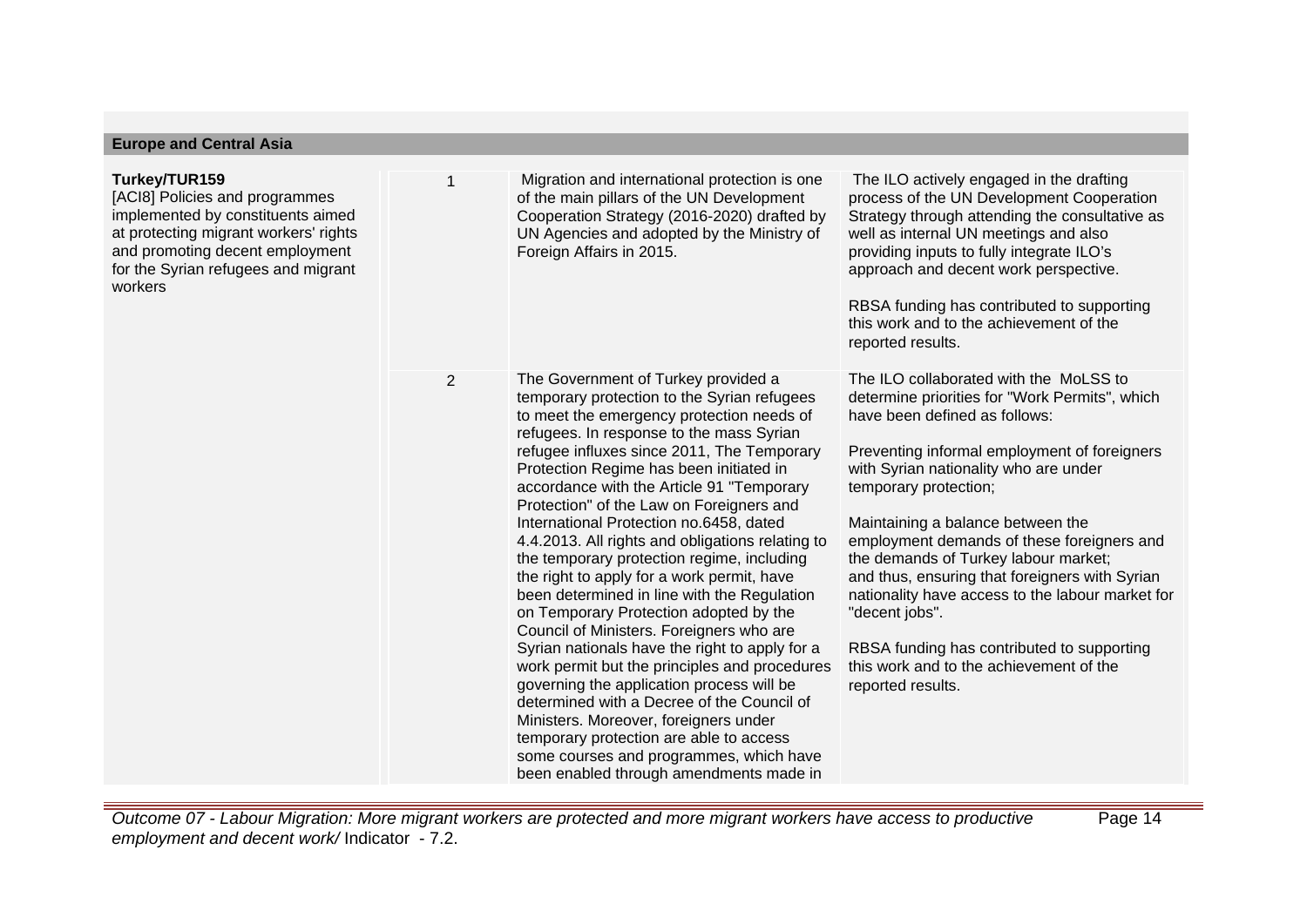|                                            |   | Services in 2014.         | the Regulation on Active Labour Market                                                                                                                                          |                                                                                                                                                                                                                                                                                                                                                                                                                                                                                                                                                                                                                                                                                                                                                                                                                                                                                                                                                                                                         |
|--------------------------------------------|---|---------------------------|---------------------------------------------------------------------------------------------------------------------------------------------------------------------------------|---------------------------------------------------------------------------------------------------------------------------------------------------------------------------------------------------------------------------------------------------------------------------------------------------------------------------------------------------------------------------------------------------------------------------------------------------------------------------------------------------------------------------------------------------------------------------------------------------------------------------------------------------------------------------------------------------------------------------------------------------------------------------------------------------------------------------------------------------------------------------------------------------------------------------------------------------------------------------------------------------------|
|                                            | 3 | the Council of Ministers. | The Directorate General for Labour, MoLSS<br>developed recommendations with regard to<br>"work permit applications for temporary<br>protected foreigners" and submitted them to | The ILO, in close cooperation with the<br>Directorate General for Labour, MoLSS,<br>intends to provide support to Syrian refugees<br>under the temporary protection regime to make<br>sure they access to decent jobs. In order to<br>facilitate the dialogue among the different<br>partners, the ILO organized a tripartite meeting<br>on ILO's response to the Syrian Refugee crisis<br>and building on the experience in Lebanon and<br>Jordan<br>organized a "Regional Dialogue on Labour<br>Market Impact of the Syrian Refugee Crisis in<br>Jordan, Lebanon, Turkey, Iraq and Egypt" on<br>July 23-24, 2015 in order to address the<br>employment challenges and increasing<br>pressures faced by the host governments. High<br>level officials and representatives from<br>Lebanon, Jordan, Iraq, Egypt and Turkey<br>attended the meeting and strengthened their<br>cooperation.<br>RBSA funding has contributed to supporting<br>this work and to the achievement of the<br>reported results. |
| entered under results or ILO contribution) |   |                           |                                                                                                                                                                                 | Additional CPO Information (This information should only be added when relevant and necessary and should not repeat information already                                                                                                                                                                                                                                                                                                                                                                                                                                                                                                                                                                                                                                                                                                                                                                                                                                                                 |
| a)Gender equality and non-discrimination   |   |                           | b) Partnerships (external)                                                                                                                                                      |                                                                                                                                                                                                                                                                                                                                                                                                                                                                                                                                                                                                                                                                                                                                                                                                                                                                                                                                                                                                         |
|                                            |   |                           | close contact with donors including USA and EU.                                                                                                                                 | ILO is collaborating with the UN Agencies and participated in the<br>development of the Regional Refugee and Resilience Plan (3RP). ILO is in                                                                                                                                                                                                                                                                                                                                                                                                                                                                                                                                                                                                                                                                                                                                                                                                                                                           |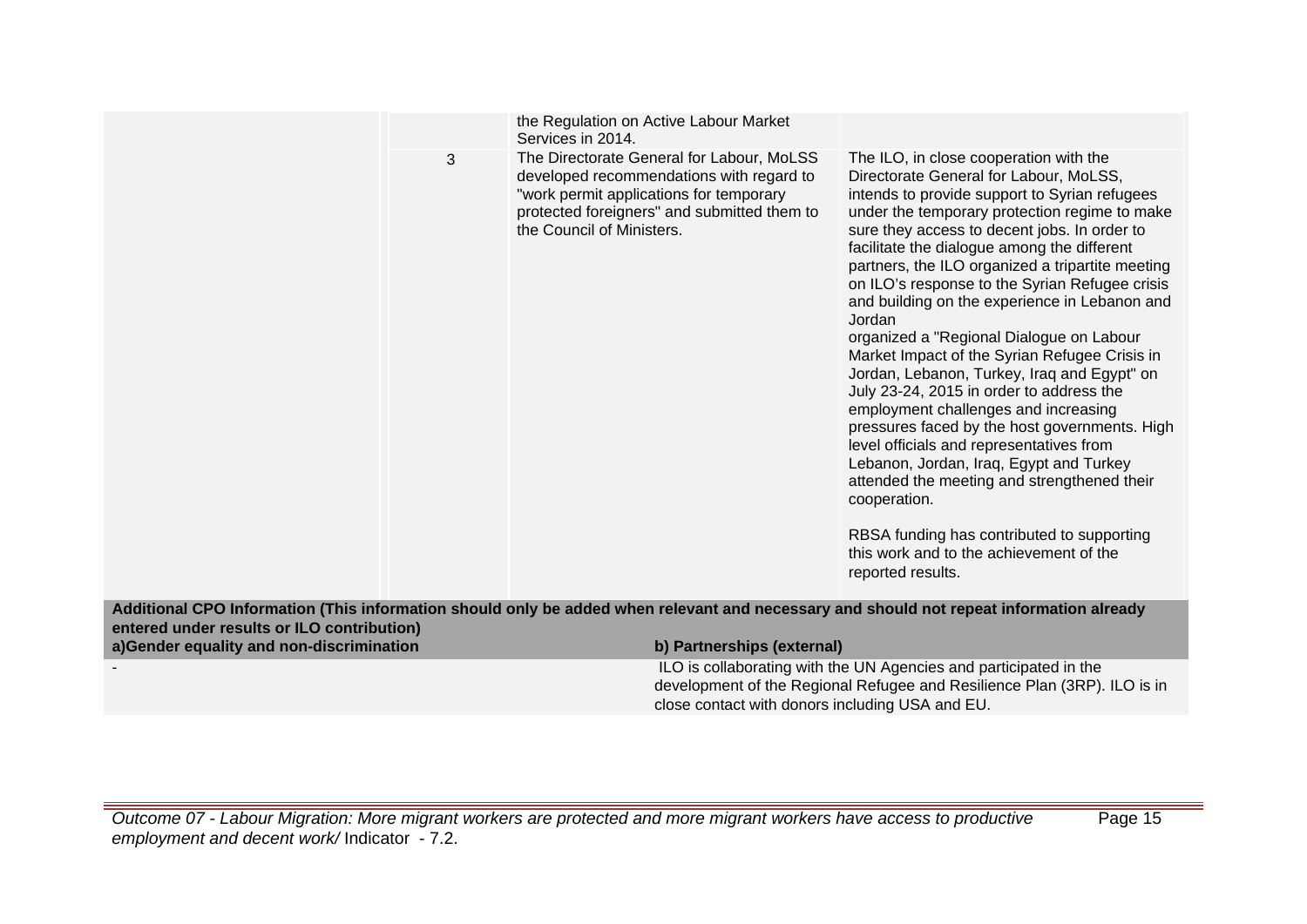#### **Latin America and the Caribbean**

### **Costa Rica/CRI134**

[ACI8] El país fomenta el trabajo decente y la protección de los trabajadores migrantes

1 - En setiembre de 2014, el Consejo Superior del Poder Judicial, en sesión No. 84-14, , aprobó las "Disposiciones para el acceso efectivo a los procesos judiciales laborales de las personas migrantes, solicitantes de la condición de refugio y refugiadas", las cuales facilitan el acceso a la justicia para personas trabajadoras migrantes, al no exigir que se encuentren en situación migratoria regular.

- En febrero de 2015, la Comisión Nacional para el Mejoramiento del Acceso a la Justicia (CONAMAJ), presentó el estudio "Diagnóstico sobre acceso a la justicia laboral por parte de trabajadores y trabajadoras migrantes", en el cual esta Comisión identificó recomendaciones para disminuir las barreras de la población migrante, inclusive para trabajadores indígenas noogbe booglé, al acudir a los tribunales de trabajo. Este diagnóstico sirvió para expandir el conocimiento de los derechos laborales de los trabajadores migrantes y su acceso a la justicia.

La OIT, brindó asistencia técnica al Consejo Superior del Poder Judicial en el contenido de las "Disposiciones para el acceso efectivo a los procesos judiciales laborales de las personas migrantes, solicitantes de la condición de refugio y refugiadas", incorporando elementos de trabajo decente y referencia a los convenios 97 y 143 de la OIT sobre trabajadores migrantes. Asímismo, la OIT brindó apoyo, en la publicación y diseminación de las Disposiciones y un resumen de éstas, que fue distribuida a los Jueces de Trabajo de los diferentes juzgados del país.

- La OIT, dio asistencia técnica a la Comisión Nacional para el Mejoramiento del Acceso a la Justicia (CONAMAJ) para la elaboración del « Diagnóstico sobre acceso a la justicia laboral por parte de trabajadores y trabajadoras migrantes", identificando los contenidos a ser investigados y la formulación de recomendaciones para disminuir las barreras de la población migrante, inclusive para trabajadores indígenas noogbe booglé, al acudir a los tribunales de trabajo. También se proporcionó asistencia técnica para elaborar la estrategia de comunicación sobre acceso a la justicia laboral por parte de trabajadores y trabajadoras migrantes, y la producción y divulgación de materiales informativos para los trabajadores migrantes.

RBSA funding has contributed to supporting